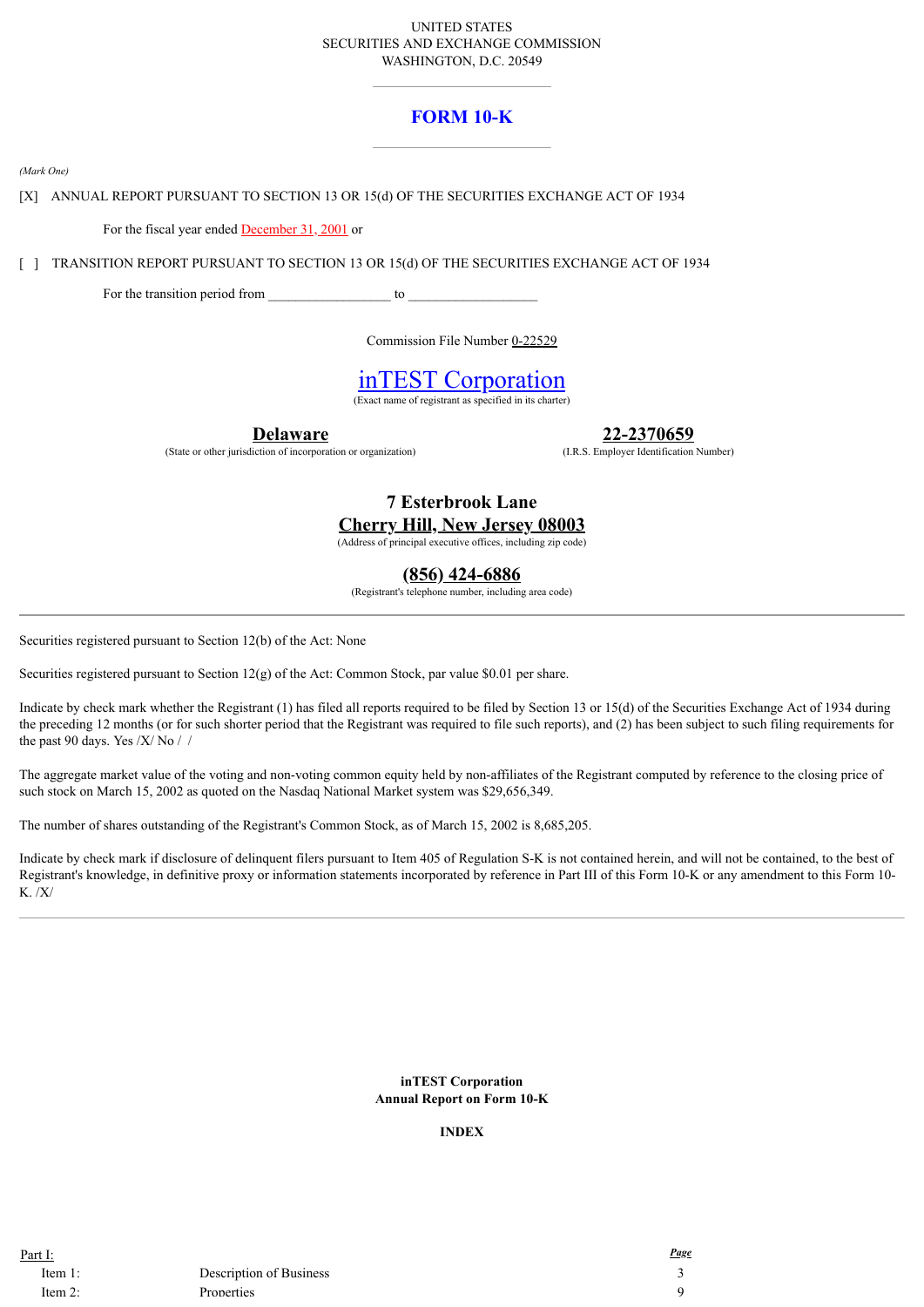|                   | epe e ee                                                                                        |    |
|-------------------|-------------------------------------------------------------------------------------------------|----|
| Item $3$ :        | <b>Legal Proceedings</b>                                                                        | 9  |
| Item 4:           | Submission of Matters to a Vote of Security Holders                                             | 9  |
| Part II:          |                                                                                                 |    |
| Item $5$ :        | Market for Registrant's Common Equity and Related Stockholder Matters                           | 9  |
| Item $6$ :        | Selected Financial Data                                                                         | 10 |
| Item 7:           | Management's Discussion and Analysis of Financial Condition and Results of<br>Operations        | 11 |
| Item 7A:          | Quantitative and Qualitative Disclosures About Market Risk                                      | 19 |
| Item $8$ :        | Financial Statements and Supplementary Data                                                     | 19 |
| Item 9:           | Changes in and Disagreements with Accountants on Accounting and Financial<br><b>Disclosures</b> | 19 |
| Part III:         |                                                                                                 |    |
| Item $10$ :       | Directors and Executive Officers                                                                | 20 |
| Item $11$ :       | <b>Executive Compensation</b>                                                                   | 20 |
| Item $12$ :       | Security Ownership of Certain Beneficial Owners and Management                                  | 20 |
| Item $13$ :       | Certain Relationships and Related Transactions                                                  | 20 |
| Part IV:          |                                                                                                 |    |
| Item $14$ :       | Exhibits, Financial Statement Schedules and Reports on Form 8-K                                 | 20 |
| Signatures        |                                                                                                 | 22 |
| Index to Exhibits |                                                                                                 | 23 |
|                   | Index to Consolidated Financial Statements and Consolidated Financial Statement Schedule        | 24 |

## $-2-$

**inTEST Corporation Annual Report on Form 10-K**

## **PART I:**

From time to time, we make written or oral "forward-looking statements" within the meaning of the Private Securities Litigation Reform Act of 1995, including statements contained in our filings with the Securities and Exchange Commission (including this Report on Form 10-K), our annual report to stockholders and in other communications. These statements do not convey historical information, but relate to predicted or potential future events, such as statements of our plans, strategies and intentions, or our future performance or goals, and can often be identified by the use of forward-looking terminology such as "believes", "expects", "intends", "may", "will", "should" or "anticipates" or similar terminology. Investors and prospective investors are cautioned that such statements are only projections. These statements involve risks and uncertainties and are based upon various assumptions. We discuss many of these risks and uncertainties under the heading "Risks That Could Affect Future Results" in "Man agement's Discussion and Analysis of Financial Condition and Results of Operations," below, and elsewhere in this Report. These risks, among others, could cause our actual future results to differ materially from those described in our forward-looking statements. We are not obligated to update these forward-looking statements, even though our situation may change in the future.

## **Item 1. DESCRIPTION OF BUSINESS**

### INTRODUCTION

We are a leading independent designer, manufacturer and marketer of manipulator and docking hardware products, temperature management systems and tester interface products that are used by semiconductor manufacturers in conjunction with automatic test equipment, or ATE, in the testing of integrated circuits, or ICs. Our high performance products are designed to enable semiconductor manufacturers to improve the efficiency of their IC test processes and, consequently, their profitability. We supply our products worldwide to major semiconductor manufacturers directly and through leading ATE manufacturers. Our customers include Texas Instruments, ST Microelectronics, Agere Systems (formerly the Microelectronics Group of Lucent Technologies), Philips, Motorola, Teradyne, Cascade Microtech, Electroglas, Tokyo Seimitsu, Agilent Technologies (formerly Hewlett Packard), LTX, Analog Devices and Credence Systems' ICE Division (formerly TMT).

We were incorporated in New Jersey in 1981 and reincorporated in Delaware in April 1997. We established inTEST Limited in the U.K. in 1985, inTEST Kabushiki Kaisha (inTEST K.K.) in Japan in 1987, inTEST PTE, Limited in Singapore in 1990 and inTEST GmbH in Germany in 2000. inTEST Limited designs, manufactures, markets and provides technical support for our products principally in Europe. inTEST K.K. acts as a liaison office with Japanese ATE manufacturers, and markets and provides technical support for our products in Japan. inTEST PTE, Limited designs, manufactures, markets and provides technical support to customers in Southeast Asia. inTEST GmbH provides sales and service in continental Europe for temperature management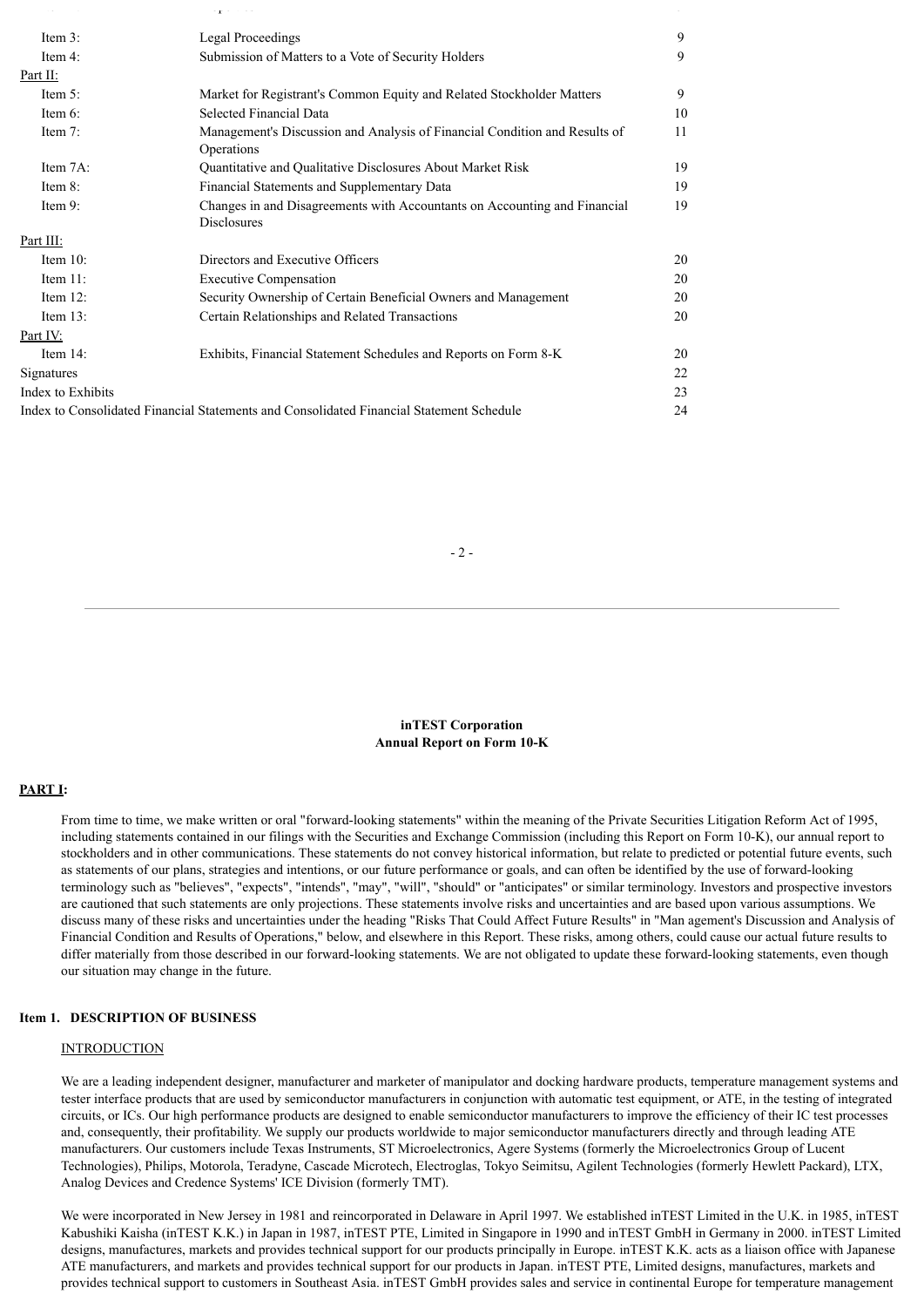systems as well as sales and service for manipulator, docking hardware and tester interface products for selected accounts. In 1997, we completed our initial public offering. In 1998, we acquired all of the stock of TestDesign Corporation, which expanded our capabilities in the design, manu facture and marketing of tester interface products. On March 9, 2000, we acquired all of the stock of Temptronic Corporation, a designer, manufacturer and marketer of high-performance temperature management systems used in the testing of ICs, printed circuit boards and other subassemblies.

## **INDUSTRY**

### *Overview*

The semiconductor market has been characterized by rapid technological change, wide fluctuations in demand and shortening product life cycles. Designers and manufacturers of a variety of electronic and industrial products, such as cell phones, telecom and datacom systems, Internet access devices, computers and consumer electronics, require increasingly complex ICs to provide improved end-product performance demanded by their customers.

Semiconductor manufacturers generally compete based on product performance and price. We believe that testing costs represent a significant portion of the total cost of manufacturing ICs. As product life cycles shorten, semiconductor manufacturers are under more pressure to maximize production yields and reduce testing costs. At the same time, the growing complexity of ICs has increased the difficulty of maximizing test yields. In order to address these market trends, semiconductor manufacturers strive for more effective utilization of ATE, smaller test areas and increased wafer level testing.

The demand for new ATE and related equipment depends upon several factors, including the demand for products that incorporate ICs, the increasing complexity of ICs and the emergence of new IC design, production and packaging technologies. Some of the newer IC technologies include the use of 300 mm wafers in production, system-on-a-chip, or SOC, where digital, analog and memory functions are combined on a single IC, and chip scale packaging. As a result of these and other advances, semiconductor manufacturers may require additional ATE not only to handle increases in production but also to handle more sophisticated testing requirements of ICs.

- 3 -

## *IC Test Process*

Semiconductor manufacturers typically produce ICs in multiples of several hundred on a silicon wafer which is later separated or "diced" into individual ICs. Extended leads are then attached to the individual ICs, for later connection to other electrical components, before the ICs are put in a plastic, ceramic or other protective housing. This process step is called "packaging." Wafers are tested before being diced and packaged, to ensure that only properly functioning ICs are packaged. This testing step has several names including "front-end test," "wafer test" or "wafer probe." In front-end test, a piece of equipment known as a wafer prober automatically positions the wafer under a "test head," which connects electrically to a test system. Once the good ICs have been identified, they are packaged. The packaged IC also requires testing, called "back-end test," to determine if it meets design and performance specifications. Packaged ICs are placed into a machine called a handler, which then plugs the package d ICs into an environmentally-controlled test head, which includes a test socket, for testing.

Testers range in price from approximately \$500,000 to over \$3.0 million each, depending primarily on the complexity of the IC to be tested and the number of test heads, typically one or two, with which each tester is configured. Probers and handlers range in price from approximately \$100,000 to \$500,000. A typical test floor of a large semiconductor manufacturer may have 100 test heads and 100 probers or 250 handlers supplied by various vendors for use at any one time.

Test head manipulators, also referred to as positioners, facilitate the movement of the test head to the wafer prober in front-end test, and to the handler in back-end test. Docking hardware connects the test head to the wafer prober and handler. Tester interface products provide the electrical connection between the test head and the wafer or packaged IC. Traditionally, temperature management products are used in back-end test to allow a manufacturer to test packaged ICs under the extreme temperature conditions in which the IC may be required to operate. However, we believe that temperature-controlled testing will be an increasingly important part of front-end wafer testing as the demand for front-end testing grows.

### *Trends in IC Testing*

Although the demand for ICs and ATE has been experiencing a severe cyclical downturn, we believe that when the cycle reverses and demand for ICs increases, the ATE industry will again be required to assist IC manufacturers not only to identify unacceptable products, but also to perform the IC test in the most efficient and cost-effective manner possible. To provide testing equipment that can help manufacturers meet this goal, the ATE industry must address the following issues:

*Change in Technology*. Currently, most semiconductor manufacturers use 150 mm and 200 mm wafer technology. In order to increase throughput and lower IC cost, semiconductor manufacturers will need to add 300 mm wafer production capability as existing 150mm and 200mm production capacity becomes more fully utilized. In addition, end-user applications are demanding ICs with increasingly higher performance, greater speeds, and smaller sizes. ICs that meet these higher standards are more complex and dense. SOC designs are likely to have increasing demand in the future. These technology trends have significant implications for the IC testing process, including:

- the need for more complex, larger and heavier test heads;
- higher pin densities;
- increasing test speeds; and
- a new generation of testers for SOC and other technologies.

*Need for Plug-Compatibility and Integration*. Semiconductor manufacturers need test methodologies that will perform increasingly complex tests while lowering the overall cost of testing. This can require combining ATE manufactured by various companies into optimally performing systems. Semiconductor manufacturers have to work closely with various test hardware, software, interface and component vendors to resolve design and compatibility issues in order to make these vendors' products plug-compatible with test equipment manufactured by other vendors.

*Testing under Extreme Conditions*. ICs will have to perform across a wider spectrum of temperature and environmental conditions than ever before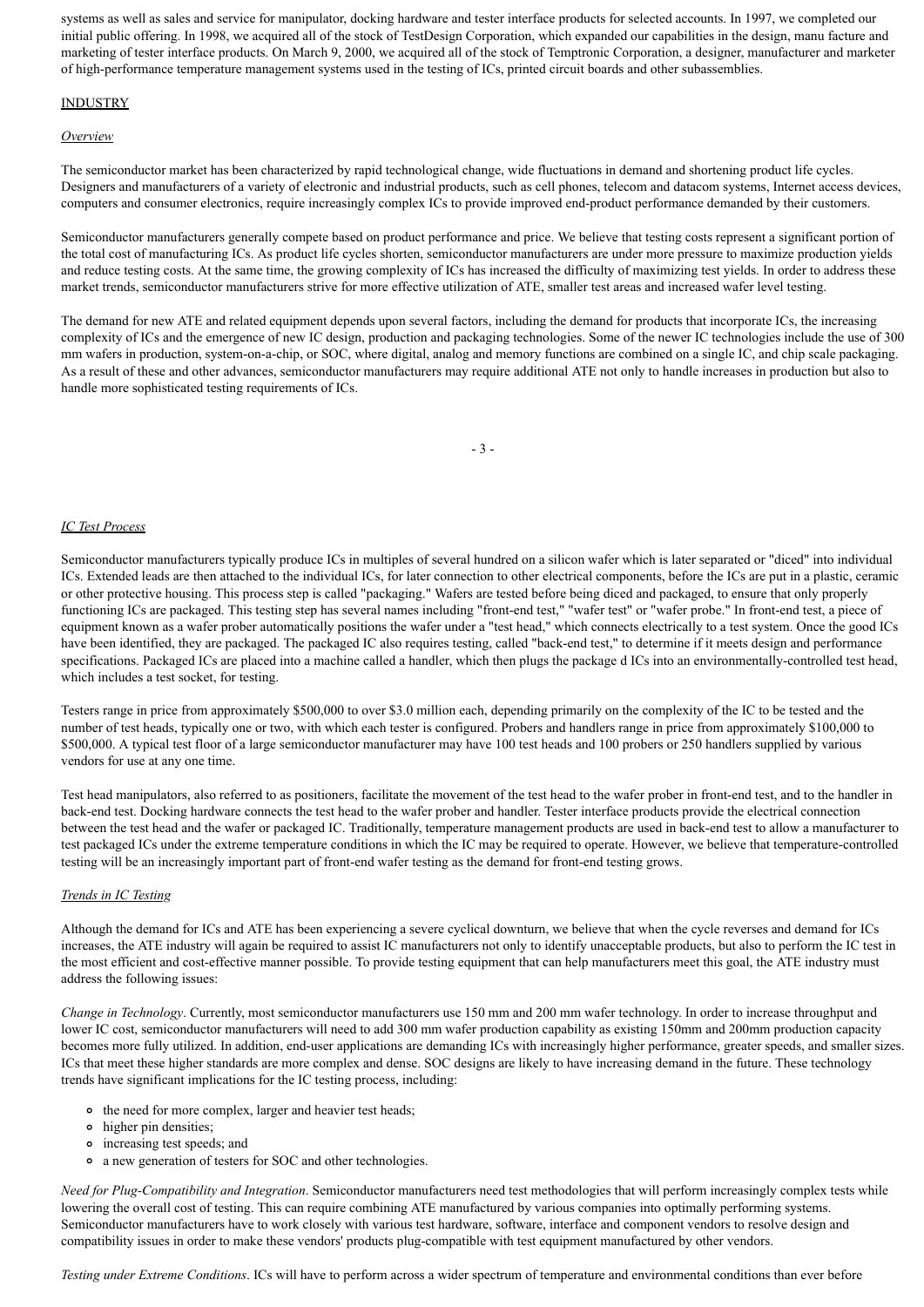because of the growing complexity of products in which they are deployed. Temperature testing will likely find an increasing role in front-end, wafer level testing. Creating a uniform thermal profile over much larger wafer areas represents a significant engineering and design challenge for ATE manufacturers.

*Demand for Higher Levels of Technical Support*. As IC testing becomes more complex, semiconductor manufacturers are increasingly demanding higher levels of technical support on a routine basis. ATE manufacturers must commit greater resources to technical support in order to develop close working relationships with their customers. This level of support also requires close proximity of service and support centers to customers' facilities.

*Cost Reduction through Increased Front-End Testing*. As the cost of testing ICs increases, semiconductor manufacturers will continue to look for ways to streamline the testing process to make it more cost-effective. We believe that this factor will lead to more front-end, wafer level testing.

#### OUR SOLUTIONS

We focus our development efforts on designing and producing high quality products that provide superior performance and cost-effectiveness. We seek to address each manufacturer's individual needs through innovative and customized designs, use of the best materials available, quality manufacturing practices and personalized service. We design solutions to overcome the evolving challenges facing the ATE industry by providing the following advantages:

 $- 4 -$ 

*Scalable, Universal, High Performance Interface Technology*. Our universal test head manipulators provide six degrees of motion freedom to enable a high degree of flexibility with the minimum amount of effort. As a result, our products can be used in virtually any test setting. Our manipulators have kept pace with the rapidly increasing size of test heads, which can weigh up to 3,000 pounds and which will become larger and heavier as the required level of testing sophistication increases. Our docking hardware offers precise control over the connection to test sockets, probing assemblies and interface boards, reducing downtime and minimizing costly damage to fragile components. We believe that these characteristics will gain even more significance as testing becomes more complicated.

*Compatibility and Integration*. A hallmark of our products has been, and continues to be, compatibility with a wide variety of ATE. Our universal manipulators can handle test heads produced by different manufacturers. We also design and manufacture docking hardware that can be used with otherwise incompatible ATE. We believe this integrated approach to ATE facilitates smooth changeover from one tester to another, longer lives for interface components, better test results and lower overall test costs.

*Wafer Level Testing*. Semiconductor manufacturers use our redesigned ThermoChuck(R) products for front-end temperature stress screening at the wafer level. This can provide significant cost savings from early identification of defective ICs that will not perform at specified temperatures thereby eliminating the costs of packaging and testing these defective ICs. ThermoChuck(R) products are capable of handling any size wafer, including a 300 mm wafer, for thermal test without causing the wafer distortion that can occur as temperature changes are introduced.

*Worldwide Customer Service and Support*. We have long recognized the need to maintain a physical presence near our customers' facilities. We have manufacturing facilities in New Jersey, Massachusetts, California, the U.K. and Singapore, and we provide service to our customers from 12 sales and service offices in the U.S., the U.K., Japan, Singapore and Germany. Our engineers are easily accessible to, and can work directly with, most of our customers from the time we begin developing our initial proposal through the delivery, installation and use of the product by our customer. In this way, we are able to develop and maintain close relationships with our customers.

### OUR STRATEGY

Although demand for ICs and ATE has been experiencing a severe cyclical downturn, and much of our effort has been focused on reducing costs and conserving cash until the cycle reverses, we remain committed to our goal of being recognized in our industry as the designer and manufacturer of the highest quality products in our markets and to become a supplier for all of our customers' ATE needs, other than probers, handlers and testers. Our strategies to achieve these goals include the following:

*Providing Technologically Advanced Solutions*. We are committed to designing and producing only the highest quality products which incorporate innovative designs to achieve optimal cost-effectiveness and functionality for each customer's particular situation. Our engineering and design staff are continually engaged in developing new and improved products and manufacturing processes.

*Leveraging our Strong Customer Relationships*. Our technical personnel work closely with ATE manufacturers to design tester interface and docking hardware that are compatible with their ATE. As a result, we are often privy to proprietary technical data and information about these manufacturers' products. We believe that because we do not compete with ATE manufacturers in the prober, handler and tester markets, we have been able to establish strong collaborative relationships with these manufacturers that enable us to develop ancillary ATE products on an accelerated basis.

*Continuing our International Expansion*. Our existing and potential customers are concentrated in certain regions throughout the world. We believe that we must maintain a presence in the markets in which our customers operate. We currently have offices in the U.S., the U.K., Japan, Singapore and Germany.

*Pursuing Synergistic Acquisitions*. A key element of our growth strategy is to acquire businesses, technologies or products that are complementary to our current product offerings. Our TestDesign and Temptronic acquisitions have expanded our line of product offerings and given us the opportunity to market a broader range of products to our customer base. We expect to make acquisitions that will further expand our product lines, enabling us to become a single source supplier to the test floor for a complete selection of equipment compatible with testers, probers and handlers of all manufacturers.

## OUR PRODUCTS

We design and manufacture manipulators, docking hardware, temperature management systems and tester interface products, all of which are designed to improve the utilization and performance of ATE used by semiconductor manufacturers in the testing of ICs. Semiconductor manufacturers mainly use our primary lines of manipulators and docking hardware during back-end testing of specialized packaged ICs. They use our temperature management systems and tester interface products in both front-end and back-end testing of ICs. These ICs include microprocessors, digital signal processing chips, application specific ICs and specialized memory ICs, and are used primarily in the automotive, computer, consumer products and telecommunications industries. We custom design most of our products for each customer's particular combination of ATE. We have designed over 5,000 models, each of which is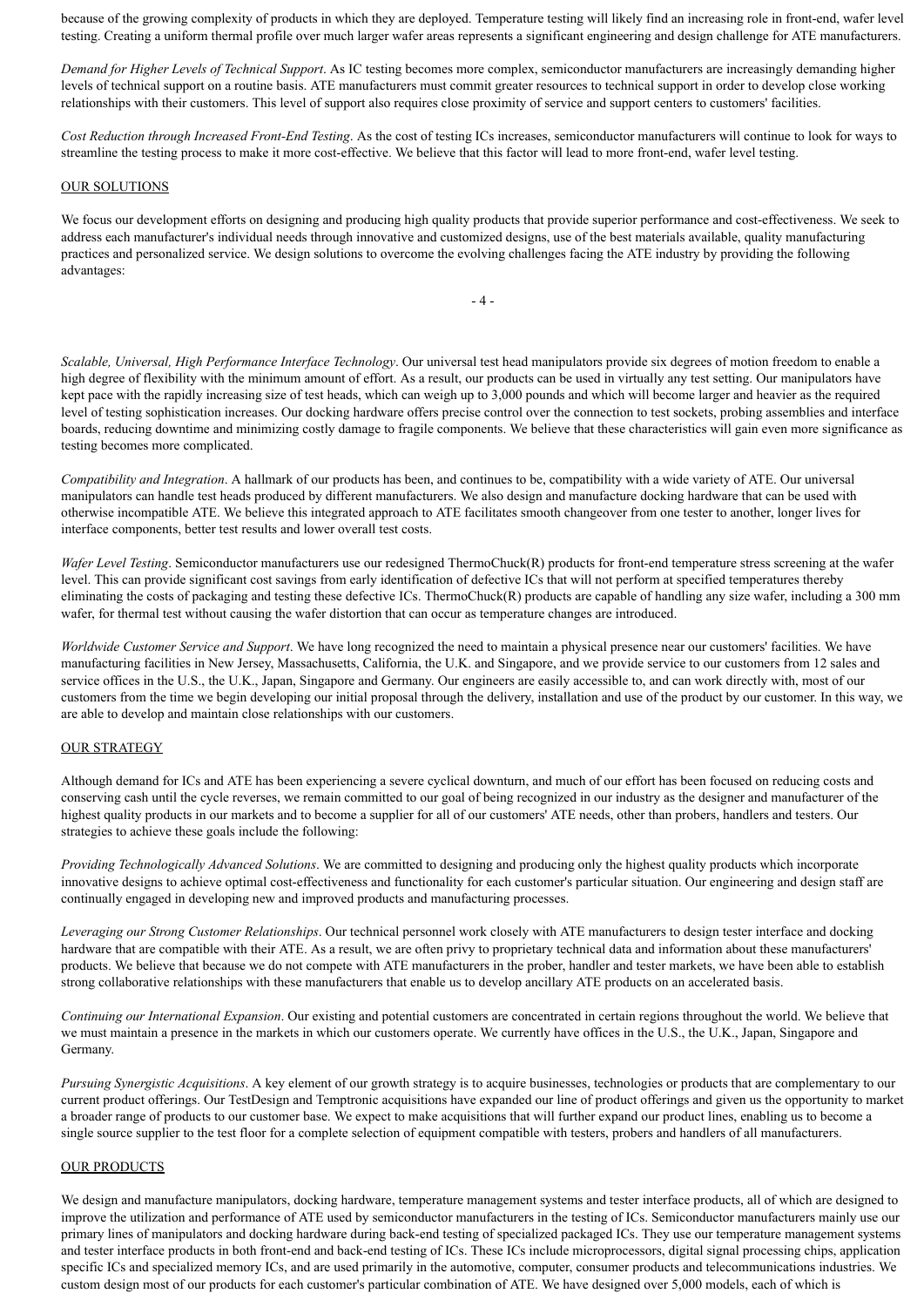mechanically different. These models are designed to facilitate the use of one or more of over 175 different test heads with one or more of over 30 probers or 300 handlers.

## *Manipulator Products*

Our manipulator products consists of the in $2(R)$  and in2 Pro test head positioners, which are free-standing universal manipulators. Universal manipulators can hold a variety of test heads and enable an operator to reposition a test head for alternate use with any one of several probers or handlers on a test floor. The in2(R) and in2 Pro differ from universal manipulators manufactured by our competitors by our innovative, patented floating-head design. This design permits a test head weighing up to 3,000 pounds to be held in an effectively weightless state, so it can be moved manually or, in the case of the in2 Pro, with optional powered assistance, up or down, right or left, forward or backward and rotated around each axis (known as six degrees of motion freedom) by an operator using a modest amount of force. The same design features enable the operator to dock the test interface board without causing inadvertent damage to the fragile electrical contacts. As a result, after testing a particular production lot of ICs, the operator can quickly and easily disconnect a test head held in an in2(R) or in2 Pro manipulator and equipped with our docking hardware and dock it to another handler for testing either a subsequent lot of the same packaged IC or to test a different IC. in2(R) and in2 Pro manipulators range in price from approximately \$12,000 to \$159,000.

## *Docking Hardware Products*

Our docking hardware products ensure proper alignment of the delicate interface between the test head's interface board and the prober's probing assembly or the handler's test socket as they are brought together, or "docked." A simple cam action docks and locks the test head to the prober or handler, thus eliminating motion of the test head relative to the prober or handler. This minimizes deterioration of the interface boards, test sockets and probing assemblies which is caused by the constant vibration during testing. Our docking hardware products are used primarily with floating-head universal manipulators when maximum mobility and inter-changeability of handlers between test heads is required. By using our docking hardware products, semiconductor manufacturers can achieve cost savings through improved ATE utilization, improved accuracy and integrity of test results, and reduced repairs and replacements of expensive ATE interface products.

Our docking hardware products differ from those offered by competing ATE manufacturers by our ability to make various competing brands of test heads compatible with various brands of probers and handlers used by a semiconductor manufacturer by only changing interface boards. This is called "plugcompatibility." Plug-compatibility enables increased flexibility and utilization of test heads, probers and handlers purchased from various manufacturers. We believe that because we do not compete with ATE manufacturers in the sale of probers, handlers or testers, ATE manufacturers are willing to provide us with the information that is integral to the design of plug-compatible products. Our docking hardware products range in price from approximately \$2,000 to \$25,000.

### *Temperature Management Systems*

Our temperature management systems enable a manufacturer to test a semiconductor wafer or IC over the extreme and variable temperature conditions that can occur in the actual use of the electronic device containing the ICs.

*ThermoChuck(R) Products*: Our ThermoChuck(R) precision vacuum platform assemblies quickly change and stabilize the temperature of semiconductor wafers during testing without removing the wafer from its testing environment. Such temperatures can range from as low as -65 degrees Celsius to as high as +400 degrees Celsius. ThermoChucks(R) are incorporated into wafer prober equipment for laboratory analysis and for in-line production testing of semiconductor wafers. ThermoChuck(R) products range in price from approximately \$14,000 to \$75,000.

*ThermoStream(R) Products*: Our ThermoStream(R) stand-alone temperature management systems use a temperature-controlled air stream to rapidly change and stabilize the temperature of packaged ICs and printed circuit boards. ThermoStream(R) products provide a source of heated and cooled air which can be directed over the component or device under test. These systems are capable of controlling temperatures to within  $+/-0.1$  degree Celsius over a range of -75 degrees Celsius to as high as +225 degrees Celsius within 1.0 degree Celsius of accuracy. Traditionally, our customers used ThermoStream(R) products primarily in engineering, quality assurance and small-run manufacturing environments. However, increasingly, our customers use ThermoStream(R) products in longer-run production applications. ThermoStream(R) products range in price from approximately \$4,500 to \$40,000.

*Other Temperature Management Products*: We also manufacture ancillary temperature management products including temperature-controlled contact probes, temperature-controlled enclosures, and precision temperature platforms. Recent developments in wireless communications have resulted in the mounting of wireless transmitters outdoors to reduce transmission line problems. As a result, these transmitters are exposed to extreme temperature variations and require testing over the full range of temperature exposure that will be encountered. Historically, the standard approach to this type of testing has been to use conventional thermal chambers, which can require removing equipment during testing and potentially cause damage to the sensitive microwave cables or create erroneous measurements. Our other temperature management products can be used to provide a closed, temperaturecontrolled environment for temperature testing of high frequency transmitters and receivers without the need for removal during testin g, eliminating the risk of damage due to interruption of the test.

## *Tester Interface Products*

Tester interface products provide the electrical connections between the tester and the wafer prober or IC handler to carry the electrical signals between the tester and the probe card on the prober or the test socket on the handler. Our designs optimize the integrity of the transmitted signal which increases the accuracy of the test data. Therefore, our tester interface products can be used with high speed, high frequency, digital or mixed signal interfaces used in testing more complex ICs. Because our tester interface products enable the tester to provide more reliable yield data, our interfaces may also reduce IC production costs. We offer over 200 different types of tester interface models that we custom designed for our customers' specific applications. These products range in price from \$6,000 to \$51,000.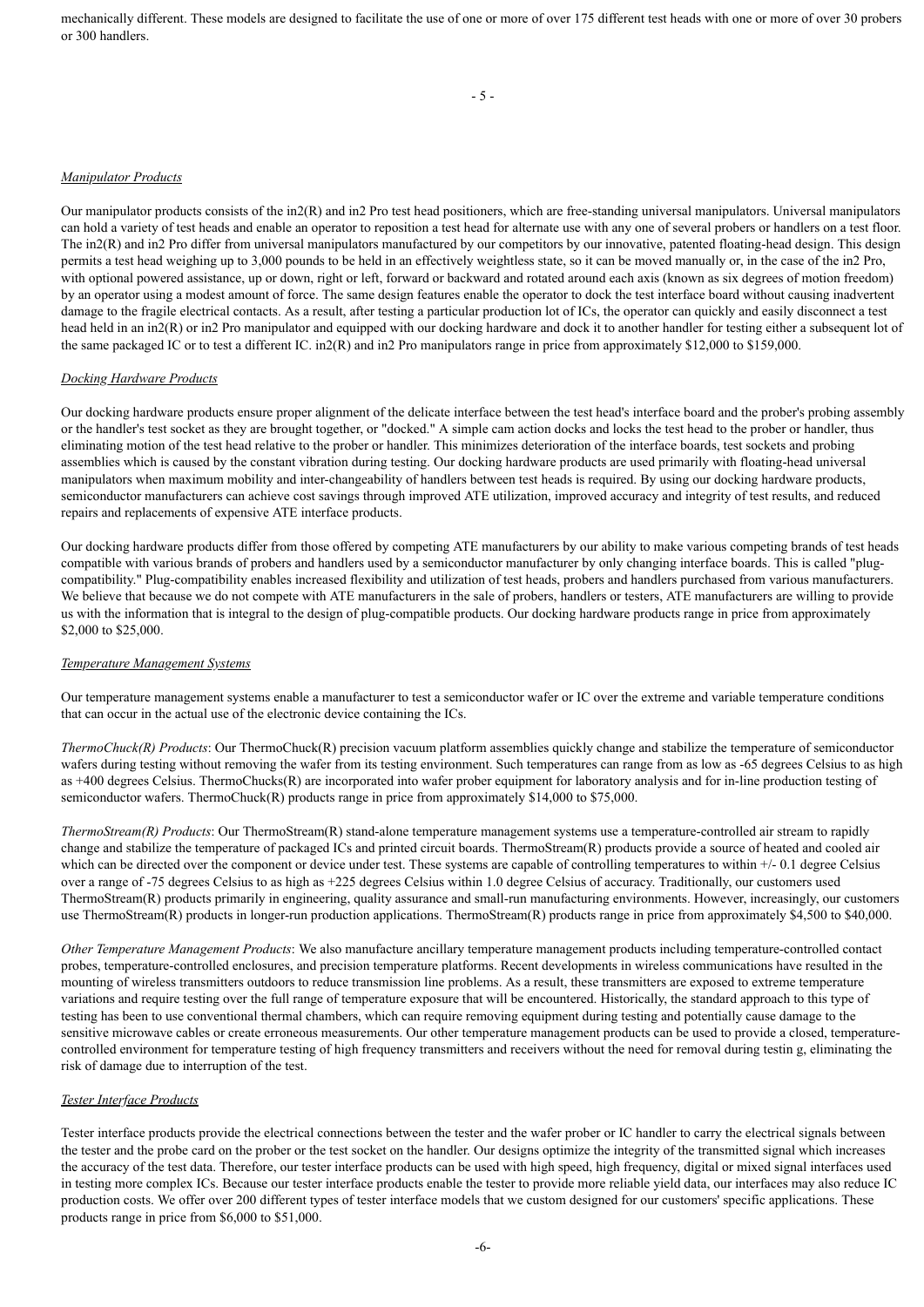## *Integrated Products*

In 2001, we introduced our integrated solutions product group. The primary focus of this new group is to integrate products from one or more of our product segments into value-added testing solutions. We can design and integrate a complete electro-mechanical system for probe and final test applications, including manipulator, docking system, tester interface and temperature control components. Integrated products range in price from \$65,000 to \$140,000.

## *Financial Information About Product Segments and Geographic Areas*

Please refer to Note 3 of our consolidated financial statements included in this Report for additional data regarding each of our product segments and revenues attributable to foreign countries.

## MARKETING, SALES AND CUSTOMER SUPPORT

We market and sell our products in all markets where the manufacture of semiconductors occurs. North American and European semiconductor manufacturers have located most of their back-end factories in Southeast Asia. The front-end wafer fabrication plants of U.S. semiconductor manufacturers are primarily in the U.S. Likewise, European, Taiwanese, South Korean and Japanese semiconductor manufacturers generally have located their wafer fabrication plants in their respective countries.

*Manipulator, Docking Hardware and Tester Interface Products*: In North America, we sell to semiconductor manufacturers principally through independent, commissioned sales representatives. North American sales representatives also coordinate product installation and support with our technical staff and participate in trade shows.

Our regional and account managers handle sales to ATE manufacturers and are responsible for a portfolio of customer accounts and for managing certain independent sales representatives. In addition, our account managers are responsible for pricing, quotations, proposals and transaction negotiations, and they assist with applications engineering and custom product design. Technical support is provided to North American customers and independent sales representatives by employees based in New Jersey, California, Texas and Arizona.

In Europe and Japan, we sell to semiconductor and ATE manufacturers through our account managers. In China, Hong Kong, Malaysia, the Philippines, South Korea, Taiwan and Thailand, we sell through independent sales representatives. International sales representatives are responsible for sales, installation, support and trade show participation in their geographic market areas.

*Temperature Management Systems*: Sales to ATE manufacturers are handled directly by our own sales force. Sales to semiconductor manufacturers in the U.S. are handled through independent sales representative organizations. In Asia, our sales to semiconductor manufacturers are handled through distributors. In Europe, sales managers at our offices in Germany and the U.K., as well as regional distributors, sell direct to semiconductor manufacturers. Our distributors represent us in 30 countries. We visit our distributors regularly and have trained them to sell and service all of our temperature management products.

### **CUSTOMERS**

We market all of our products to semiconductor manufacturers and ATE manufacturers. In the case of temperature management products, we also market our products to independent testers of semiconductors, manufacturers of electronic products, and semiconductor research facilities. Our customers use our products principally in production testing, although our ThermoStream(R) products traditionally have been used largely in engineering development and quality assurance. We believe that we sell to most major semiconductor manufacturers in the world.

Our largest customers include:

| <b>Semiconductor Manufacturers</b>                    | <b>ATE Manufacturers</b>                        |
|-------------------------------------------------------|-------------------------------------------------|
| <b>Texas Instruments</b>                              | Agilent Technologies (formerly Hewlett Packard) |
| <b>ST</b> Microelectronics                            | Cascade Microtech                               |
| Boeing Satellite Systems                              | Teradyne, Inc.                                  |
| Agere Systems (formerly the Microelectronics Group of | Electroglas                                     |
| Lucent Technologies)                                  | Analog Devices                                  |

### MANUFACTURING AND SUPPLY

Our principal manufacturing operations consist of assembly and testing at our facilities in New Jersey, Massachusetts, California, the U.K., and Singapore. By maintaining manufacturing facilities and technical support in geographic markets where most of our customers are located, we believe that we are able to respond more quickly and effectively to our customers' needs. During the first quarter of 2001, we expanded our Thame, U.K. operation. During the second quarter of 2001, we moved both our Temptronic operation in Massachusetts and our Singapore operation to larger facilities.

- 7 -

We assemble most of our products from a combination of standard components and custom parts that have been fabricated to our specifications by either third party manufacturers or our own fabrication operations in New Jersey, California and the U.K. Our practice is to use the highest quality raw materials and components in our products. The primary raw materials used in fabricated parts are all widely available. We purchase substantially all of our components from multiple suppliers. Although we purchase certain raw materials and components from single suppliers, we believe that all materials and components are available in adequate amounts from other sources.

We conduct inspections of incoming raw materials, fabricated parts and components using sophisticated measurement equipment. This includes testing with coordinate measuring machines in New Jersey, Massachusetts, the U.K. and Singapore to ensure that products with critical dimensions meet our specifications. We have designed our inspection standards to comply with applicable MIL specifications and ANSI standards. We recently obtained ISO 9001 certification at our New Jersey facility and are in the process of applying for similar certification for our California and Massachusetts operations.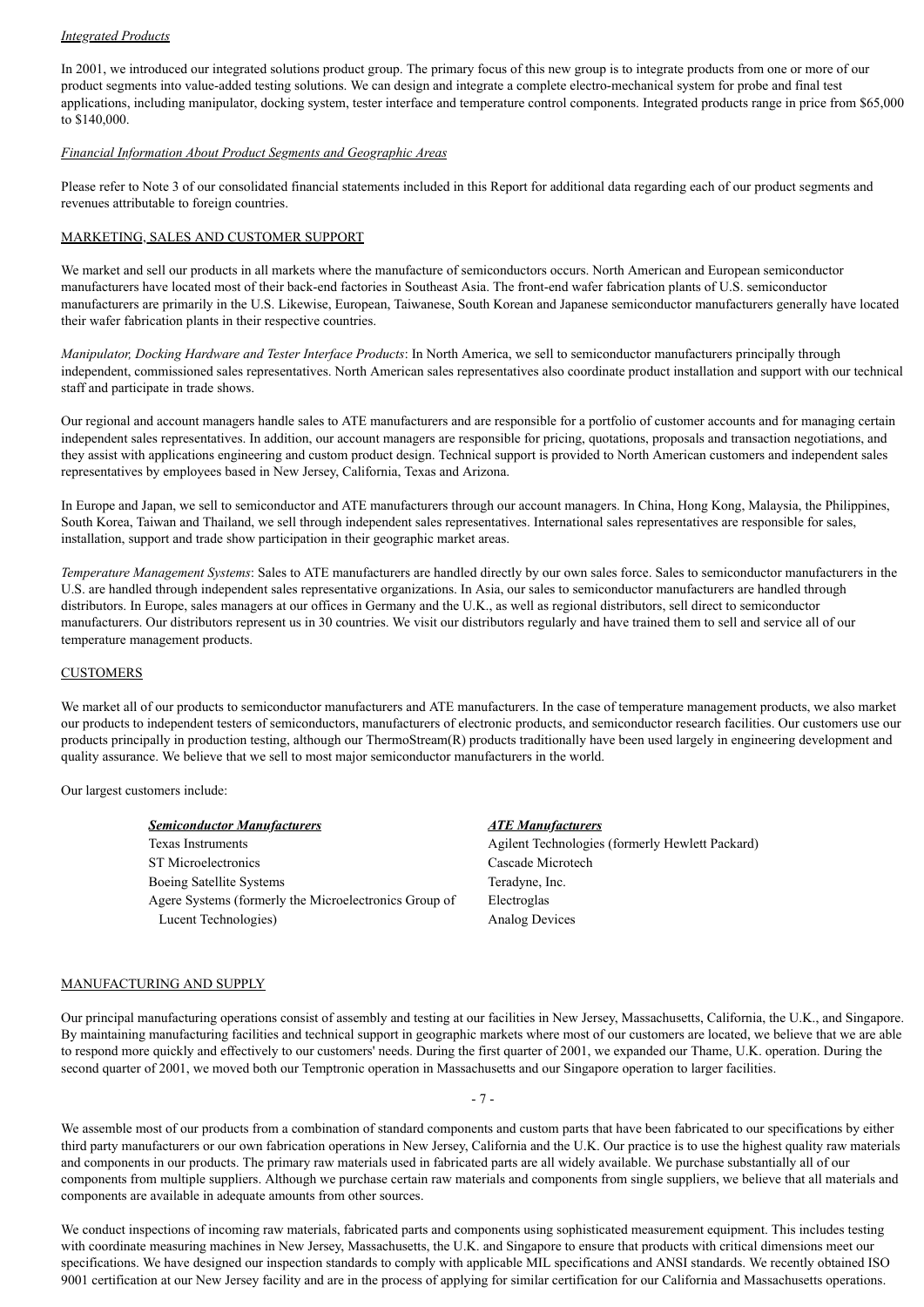## ENGINEERING AND PRODUCT DEVELOPMENT

Our success depends on our ability to provide our customers with products and solutions that are well engineered, and to design those products and solutions before, or at least no later than, our competitors. As of December 31, 2001, we employed a total of 42 engineers, who were engaged full time in engineering and product development. Our practice in many cases is to assign engineers to work with specific customers, thereby enabling us to develop the relationships and free exchange of information that is most conducive to successful product development and enhancement. In addition, some of our engineers are assigned to new product research and development and have worked on such projects as the redesign of the ThermoChuck(R) and the development of several new types of universal manipulators.

Since most of our products are customized, we consider substantially all of our engineering activities to be engineering and product development. We spent approximately \$6.1 million in 2001, \$6.6 million in 2000, and \$4.9 million in 1999 on engineering and product development.

### PATENTS AND OTHER PROPRIETARY RIGHTS

As of December 31, 2001, we held 27 U.S. patents and had pending 20 U.S. patent applications covering various aspects of our technology. Our U.S. issued patents will expire at various times beginning in 2002 and extending through 2018. We also hold foreign patents and file foreign patent applications, in each case derived from our U.S. patents, to the extent management deems appropriate.

Our policy is to protect our technology by filing patent applications for the technologies that we consider important to our business. We also rely on trade secrets and unpatentable know-how to protect our proprietary rights. It is our practice to require, as a condition of permanent employment, that all of our employees agree to assign to us all rights to inventions or other discoveries relating to our business made while employed by us. In addition, all employees agree not to disclose any private or confidential information relating to our technology or intellectual property.

## **COMPETITION**

Our competitors include independent manufacturers, ATE manufacturers and, to a lesser extent, semiconductor manufacturers' in-house ATE interface groups. Competitive factors in our market include product performance, price, functionality, reliability, customer service, applications support, and timely product delivery. We believe that our long-term relationships with the industry's leading semiconductor manufacturers and other customers, and our commitment to and reputation for providing high quality products are important elements in our ability to compete effectively in all of our markets.

The independent manufacturers of docking hardware and manipulators that compete with us include Reid-Ashman Manufacturing and Microhandling GmbH, both of which manufacture docking hardware and manipulators. The ATE manufacturers that compete with us in the sale of docking hardware and universal manipulators include Credence Systems, LTX, Schlumberger and Teradyne, who are also our customers.

Our principal competitors for temperature management products are Thermonics, Trio-Tech International and ERS Elektronik GmbH. The independent manufacturers of tester interface products that compete with us include Cerprobe, a division of Kulicke & Soffa, Synergetix, a division of IDI, and Xandex. ATE manufacturers that compete with us in the sale of tester interface products include Credence Systems, LTX and Teradyne.

## **BACKLOG**

At December 31, 2001, our backlog of unfilled orders for all products was approximately \$10.6 million compared with approximately \$22.3 million at December 31, 2000. Our backlog includes customer purchase orders which we have accepted, substantially all of which we expect to deliver in the current fiscal year. While backlog is calculated on the basis of firm purchase orders, a customer may cancel an order or accelerate or postpone currently scheduled delivery dates. As a result, our backlog at a particular date is not necessarily indicative of sales for any future period.

### **EMPLOYEES**

At December 31, 2001, we had 229 full time employees, including 100 in manufacturing operations, 99 in customer support/operations and 30 in administration. Substantially all of our key employees are highly skilled and trained technical personnel. None of our employees is represented by a labor union, and we have never experienced a work stoppage. We believe that our relationship with our employees is very good.

### -8-

## **inTEST Corporation Annual Report on Form 10-K**

## **Item 2: PROPERTIES**

At December 31, 2001, we leased 11 facilities worldwide. During the first quarter of 2001, we expanded our Thame, U.K. operation. We moved both our Temptronic operation in Massachusetts and our Singapore operation to larger facilities during the second quarter of 2001. We believe that additional space to meet our current and foreseeable future needs is readily available.

The following chart provides information regarding each of our principal facilities which we occupied at December 31, 2001.

| Location        | Lease<br><b>Expiration</b> | Approx.<br><b>Square</b><br><b>Footage</b> | <b>Principal Uses</b>                                                                                                        |
|-----------------|----------------------------|--------------------------------------------|------------------------------------------------------------------------------------------------------------------------------|
| Cherry Hill, NJ | 9/10                       |                                            | 121,700 Corporate headquarters and design, manufacturing, service<br>and sales -- manipulator and docking hardware products. |
| Sharon, MA      | 2/11                       |                                            | 62,400 Design, manufacturing, service and sales -- temperature<br>management systems.                                        |
| Sunnyvale, CA   | 12/04                      |                                            | 18,300 Design, manufacturing, service and sales -- tester interface<br>products                                              |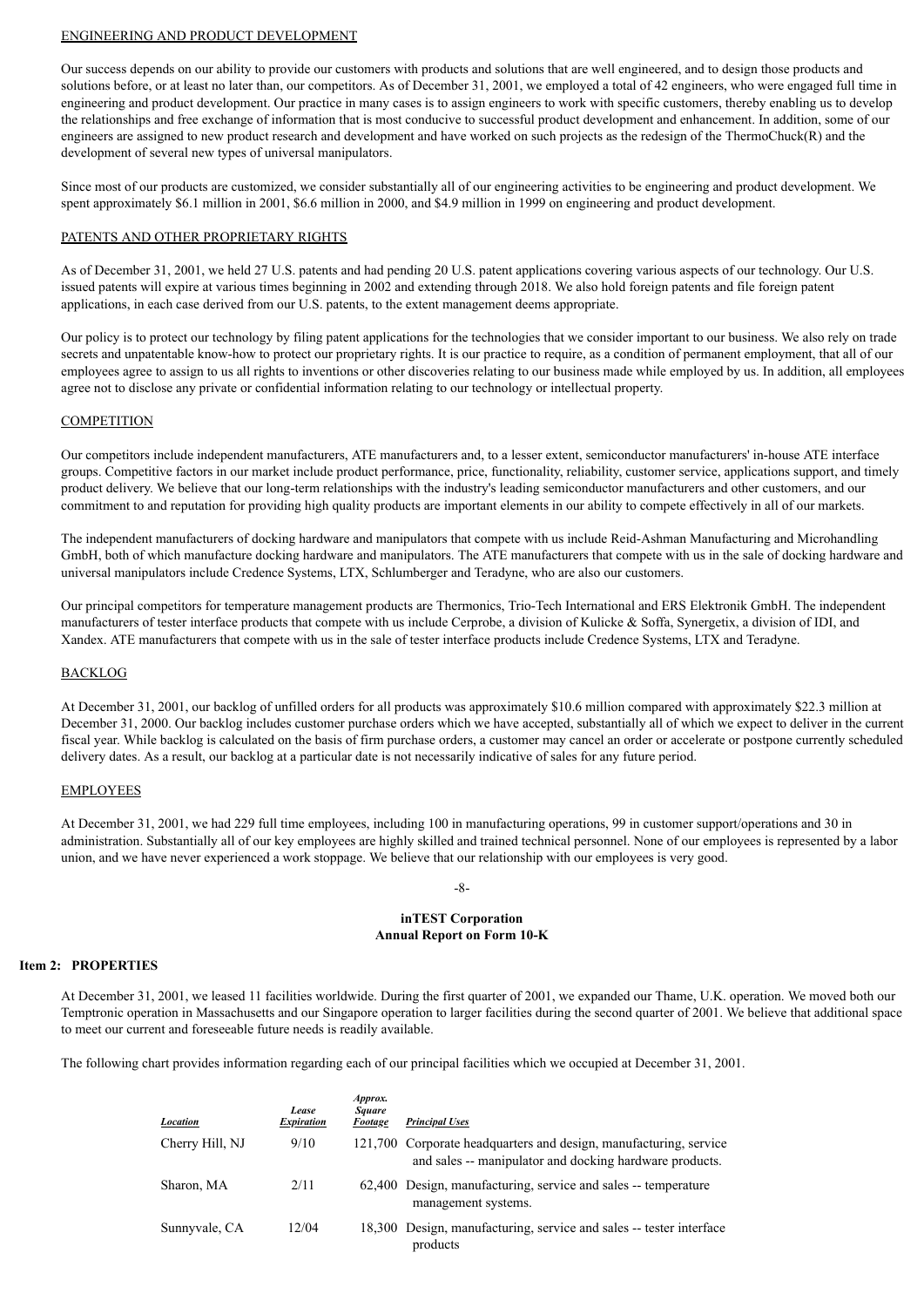### **Item 3: LEGAL PROCEEDINGS**

From time to time we are a party to legal proceedings. We are not currently involved in any material legal proceedings the resolution of which could have a material effect on our business, our financial position or our results of operations. On December 15, 2000, however, we filed a complaint in the U.S. District Court for the District of Delaware against Credence Systems Corporation claiming infringement of our U.S. patent number 4,589,815 and seeking damages and injunctive relief. Since that time, we commenced the process of discovery, which process is ongoing, and through which we will quantify our damages. We do not believe that this action will have a material effect on our business, financial condition or results of operations.

## **Item 4: SUBMISSIONS OF MATTERS TO A VOTE OF SECURITY HOLDERS**

No matters were submitted to a vote during the fourth quarter of 2001.

## **PART II:**

## **Item 5: MARKET FOR REGISTRANT'S COMMON EQUITY AND RELATED STOCKHOLDER MATTERS**

Our common stock is traded on the Nasdaq National Market under the symbol "INTT." The following table sets forth the high and low sale prices of our common stock, as reported on the Nasdaq National Market, for the periods indicated. Sale prices have been rounded to the nearest full cent.

|                       | <b>Sales Price</b> |         |  |
|-----------------------|--------------------|---------|--|
|                       | <b>High</b>        | Low     |  |
| 2000                  |                    |         |  |
| First Quarter         | \$26.25            | \$16.44 |  |
| Second Quarter        | 24.50              | 14.00   |  |
| Third Quarter         | 18.88              | 8.00    |  |
| Fourth Quarter        | 11.13              | 5.00    |  |
| 2001                  |                    |         |  |
| First Quarter         | \$10.75            | \$6.00  |  |
| <b>Second Ouarter</b> | 9.00               | 5.38    |  |
| Third Quarter         | 6.45               | 2.88    |  |
| Fourth Quarter        | 5.15               | 2.44    |  |
|                       |                    |         |  |

- 9 -

## **inTEST Corporation Annual Report on Form 10-K**

## **Item 5: MARKET FOR REGISTRANT'S COMMON EQUITY AND RELATED STOCKHOLDER MATTERS** (Continued)

On March 15, 2002, the closing price for our common stock as reported on the Nasdaq National Market was \$5.41. As of March 15, 2002, we had 8,685,205 shares outstanding that were held of record by approximately 1,000 shareholders.

We have not paid dividends on our common stock since our initial public offering, and we do not plan to pay cash dividends in the foreseeable future. Our current policy is to retain any future earnings for reinvestment in the operation and expansion of our business, including possible acquisitions of other businesses, technologies or products. Payment of any future dividends will be at the discretion of our board of directors. In addition, our current credit agreement prohibits us from paying cash dividends without the lender's prior consent.

### **Item 6: SELECTED FINANCIAL DATA**

The following table contains certain selected consolidated financial data of inTEST and is qualified by the more detailed Consolidated Financial Statements and Notes thereto included elsewhere in this Annual Report on Form 10-K and should be read in conjunction with "Management's Discussion and Analysis of Financial Condition and Results of Operations" and the other financial information included in this Annual Report on Form 10-K.

*Years Ended December 31,*

|                                                                                | 2001     | <i>2000</i> | 1999                                  | 1998   | 1997              |
|--------------------------------------------------------------------------------|----------|-------------|---------------------------------------|--------|-------------------|
|                                                                                |          |             | (in thousands, except per share data) |        |                   |
| <b>Condensed Consolidated Statement of Operations Data:</b>                    |          |             |                                       |        |                   |
| Net revenues                                                                   | \$51,627 | \$87,651    | \$53,585                              |        | \$36,058 \$40,014 |
| Gross margin                                                                   | 12,711   | 39,556      | 26,710                                | 17,188 | 20,914            |
| Operating income (loss)                                                        | (14,689) | 10,909      | 7,327                                 | 2,076  | 5,840             |
| Net earnings (loss)                                                            | (11,329) | 6,379       | 6,133                                 | 1,058  | 4,223             |
| Net earnings (loss) per common share (1997 information<br>is pro forma):       |          |             |                                       |        |                   |
| <b>Basic</b>                                                                   | (1.37)   | .78         | .76                                   | .14    | .55               |
| Diluted                                                                        | (1.37)   | .75         | .74                                   | .14    | .54               |
| Weighted average common shares outstanding (1997)<br>information is pro forma) |          |             |                                       |        |                   |
| <b>Basic</b>                                                                   | 8,279    | 8,201       | 8,084                                 | 7.669  | 6,531             |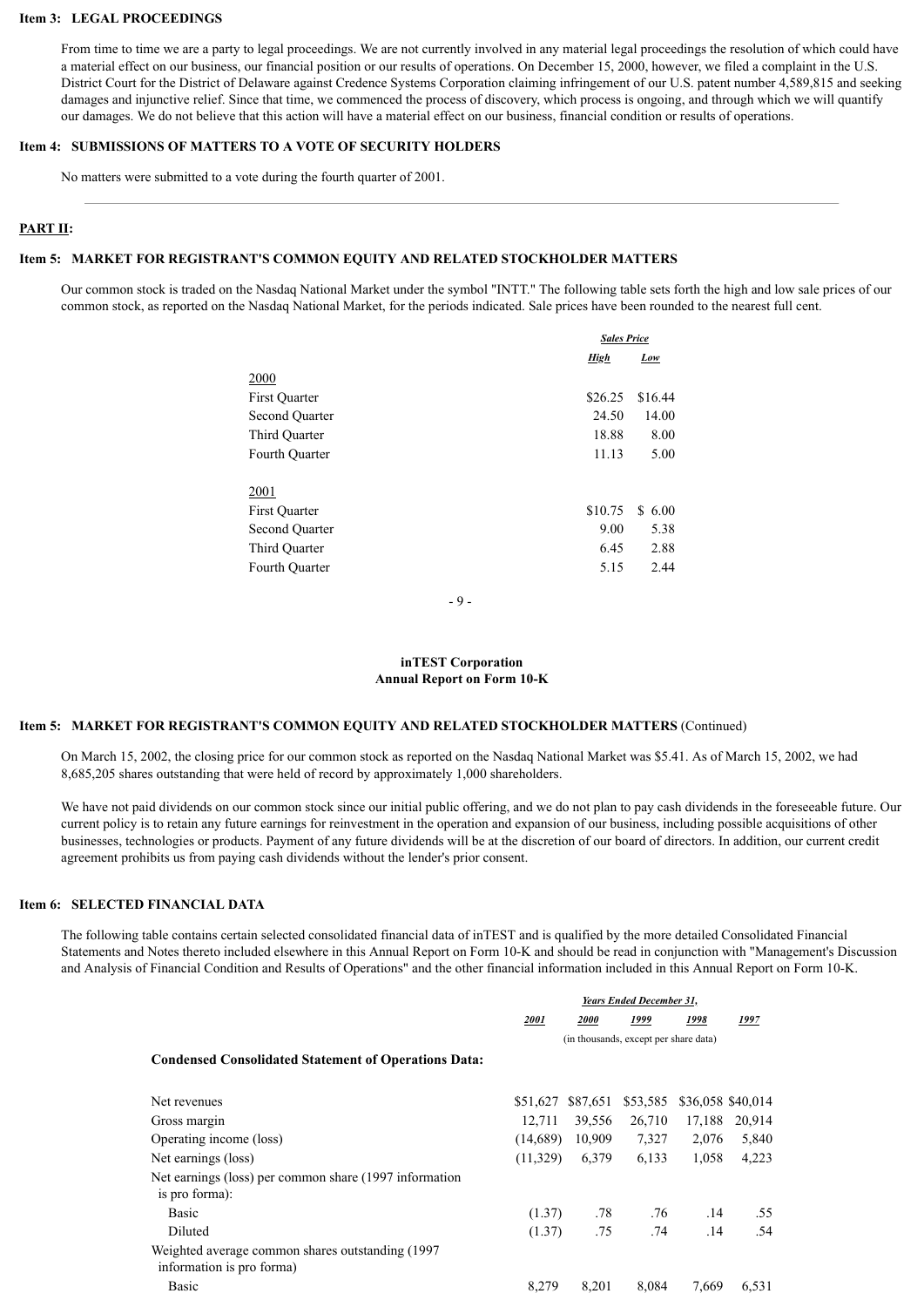| Diluted                                           | 8.279   | 8.470                    | 8.266              | 7.822  | 6,697            |
|---------------------------------------------------|---------|--------------------------|--------------------|--------|------------------|
|                                                   |         |                          | As of December 31, |        |                  |
|                                                   | 2001    | 2000                     | 1999               | 1998   | <u> 1997</u>     |
|                                                   |         |                          | (in thousands)     |        |                  |
| <b>Condensed Consolidated Balance Sheet Data:</b> |         |                          |                    |        |                  |
| Cash and cash equivalents                         | \$7.281 | \$5.680                  | \$12,047           |        | \$8,637 \$12,138 |
| Working capital                                   | 20,146  | 26,768                   | 20,784             | 15.068 | 16,826           |
| Total assets                                      | 31,768  | 47.302                   | 43.015             | 32.556 | 31,290           |
| Long-term debt, less current portion              | 296     | $\overline{\phantom{0}}$ | 133                | 262    | 427              |
| Total stockholders' equity                        | 27,204  | 38.398                   | 31.458             | 25,062 | 21,037           |

The 1997 net earnings per common share and weighted average share data are presented on a pro forma basis to reflect our results as if we had been taxed as a C corporation for all of 1997 and as if we had acquired our minority interests in three foreign subsidiaries on January 1, 1997, rather than on June 20, 1997, the actual date of acquisition.

The selected financial data gives retroactive effect to our merger with Temptronic Corporation on March 9, 2000. The merger was accounted for using the pooling-of-interests method of accounting.

### $-10-$

### **inTEST Corporation Annual Report on Form 10-K**

### **Item 7: MANAGEMENT'S DISCUSSION AND ANALYSIS OF FINANCIAL CONDITION AND RESULTS OF OPERATIONS**

#### **Overview**

Our business and results of operations are substantially dependent upon the demand for ATE by semiconductor manufacturers and companies that specialize in the testing of ICs. Demand for ATE is driven by semiconductor manufacturers that are opening new, or expanding existing, semiconductor fabrication facilities or upgrading existing equipment, which in turn is dependent upon the current and anticipated market demand for semiconductors and products incorporating semiconductors. The semiconductor industry has been highly cyclical with recurring periods of oversupply, which often have a severe impact on the semiconductor industry's demand for ATE, including the products we manufacture. This cyclicality has been clearly demonstrated during the past six years, with downward cycles in 1996, 1998 and 2001 and up cycles in 1997 and 1999-2000.

The most recent downturn, which began during the fourth quarter of 2000, is the most severe downturn the ATE industry has ever experienced. Our consolidated quarterly net revenues have declined from a peak of \$24.5 million for the quarter ended September 30, 2000 to \$7.4 million for the quarter ended December 31, 2001, a decline of approximately 70%. The decrease we have experienced in net revenues during 2001 is comparable to the peak to trough differences being experienced by most of the companies in our industry. The approximate peak to trough percentage decline in quarterly net revenues by product segment is 92% in the tester interface segment, 75% in the manipulator/docking hardware segment and 51% in the temperature management segment. We believe the larger percentage declines in the net revenues of our tester interface segment are primarily due to the fact that these product sales are driven predominantly by semiconductor manufacturers' additions to production capacity, which essentially ceased during 2001. We believe the smaller percentage decline in the net revenues of our temperature management segment are the result of demand for certain products of this segment used in the research and product development projects of semiconductor manufacturers, which have not declined significantly during 2001.

Our net new orders booked ("bookings") for 2001 were \$42.6 million compared to \$98.1 million for 2000, a decline of \$55.5 million or 57%. Our consolidated quarterly bookings have declined from a peak of \$26.5 million for the quarter ended September 30, 2000 to \$6.1 million for the quarter ended September 30, 2001, a decline of approximately 77%. The peak to trough percentage decline in quarterly bookings by product segment is consistent with the declines in net revenues discussed above. In addition to the decline in our bookings, many of our customers delayed shipments of previously ordered products until 2002 or cancelled their orders. As a result, our backlog declined from \$22.3 million at December 31, 2000 to \$10.6 million at December 31, 2001. Bookings for the quarter ended December 31, 2001 were \$6.3 million, a 4% increase from the prior quarter and the first sequential quarterly increase in five quarters. The current industry consensus is that a recovery will not occur until the second half of 2002, an d we see nothing in our business to contradict this assessment. We cannot be sure as to the length and depth of this current downturn or when the next cyclical growth phase will occur or the rate at which it will accelerate.

In response to the severe downturn, we implemented significant cost containment initiatives during 2001 to reduce operating losses and preserve cash. These initiatives were completed in several stages as the magnitude of the downturn became more apparent throughout 2001. The most significant cost reduction was in personnel, where we reduced headcount by 38% or 144 people. In addition, we implemented a temporary 10% reduction in compensation for all worldwide employees as well as a temporary elimination of company contributions to retirement plans for all domestic employees. Significant reductions were also made in corporate travel, advertising, professional services and supplies. The result of our cost containment efforts is reflected in the level of operating expenses, which declined from \$7.3 million for the quarter ended December 31, 2000 to \$4.5 million for the quarter ended December 31, 2001. The goal of these initiatives was to reduce fixed operating costs to a level which, based on current revenue pro jections, would allow us to maintain our present level of cash while still continuing our research and development programs and positioning ourselves such that, when the market improves, we are able to be a prime supplier for both new and existing technologies developed by our customers. However, given the uncertainty of the continued severity of the industry downturn, we cannot be certain that the actions we have taken to date will be sufficient for us to accomplish this goal.

We sell our products to both semiconductor manufacturers (end user sales) and to ATE manufacturers (OEM sales) who ultimately resell our equipment with theirs to semiconductor manufacturers. The mix of customers during any given period will affect our gross margin due to differing sales discounts and commissions. Historically, the majority of our manipulator, docking hardware and tester interface product sales have been made directly to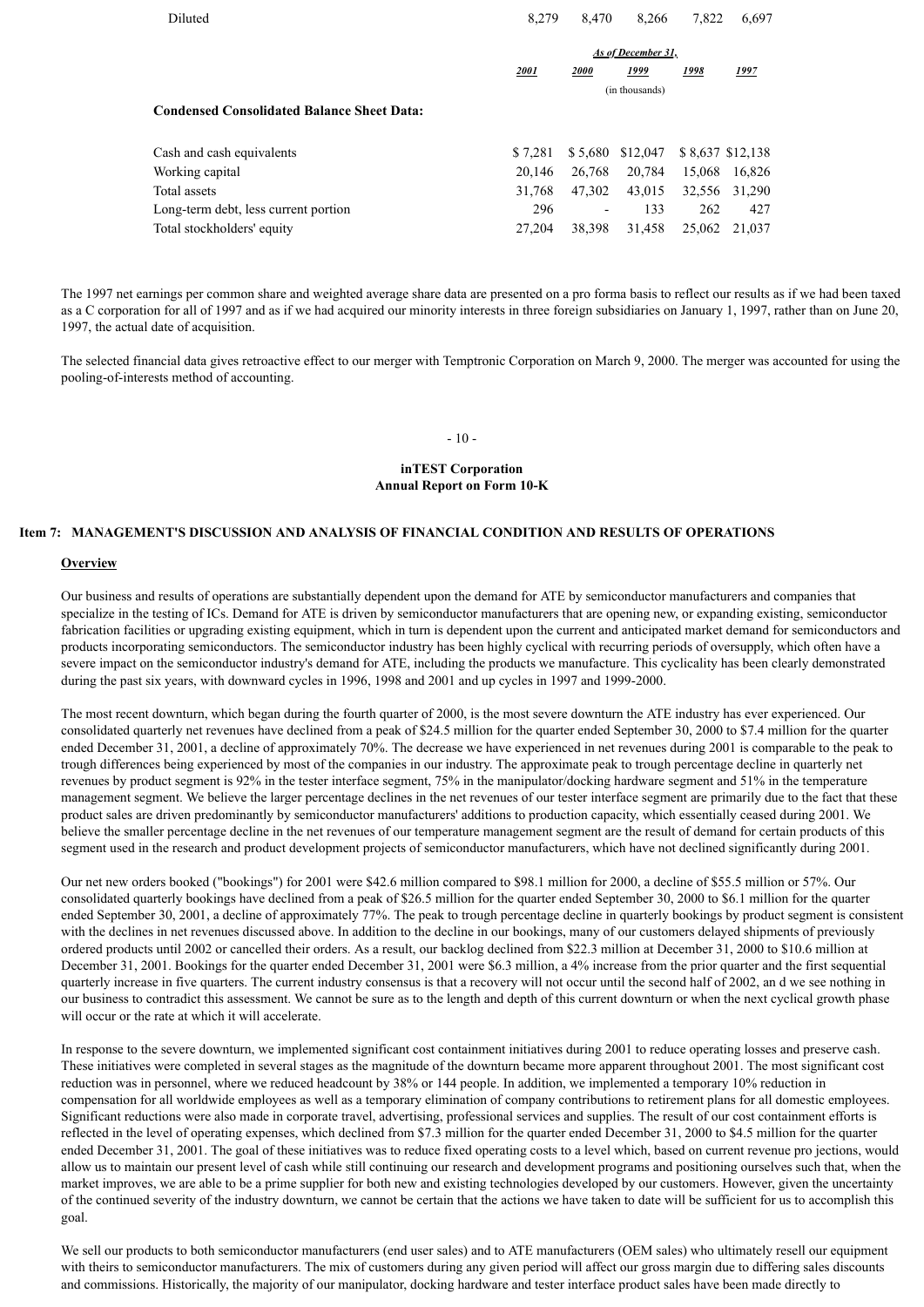semiconductor manufacturers, with sales to these end users typically in the range of 65% to 75% of our net revenues. However, since the beginning of 2000, many semiconductor manufacturers have begun to show a preference for purchasing from a single source the various components of the ATE (excluding temperature management systems) that they need. Typically, this source is the tester manufacturer, who manufacturers the largest and most expensive components of the ATE system. As evidence of this trend, our OEM sales as a percentage of net revenues for the years ended December 3 1, 1999, 2000 and 2001 were 33%, 41% and 54%, respectively, for manipulator/docking hardware products and 21%, 42% and 70%, respectively, for tester interface products. These increases in OEM sales as a percentage of net revenues in these two segments have been offset by a decrease in OEM sales in our temperature management segment, which decreased for the years ended December 31, 2000 and 2001 from 45% to 32%, respectively. We anticipate that OEM sales as a percentage of net revenues may continue to increase in the future for our manipulator/docking hardware and tester interface product segments. The impact of this increase in OEM sales as a percentage of net revenues is a reduction in our gross margin, as OEM sales have a more significant discount than end user sales. Our current net operating margins on most OEM sales for these product segments, however, are only slightly less than margins on end user sales because of the payment of third party sales commissions on most end user sales. We also expect to c ontinue to experience demands from our OEM customers' supply line management groups to reduce our sales prices to them. This continued price pressure may have the ultimate effect of reducing our gross and operating margins if we cannot reduce our manufacturing and operating costs.

We believe that purchases of most of our products are typically made from the semiconductor manufacturers' capital expenditure budgets. Certain portions of our business, however, are generally less dependent upon the capital expenditure budgets of the end users. For example, purchases of certain related ATE interface products, such as sockets and interface boards, which must be replaced periodically, are typically made from the end users' operating budgets. In addition, purchases of certain of our products, such as docking hardware, for the purpose of upgrading, or to improve the utilization, performance and efficiency of, existing ATE tend to be counter cyclical to sales of new ATE. Moreover, we believe a portion of our sales of temperature management products results from the increasing need for temperature testing of circuit boards and specialized components that do not have the design or quantity to be tested in a handler. We believe that this business is less cyclical than new ATE sales. However, during the current downward cycle we have seen our customers' orders for these types of products decline as much, or in some cases, more than the other products we offer as compared with prior periods of reduced capital spending for ATE. We attribute this in part to reductions in our customers' operating budgets combined with significant excess capacity that we believe exists throughout the industry. We believe that much of this excess capacity is the result of capital equipment purchases made during the recent, prolonged expansion experienced by the industry, and therefore, this newer equipment does not need to be upgraded or improved.

Please refer to the section entitled "Risks That Could Affect Future Results" below for a discussion of other important factors that could cause our results to differ materially from our prior results or those expressed or implied by our forward-looking statements.

## **Results of Operations**

All of our products are used by semiconductor manufacturers in conjunction with ATE in the testing of ICs. Consequently, the results of operations for each product segment are generally affected by the same factors. Separate discussions and analyses for each product segment would be repetitive and obscure any unique factors that affected the results of operations of our different product segments. The discussion and analysis that follows, therefore, is presented on a consolidated basis for the company as a whole and includes discussion of factors unique to each product segment where significant to an understanding of such business.

## *Year Ended December 31, 2001 Compared to Year Ended December 31, 2000*

*Net Revenues.* Net revenues were \$51.6 million for 2001 compared to \$87.7 million for 2000, a decrease of \$36.1 million or 41%. While the manipulator/docking hardware and tester interface segments' net revenues decreased \$19.6 million or 49% and \$8.7 million or 59%, respectively, during 2001 as compared to 2000, the net revenues for the temperature management segment decreased by only \$7.8 million or 23% in 2001 as compared to 2000. We believe that the decrease in net revenues for all of our product segments reflects the severe cyclical downturn in demand for ATE in 2001 as compared to 2000. However, we attribute the smaller percentage decrease in the net revenues of our temperature management segment to continued demand for our Thermostream(R) products which partially offset the effects of the current downturn on this product segment.

*Gross Margin.* Gross margin decreased to 25% in 2001 from 45% in 2000. We attribute the decrease in gross margin to several factors including the \$3.4 million write-down of obsolete inventory during 2001. This inventory write-down was made as a result of the continued downturn in our industry, which has caused items in our inventory to become obsolete. Excluding this write-down, gross margin for 2001 was 31%. For our manipulator/docking hardware and tester interface segments, the decline is primarily the result of a reduction in the absorption of fixed operating costs due to the significantly lower levels of revenue in 2001 compared to 2000 and an increase in component material costs as a percentage of net revenues. The increase in component material costs as a percentage of net revenues is primarily the result of an increase in OEM sales as a percentage of total sales, as previously discussed, as well as increases in the cost of aluminum which is a significant raw material component used in these prod ucts. In addition, for our manipulator/docking hardware segment, the decline in gross margin is also the result of increases in fixed operating costs due to facility expansions in the U.S., the U.K. and Singapore. We believe this increased capacity adequately addressed the capacity constraints that impacted product shipments during most of 2000. For temperature management products, the decline in gross margin was the result of higher component material costs and increases in fixed operating costs. The higher fixed operating costs are due to a facility expansion in early 2001, and were partially offset by a decrease in salaries due to headcount reductions in the operations area.

*Selling Expense.* Selling expense was \$8.8 million for 2001 compared to \$11.7 million for 2000, a decrease of \$2.9 million or 25%. We attribute the decrease primarily to decreased commission expense due to the lower sales levels. In addition, salaries, travel and advertising expenditures decreased in 2001 as compared to 2000, primarily as a result of the implementation of our cost containment program.

*Engineering and Product Development Expense.* Engineering and product development expense was \$6.1 million for 2001 compared to \$6.6 million for 2000, a decrease of \$444,000 or 7%. We attribute the decease primarily to reduced salary expense resulting from the cost containment program. In addition, our expenditures for research and development materials and travel decreased in our tester interface product segment. These decreases were offset partially by an increase in spending on third party consultants involved in various product development programs.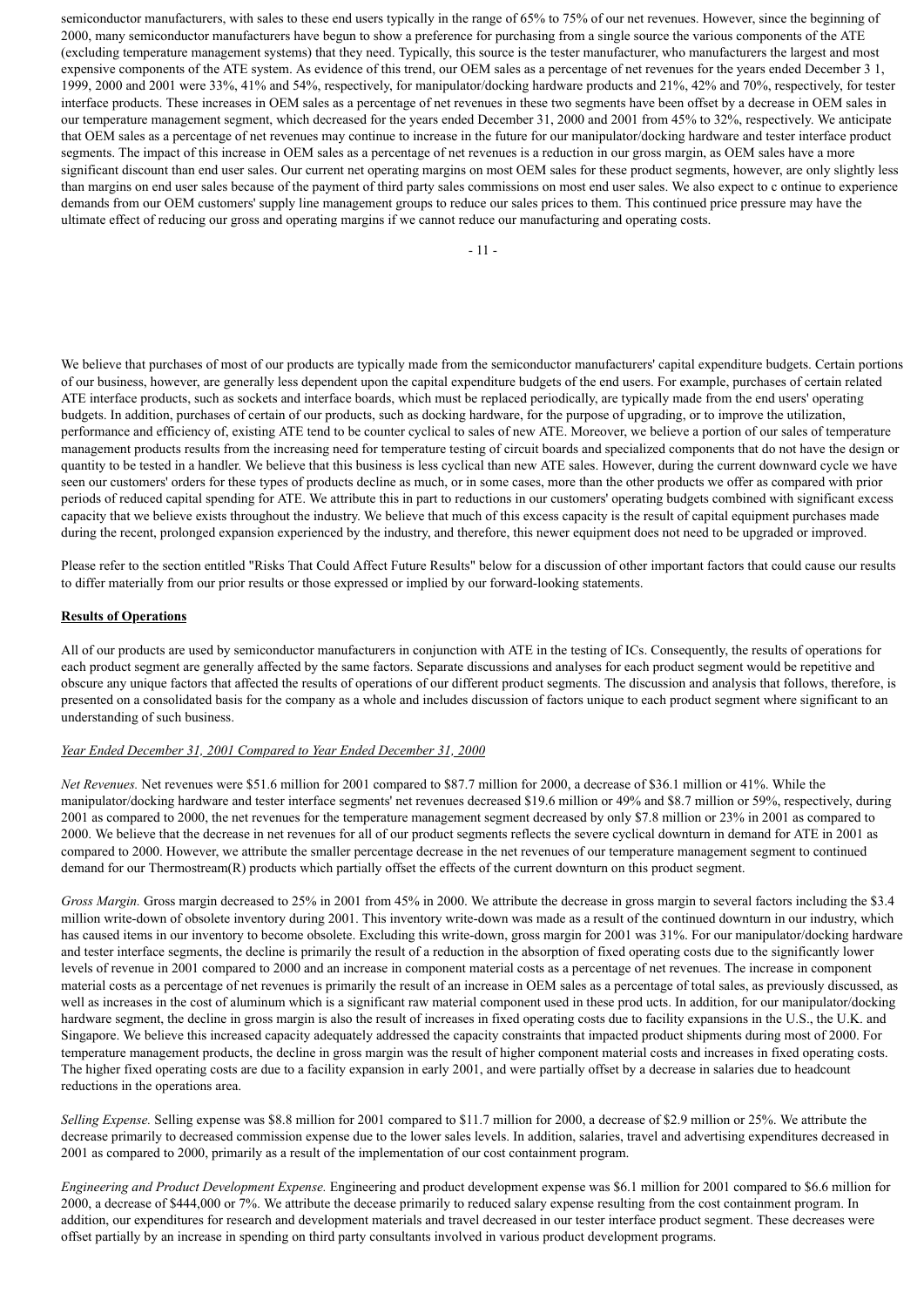*General and Administrative Expense.* General and administrative expense was \$7.9 million for 2001 compared to \$7.3 million, an increase of \$629,000 or 9%. We attribute the increase primarily to an increase in salary expense resulting from the accrual of separation payments to be made based upon a prior contractual arrangement with a former executive of a subsidiary. In addition, there were increases in both legal and audit expenses. These increases were partially offset by decreases in profit-related bonuses, reductions in salaries for remaining employees, bad debt recoveries, reductions in directors' fees and reduced spending on supplies.

*Impairment of Goodwill.* In accordance with Statement of Financial Accounting Standards ("SFAS") No. 121, *Accounting for the Impairment of Long-Lived Assets and for Long-Lived Assets to be Disposed Of*, when events or circumstances so indicate, we assess the potential impairment of our intangible assets and other long-lived assets based on anticipated undiscounted cash flows from operations. Such events and circumstances include a sale of all or a significant part of the operations associated with the long-lived asset or a significant decline in the operating performance of the asset. The amount of the impairment charge, if any, is calculated by comparing the anticipated discounted future cash flows to the carrying value of the long-lived asset.

We performed an impairment assessment of our goodwill as of September 30, 2001, due to the current industry downturn. As a result of this assessment, a \$4.6 million impairment charge was recorded for the goodwill associated with the acquisition of TestDesign, which was the net book value of this goodwill as of that date. No impairment was indicated for the goodwill that is associated with the acquisition of three of our foreign subsidiaries, which had a net book value of \$933,000 at December 31, 2001.

*Merger-related Costs*. Merger-related costs totaling \$2.7 million were recorded during 2000 as a result of our merger with Temptronic Corporation. There were no merger-related costs during 2001.

*Write-off of Deferred Offering Costs*. During September 2000, we withdrew our registration statement for the offering of 2.0 million shares of our common stock, 1.0 million of which were to be offered by us and 1.0 million by certain of our stockholders. Approximately \$415,000 of costs related to the withdrawn offering, which consisted primarily of professional fees, printing costs and roadshow costs, were expensed during the third quarter of 2000.

*Other Income.* Other income was \$551,000 for 2001 compared to \$670,000 for 2000, a decrease of \$119,000 or 18%. The decrease in other income is primarily the result of the \$280,000 reduction in interest income, resulting from lower average cash balances and lower interest rates. This decrease was partially offset by an increase in third party royalty income from the licensing of our intellectual property.

*Income Tax Expense (Benefit).* Income tax benefit was \$2.8 million for 2001 compared with income tax expense of \$5.2 million for 2000. Our effective tax rate for 2001 was 20% primarily as the result of the recording of a \$4.6 million charge for impairment of goodwill, which is not deductible for tax purposes. The 2000 effective tax rate was 45%, primarily due to \$2.3 million of non-tax deductible merger-related costs.

## *Year Ended December 31, 2000 Compared to Year Ended December 31, 1999*

*Net Revenues*. Net revenues were \$87.7 million for 2000 compared to \$53.6 million for 1999, an increase of \$34.1 million or 64%. We believe that the significant increase in net revenues over the comparable prior period was principally the result of growth in the demand for ATE that continued through most of 2000 as compared to 1999.

*Gross Margin*. Gross margin decreased to 45% in 2000 from 50% in 1999. The decline in gross margin was primarily the result of increased material costs coupled with higher levels of fixed manufacturing costs and, to a lesser extent, for manipulator and docking hardware products as well as tester interface products, an increase in the percentage of OEM sales in 2000 compared to 1999. The increase in material costs was mainly the result of a significant inventory write-down due to obsolescence and, to a lesser extent, higher costs to purchase certain component materials, such as aluminum, as well as increases in fabrication costs. The inventory write-down was made against certain discontinued product lines, as well as other products where we did not see significant future demand relative to inventory levels. We believe the increase in fabrication costs was the result of higher demand for fabrication in most of the markets where we operate. The increase in fixed manufacturing costs was primarily the resul t of increased levels of salary expense due to additional operations staff hired in late 1999 and 2000 in response to increased business activity as well as salary increases for existing staff, combined with higher facility and depreciation costs primarily resulting from the relocation of certain of our manufacturing facilities in the U.S. in order to significantly increase our manufacturing capacity. The decline in gross margin was partially offset by the absorption of fixed manufacturing costs over significantly higher net revenue levels in 2000 compared to 1999.

*Selling Expense*. Selling expense was \$11.7 million for 2000 compared to \$8.4 million for 1999, an increase of \$3.3 million or 39%. We attribute the increase primarily to increased commission expense related to the higher sales levels in 2000, as well as higher levels of salary and benefits expense for new and existing staff. To a lesser extent, higher levels of warranty expense, travel costs, freight and advertising expenditures also contributed to the increase in selling expense.

*Engineering and Product Development Expense*. Engineering and product development expense was \$6.6 million for 2000 compared to \$4.9 million for 1999, an increase of \$1.7 million or 35%. We attribute the increase primarily to the salary and benefits expense of additional engineering and technical staff and, to a lesser extent, increased spending on product development materials and fees for technical consultants associated with new product development.

 $-13 -$ 

*General and Administrative Expense*. General and administrative expense was \$7.3 million for 2000 compared to \$6.1 million for 1999, an increase of \$1.2 million or 19%. We attribute the increase primarily to increases in incentive compensation for existing staff and, to a lesser extent, increases in professional fees and travel costs. These increases were partially offset by the receipt of \$300,000 in settlement of patent infringement litigation, which was recorded as a reduction of legal expense.

*Merger-related Costs*. Merger-related costs resulting from our merger with Temptronic Corporation were \$2.7 million, which consisted primarily of fees paid to investment bankers, professional fees, printing, escrow and other miscellaneous costs.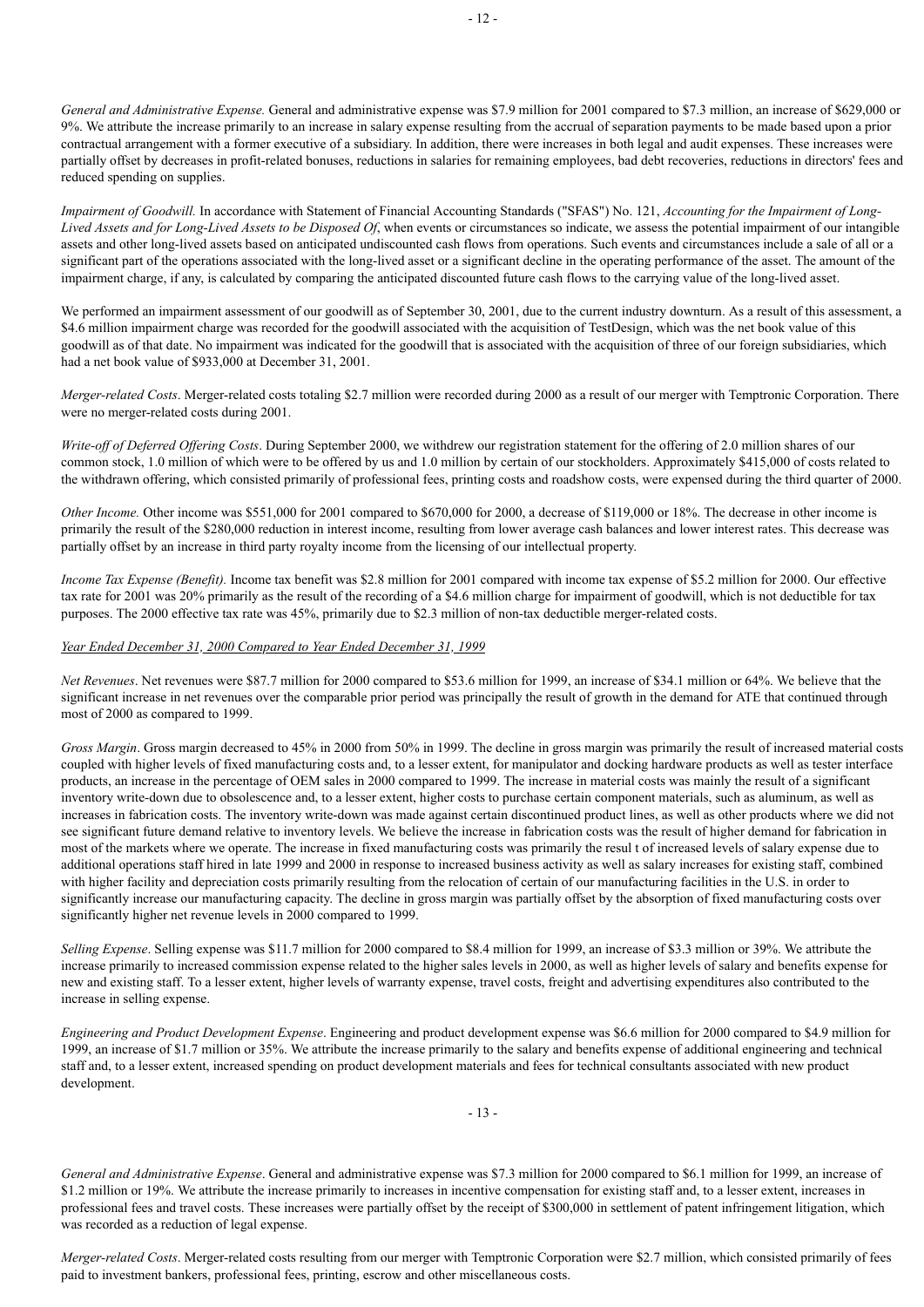*Write-off of Deferred Offering Costs*. During September 2000, we withdrew our registration statement for the offering of 2.0 million shares of our common stock, 1.0 million of which were to be offered by us and 1.0 million by certain of our stockholders. Approximately \$415,000 of costs related to the withdrawn offering, which consisted primarily of professional fees, printing costs and roadshow costs, were expensed during the third quarter of 2000.

*Other Income (Expense)*. Other income (expense) was \$670,000 for 2000 compared to \$231,000 for 1999, an increase of \$439,000 or 190%. We attribute the increase to the reduction in interest expense resulting from debt retirements early in 2000, combined with an increase in interest income in 2000 from higher average balances of cash and cash equivalents in 2000 compared to 1999 and an increase in other miscellaneous income.

*Income Tax Expense*. Income tax expense increased to \$5.2 million for 2000 from \$1.4 million for 1999. Our effective tax rate for 2000 was 45% compared to 19% for 1999. The significant increase in the effective tax rate was primarily due to \$2.3 million of non-tax deductible merger-related costs incurred in 2000, which significantly increased the 2000 effective tax rate, combined with a \$1.4 million reduction in the valuation allowance in 1999, which significantly reduced the 1999 effective tax rate. The reduction in the valuation allowance was based on management's assessment of our ability to realize the deferred tax assets.

## **Liquidity and Capital Resources**

Net cash provided by operations for the year ended December 31, 2001 was \$3.9 million. Accounts receivable decreased \$9.4 million from December 31, 2000 to December 31, 2001 due to the industry downturn throughout 2001. Inventories decreased \$5.0 million, primarily as the result of the write-down of obsolete inventory in 2001. Net domestic and foreign income taxes increased by \$2.0 million, primarily as the result of the operating losses incurred during 2001. We expect to receive a tax refund of approximately \$2.4 million during the first half of 2002. Accounts payable decreased \$2.6 million due to lower production levels during 2001. Accrued expenses decreased \$1.5 million as a result of the payment of previously accrued expenses including sales commissions, incentive compensation and merger-related costs.

Purchases of machinery and equipment were \$2.4 million for the year ended December 31, 2001, which consisted primarily of improvements to our facilities in the U.K., Singapore and Massachusetts. We also acquired an additional coordinate measuring machine for our Cherry Hill, New Jersey facility under a capital lease. During the first half of 2001, we relocated our U.K. manufacturing operation to a new facility and converted the previous facility to a machine shop; we spent approximately \$507,000 for tenant improvements, furniture and new machining equipment. We relocated our Singapore subsidiary during April 2001 and spent approximately \$121,000 on leasehold improvements and purchases of furniture and equipment for this facility. During May 2001, we relocated our Temptronic subsidiary and spent approximately \$1.2 million on leasehold improvements and purchases of furniture and equipment for this facility. Our lease on this facility entitles us to a reimbursement of approximately \$280,000, which we expect to receive during 2002. During June 2001, we spent approximately \$183,000 on new equipment for our Sunnyvale facility.

Net cash provided by financing activities for the year ended December 31, 2001 was \$357,000, including approximately \$216,000 for equipment that was refinanced under a capital lease and approximately \$100,000 of proceeds from the exercise of stock options granted to employees.

Our total committed contracts that will affect cash over the next five years and beyond are as follows:

|                                |          |         |                   | <b>Expected Cash Payments By Year</b> |                         |                  |
|--------------------------------|----------|---------|-------------------|---------------------------------------|-------------------------|------------------|
|                                |          |         | (\$ in thousands) |                                       |                         |                  |
| <b>Contractual Commitments</b> | 2002     | 2003    | 2004              | 2005                                  | 2006 &<br><b>Beyond</b> | <b>Total</b>     |
| Capital lease obligations      | 105<br>S | 105     | 105               | 104                                   | S                       | 436              |
| Operating lease obligations    | 1.895    | 1.814   | 1.708             | 1.325                                 | 6.245                   | 12.987           |
| Letters of credit              | 200      |         |                   |                                       |                         | 200              |
|                                | \$2,200  | \$1,919 | .813              | \$1,429                               |                         | \$6,262 \$13,623 |

As of December 31, 2001, we have a \$5.0 million committed, unsecured line of credit, of which \$4.8 million was available to borrow (the \$5.0 million committed amount less \$200,000 in letters of credit we have issued to third parties under this line). This line of credit is due to expire September 30, 2002. We are currently negotiating with the bank which issued this line of credit to modify this facility to extend the maturity for a period of two years. We expect that the amended agreements will provide for the granting of a security interest in most of our domestic assets and the addition of certain negative covenants.

- 14 -

We believe that our existing cash balances and line of credit plus the anticipated net cash provided from operations will be sufficient to satisfy our cash requirements for the foreseeable future. However, we have been experiencing operating losses due to the severe industry downturn. Should the current industry downturn continue for longer than anticipated, or be more severe than we currently project, and we are unable to further significantly reduce our fixed operating expenses, we may require additional equity or debt financing to meet working capital requirements or capital expenditure needs. We cannot determine with certainty that, if needed, we would be able to raise additional funding through either equity or debt financing. We do not anticipate paying dividends in the foreseeable future. Under the terms of our current credit agreement, any payment of dividends would require the prior consent of the lender.

### **New Accounting Pronouncements**

In June 2001, the Financial Accounting Standards Board ("FASB") issued SFAS No. 141, *Business Combinations*. SFAS No. 141 requires the use of the purchase method of accounting for business combinations initiated after June 30, 2001 and eliminates the pooling-of-interests method.

In June 2001, the FASB also issued SFAS No. 142*, Goodwill and Other Intangible Assets*, which will be effective for us on January 1, 2002. SFAS No. 142 requires, among other things, the discontinuance of goodwill amortization. SFAS No. 142 also requires us to complete a transitional goodwill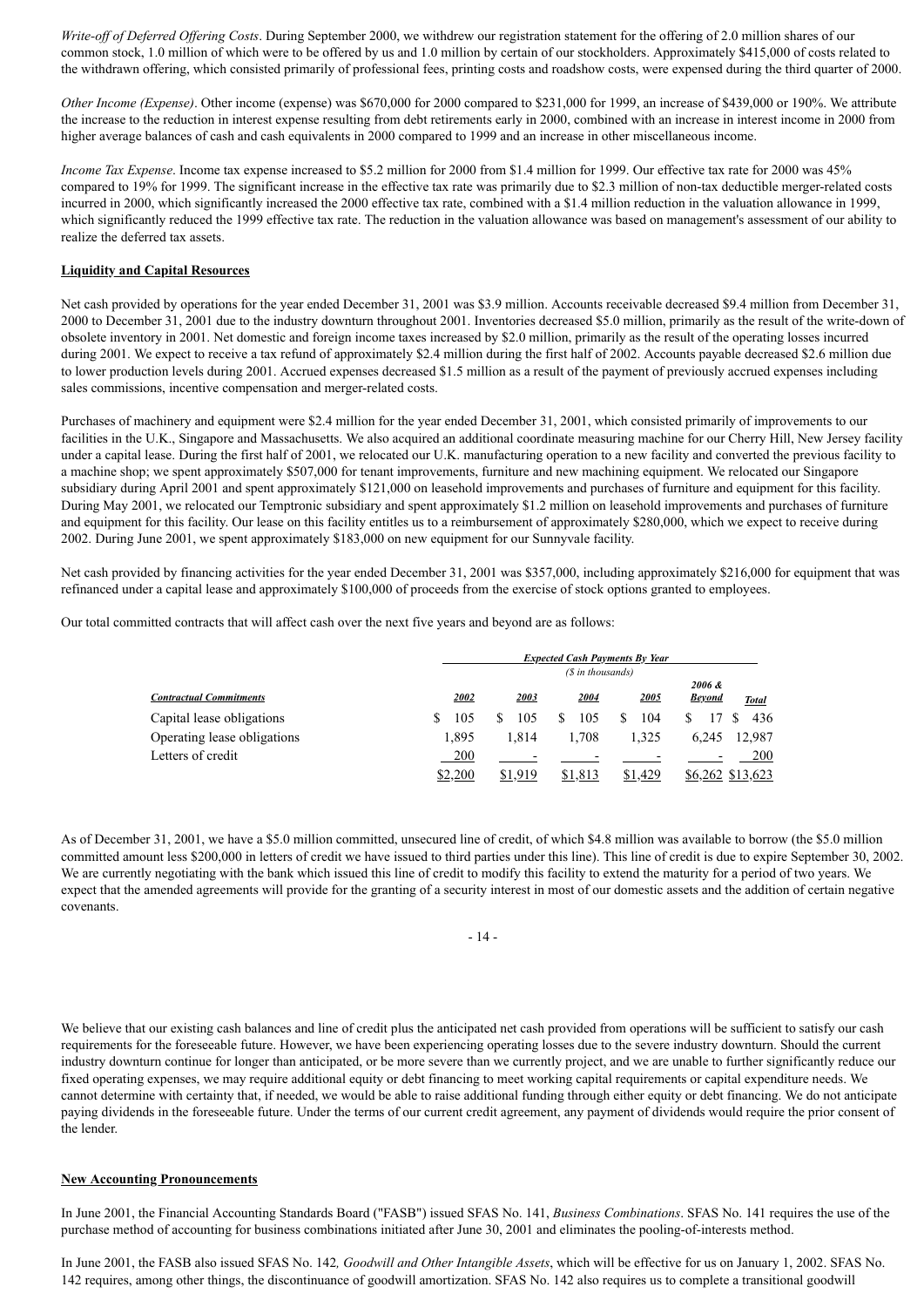impairment test within six months from the date of adoption. As of the date of adoption, we had unamortized goodwill of \$933,000 which will be subject to the transition provisions of SFAS Nos. 141 and 142. Amortization expense related to goodwill was \$381,000, \$479,000 and \$479,000 for the years ended December 31, 2001, 2000 and 1999. Because of the extensive effort needed to comply with adopting SFAS Nos. 141 and 142, it is not practicable to reasonably estimate the impact of adopting these Statements on our consolidated financial statements at the date of this report, including whether any transitional impairment losses will be required to be recognized as a cumulative effect of a change in accounting principle.< BR> In August 2001, the FASB issued SFAS No. 144, *Accounting for the Impairment or Disposal of Long-Lived Assets*, which supersedes both SFAS No. 121, *Accounting for the Impairment of Long-Lived Assets and for Long-Lived Assets to Be Disposed Of,* and the accounting and reporting provisions of APB Opinion No. 30, *Reporting the Results of Operations-Reporting the Effects of Disposal of a Segment of a Business, and Extraordinary, Unusual and Infrequently Occurring Events and Transactions*, for the disposal of a segment of a business (as previously defined in that Opinion). SFAS No. 144 retains the fundamental provisions in SFAS No. 121 for recognizing and measuring impairment losses on long-lived assets held for use and long-lived assets to be disposed of by sale, while also resolving significant implementation issues associated with SFAS No. 121. For example, SFAS No. 144 provides guidance on how a long-lived asset that is used as part of a group should be evaluated for impairment, establishes c riteria for when a long-lived asset is held for sale, and prescribes the accounting for a long-lived asset that will be disposed of other than by sale. SFAS No. 144 retains the basic provisions of APB Opinion No. 30 on how to present discontinued operations in the income statement but broadens that presentation to include a component of an entity (rather than a segment of a business). Unlike SFAS No. 121, an impairment assessment under SFAS No. 144 will never result in a write-down of goodwill. Rather, goodwill is evaluated for impairment under SFAS No. 142. We are required to adopt SFAS No. 144 effective January 1, 2002. We do not expect the adoption of SFAS No. 144 for long-lived assets held for use to have a material impact on our consolidated financial statements because the impairment assessment under SFAS No. 144 is largely unchanged from SFAS No. 121. The provisions of SFAS No. 144 for assets held for sale or other disposal generally are required to be applied prospectively after the adoption date to newly initiated disposal activities. Therefore, we cannot determine the potential effects that adoption of SFAS No. 144 will have on our consolidated financial statements.

## **Critical Accounting Policies**

The preparation of financial statements in conformity with accounting principles generally accepted in the United States of America requires us to make estimates and assumptions that effect the reported amounts of assets and liabilities and disclosure of contingent assets and liabilities at the date of the financial statements and the reported amounts of revenues and expenses during the reporting period.

Certain of our accounts, including goodwill, inventory obsolescence write-downs, deferred income tax valuation allowances and warranty reserves, are particularly impacted by estimates. Some of these accounting estimates and assumptions are particularly sensitive because of their significance to our consolidated financial statements and because of the possibility that future events affecting them may differ markedly from what had been assumed when the financial statements were prepared.

For example, we performed an impairment assessment of our goodwill during 2001 due to the current industry downturn. This impairment assessment was based upon ten-year projections of operations for our subsidiaries where goodwill was associated. In preparing these projections, we made subjective determinations of future events. If any of the significant assumptions were changed, materially different results could have occurred. As a result of this assessment, a \$4.6 million impairment charge was recorded for the goodwill associated with the acquisition of TestDesign, which was the net book value of this goodwill as of that date.

- 15 -

In reviewing our inventory for obsolescence, we make assumptions about future demand for parts contained in our ending inventory, which affect the levels of inventory write-downs during the period. These assumptions include estimates of future demand for our products as well as when these products will become technologically obsolete. If any of the significant assumptions were changed, materially different results could have occurred. As a result of this analysis, there was a \$3.4 million write-down of obsolete inventory during 2001.

Deferred tax assets must be analyzed to determine if there will be sufficient taxable income in the future in order to realize such assets. To perform this analysis we prepare projections of our operations in which we make subjective determinations of future events. If our projections do not indicate there will be sufficient levels of operating income in future periods to realize the deferred tax assets, we establish a deferred income tax valuation allowance to offset the deferred tax assets. If any of the significant assumptions were changed, materially different results could occur, which could significantly change the amount of the deferred income tax valuation allowance established.

Finally, in connection with the accrual of warranty costs associated with our products, we make assumptions about the level of product failures that will occur in the future. These assumptions are primarily based upon historical claims experience. Should the rate of future product failures significantly exceed historical levels, our accrued warranty reserves would not be sufficient to cover future warranty expenses and additional significant warranty expense would need to be accrued.

### **Risks That Could Affect Future Results**

The factors discussed below are cautionary statements that identify important factors that could cause our actual results to differ materially from those expressed or implied by our forward-looking statements. These factors may also cause our future results to differ materially from our prior results.

Our forward-looking statements can often be identified by the use of forward-looking terminology such as "believes", "expects", "intends", "may", "will", "should" or "anticipates" or similar terminology, and include, but are not limited to, statements made in this Report regarding:

- the significant economic downturn in the IC and ATE industries and the anticipated reversal of this cycle;
- developments and trends in the IC and ATE industries;
- the possibility of future acquisitions;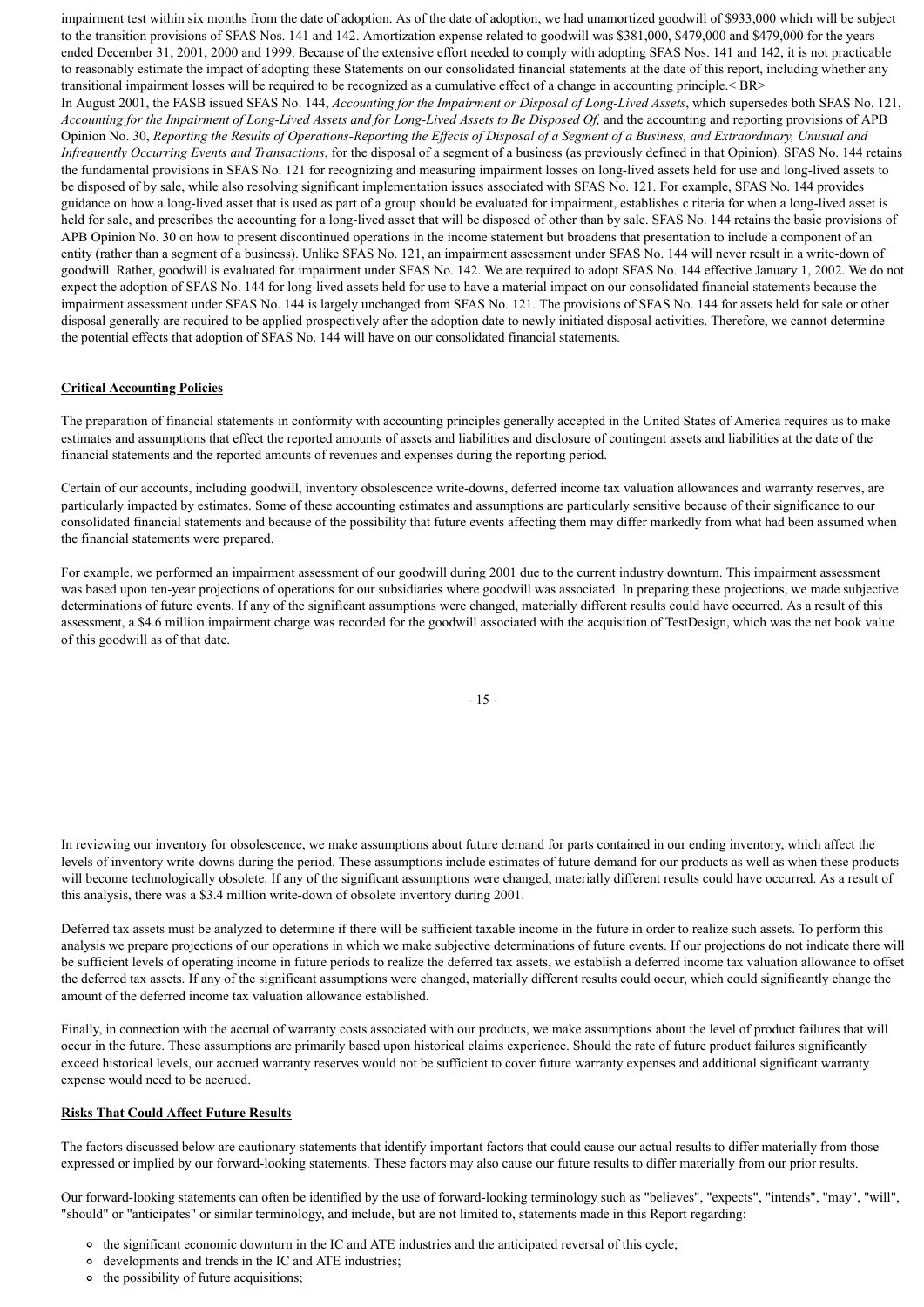- costs and timing of completion and integration of our acquisitions;
- our cost-containment initiatives;
- the development of new products and technologies by us or our competitors;
- $\circ$  the availability of materials used to manufacture our products;
- the availability of qualified personnel;
- general economic conditions;  $\circ$
- net revenues generated by foreign subsidiaries;
- exchange rate fluctuations and the use of forward exchange rate contracts;
- the increasing use of front-end testing by semiconductor manufacturers;
- stock price fluctuations;
- the anticipated market for our products; and
- o the sufficiency of cash balances, lines of credit and net cash from operations.

## **Our operating results and financial condition could continue to be negatively impacted if the semiconductor industry into which we sell our products remains depressed.**

The current economic downturn, combined with significant excess production capacity in the semiconductor industry, have resulted in the worst downturn the semiconductor and ATE industries have ever experienced. This climate has created significantly diminished demand for our products, excess manufacturing capacity in our plants, and the erosion of average selling prices. We are uncertain how long the current downturn will last. The terrorist attacks on September 11, 2001 may have exacerbated this downturn or caused it to last longer. Any further decline in our customers' markets or in general economic conditions would likely result in a further reduction in demand for our products and could harm our consolidated financial position, results of operations, cash flows and stock price. In addition, we may be required to secure debt or equity financing, and we cannot be sure that such financing will be available when required or on acceptable terms.

## **Our sales reflect the cyclicality of the semiconductor industry, which causes our operating results to fluctuate significantly.**

Our business depends in significant part upon the capital expenditures of semiconductor manufacturers. Capital expenditures by these companies depend upon, among other things, the current and anticipated market demand for semiconductors and the products that utilize them. Typically, semiconductor manufacturers curtail capital expenditures during periods of economic downtown. Conversely, semiconductor manufacturers increase capital expenditures when market demand requires the addition of new or expanded production capabilities or the reconfiguration of existing fabrication facilities to accommodate new products. These market changes have caused in the past, and will likely cause in the future, our operating results to fluctuate. The current cyclical downturn in the semiconductor industry has significantly reduced demand for our products. Our sales and operating results will likely continue to be reduced during this downturn.

- - 16 -

## **Our operating results often change significantly from quarter to quarter and may cause fluctuations in our stock price.**

During the last three years, our operating results have fluctuated significantly from quarter to quarter. We believe that these fluctuations occur primarily due to the cycles of demand in the semiconductor manufacturing industry. In addition to the changing cycles of demand in the semiconductor manufacturing industry, other factors that have caused our quarterly operating results to fluctuate in the past, and that may cause fluctuations or losses in the future, include:

- competitive pricing pressures;
- the impairment of our assets due to reduced future demand for our products;
- our ability to control operating costs;
- delays in shipments of our products;
- the mix of our products sold;
- the mix of customers and geographic regions where we sell our products;
- changes in the level of our fixed costs;
- costs associated with the development of our proprietary technology;
- costs and timing of completion and integration of our acquisitions and plant relocations and expansions;
- the timing of additional selling, general and administrative expenses to support our new business;
- our ability to obtain raw materials or fabricated parts when needed; and
- cancellation or rescheduling of orders by our customers.

Because the market price of our common stock has tended to vary based on, and in relation to, changes in our operating results, fluctuations in the market price of our stock are likely to continue as variations in our quarterly results continue.

## **If we are not able to control our operating expenses during a cyclical downturn, we may not have sufficient cash to operate our businesses.**

Due to the current cyclical downturn, we have implemented cost containment strategies with a goal of reducing our operating expenses and preserving our cash. These strategies include workforce reductions at all of our facilities worldwide, salary reductions for all employees worldwide, a temporary elimination of domestic retirement benefits and additional cost controls on other expenditures. We may not be successful in reaching our goal of reducing our operating expenses sufficiently to maintain our existing cash balances and, if we are not able to control our operating expenses, they could increase and the level of our cash may not be sufficient to operate our businesses. We cannot determine with certainty that, if needed, we would be able to raise additional funding through either equity or debt financing.

### **We intend to acquire additional businesses. If we are unable to do so, our future rate of growth may be reduced or limited.**

A key element of our growth strategy is to acquire businesses, technologies or products that expand and complement our current businesses. We may not be able to execute our acquisition strategy if:

- we are unable to identify suitable businesses or technologies to acquire;
- we do not have access to required capital at the necessary time; or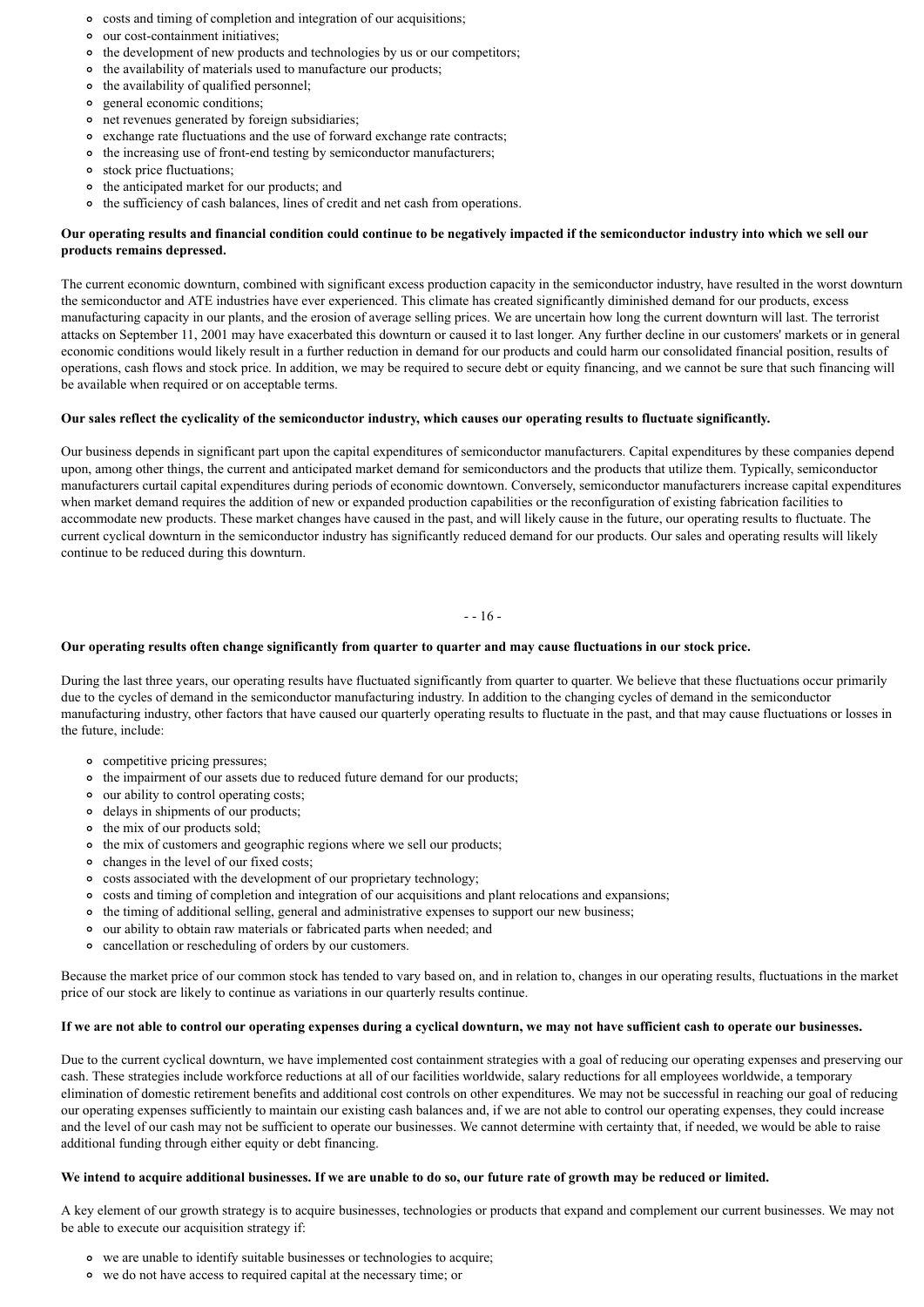we are unwilling or unable to outbid larger, more resourceful companies.

### **Our acquisition strategy involves financial and management risks which may adversely affect our earnings in the future.**

If we acquire additional businesses, technologies or products, we will face the following additional risks:

- future acquisitions could divert management's attention from daily operations or otherwise require additional management, operational and financial resources;
- we might not be able to integrate future acquisitions into our business successfully or operate acquired businesses profitably;
- we may realize substantial acquisition related expenses which would reduce our net earnings in future years; and
- our investigation of potential acquisition candidates may not reveal problems and liabilities of the companies that we acquire.

If any of the events described above occur, our earnings could be reduced. If we issue shares of our stock or other rights to purchase our stock in connection with any future acquisitions, we would dilute our existing stockholders' interests and our earnings per share may decrease. If we issue debt in connection with any future acquisitions, lenders may impose covenants on use which could, among other things, restrict our ability to increase capital expenditures or to acquire additional businesses.

## **Our industry is subject to rapidly evolving technological change, and our business prospects would be hurt if we are unable to respond to innovation in the semiconductor industry.**

Semiconductor technology continues to become more complex as manufacturers incorporate ICs into an increasing variety of products. This trend, and the rapid changes needed in automatic testing systems to respond to developments in the semiconductor industry, are likely to continue. We cannot be certain that we will be successful in developing, manufacturing or selling products that will satisfy customer needs or attain market acceptance. Our failure to provide products that meet customer needs or gain market acceptance will hurt our business prospects.

- 17 -

#### **If we are not able to obtain patents on or otherwise preserve and protect our proprietary technologies, our business may suffer.**

We have obtained domestic and foreign patents covering some of our products which expire between the years 2002 and 2018, and we have pending applications for additional patents. Some of our products utilize proprietary technology that is not covered by patent or similar protection, and in many cases, cannot be protected. We cannot be certain that:

- any additional patents will be issued on our applications;
- any patents we own now or in the future will protect our business against competitors that develop similar technology or products;
- our patents will be held valid if they are challenged or subjected to reexamination or reissue;
- others will not claim rights to our patented or other proprietary technologies; or
- others will not develop technologies which are similar to, or can compete with, our unpatented proprietary technologies.

If we cannot obtain patent or other protection for our proprietary technologies, our ability to compete in our markets could be impaired.

### **Claims of intellectual property infringement by or against us could seriously harm our businesses.**

From time to time, we may be forced to respond to or prosecute intellectual property infringement claims to defend or protect our rights or a customer's rights. These claims, regardless of merit, may consume valuable management time, result in costly litigation or cause product shipment delays. Any of these factors could seriously harm our business and operating results. We may have to enter into royalty or licensing agreements with third parties who claim infringement. These royalty or licensing agreements, if available, may be costly to us. If we are unable to enter into royalty or licensing agreements with satisfactory terms, our business could suffer. In instances where we have had reason to believe that we may be infringing the patent rights of others, or that someone may be infringing our patent rights, we have asked our patent counsel to evaluate the validity of the patents in question, as well as the potentially infringing conduct. If we become involved in a dispute, neither the third parties nor the courts are bound by our counsel's conclusions.

### **Our business will suffer if we cannot compete successfully with manufacturers whose products are similar to ours.**

We compete with numerous manufacturers, many of whom have greater financial resources and more extensive design and production capabilities than we do. Some of our principal competitors in the sale of manipulator, docking and tester interface products are Reid-Ashman Manufacturing, Microhandling GmbH, Credence Systems, LTX, Schlumberger, Teradyne and Cerprobe. Some of our principal competitors in the sale of temperaturemanagement products are Trio-Tech International, Thermonics and ERS Elektronik GmbH. In order to remain competitive with these and other companies, we must be able to continue to commit a significant portion of our personnel, financial resources, research and development and customer support to developing new products and maintaining customer satisfaction worldwide. If we are not able to compete successfully, our business will suffer.

## **We generate a large portion of our sales from a small number of customers. If we were to lose one or more of our large customers, operating results could suffer dramatically.**

Our ten largest customers accounted for approximately 62% of net revenues in 2001, and one customer, Agilent Technologies, accounted for 15% of our net revenues in 2001. The loss of any one or more of our largest customers, or a reduction in orders by a major customer, could materially reduce our net revenues.

## **If we do not continue to retain the services of key personnel, relationships with, and sales to, some of our customers could suffer.**

The loss of key personnel could adversely affect our ability to manage our business effectively. Our future success will depend largely upon the continued services of our senior management and certain other key employees. Generally, we do not have employment agreements with any of our executive officers or other key employees. Our future success will depend, in part, upon our ability to retain our managers, engineers and other key employees. Our business could suffer if we were unable to retain one or more of our senior officers or other key employees.

## **A substantial portion of our operations exists outside the U.S., which exposes us to foreign political and economic risks.**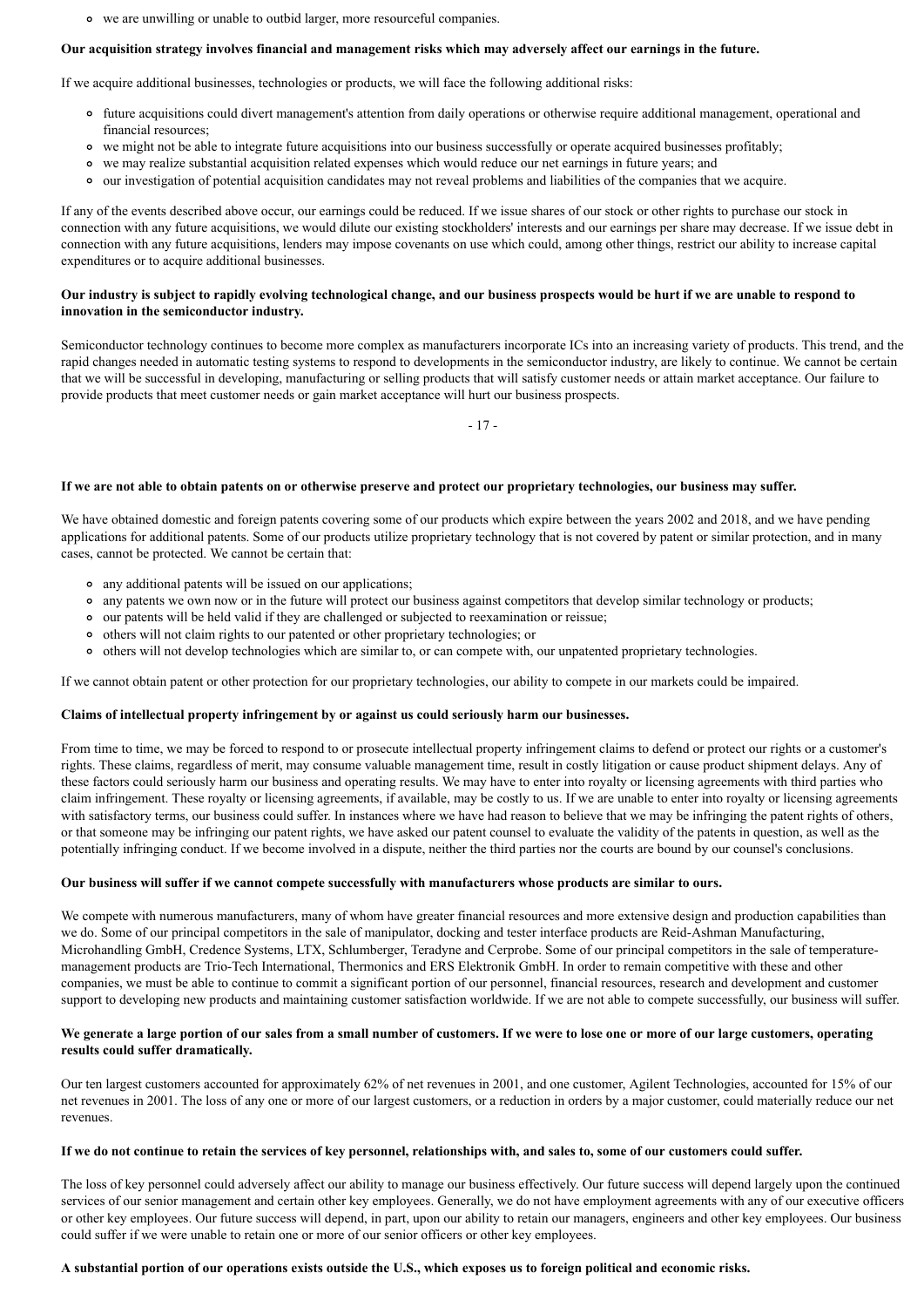We have operated internationally for many years and expect to expand our international operations as necessary to continue expansion of our sales and service to our non-U.S. customers. Our foreign subsidiaries generated 13% and 16% of consolidated net revenues in 2001 and 2000, respectively. Export sales from our U.S. manufacturing facilities totaled \$9.0 million, or 17% of consolidated net revenues in 2001 and \$23.0 million, or 26% in 2000. The portion of our consolidated net revenues that were derived from sales by our subsidiaries in the Asia-Pacific region were 6% in 2001 and 9% in 2000. Countries in the Asia-Pacific region, including Japan, have experienced economic instability resulting in weaknesses in their currency, banking and equity markets. Although the economic instability in the Asia-Pacific region has not had a material adverse effect on our order backlog, financial condition, or results of operations to date, continued economic instability could have a material adverse effect on demand for ou r products and our results of operations. We expect our international revenues will continue to represent a significant portion of total net revenues. To date, we have not experienced significant problems in our foreign operations. However, in addition to the risks generally associated with sales and operations in the U.S., sales to customers outside the U.S. and operations in foreign countries are subject to additional risks, which may, in the future, affect our operations. These risks include:

- 18 -

- political and economic instability in foreign countries;
- the imposition of financial and operational controls and regulatory restrictions by foreign governments;
- the need to comply with a wide variety of U.S. and foreign import and export laws;
- trade restrictions:
- changes in tariffs and taxes;
- longer payment cycles;
- fluctuations in currency exchange rates; and
- the greater difficulty of administering business abroad.

#### **We conduct business in foreign currencies, and fluctuations in the values of those currencies could result in foreign exchange losses.**

In 2001, approximately 3% of our net revenues were dominated in Japanese yen, approximately 5% were dominated in British pounds, and approximately 3% were dominated in German deutsche marks. Fluctuations in the values of these currencies could result in foreign exchange losses. Any strengthening of the U.S. dollar in relation to the currencies of our competitors or customers, or strengthening or weakening of the Japanese yen, British pound or German deutsche mark (or the Euro beginning in 2002) in relation to other currencies in which our customers or competitors do business, could adversely affect our competitiveness. Moreover, a strengthening of the U.S. dollar or other competitive factors could put pressure on us to denominate a greater portion of our sales in foreign currencies, thereby increasing our exposure to fluctuations in exchange rates. Any devaluation of these currencies would hurt our business. We do not undertake hedging activities against all of our exchange rate risk. Fluctuations in exchang e rates may adversely affect our competitive position or result in foreign exchange losses, either of which could cause our business to suffer.

### **Item 7A: QUANTITATIVE AND QUALITATIVE DISCLOSURES ABOUT MARKET RISK**

We are exposed to currency exchange rate risk in the normal course of our business, primarily in our Japanese operations. Our exposure results from the fact that the sales of our Japanese subsidiary are in Japanese yen and inventory purchases are in U.S. dollars. We have the same exposure in our German operations as a portion of total sales are in German deutsche marks (or the Euro beginning in 2002) while inventory purchases are in U.S. dollars. We will also have a similar exposure in our Singapore operations as our manufacturing operations expand, because our sales are in U.S. dollars but some of our manufacturing costs are in British pounds and Singapore dollars. We employ risk management strategies, including the use of forward exchange rate contracts, to manage our exposure to exchange rate risks involving the yen, and may, in the future, use forward exchange rate contracts to manage our exposure to exchange rate risks involving the Singapore dollar and German deutsche mark (or the Euro beginning in 2002).

Our objective in managing currency exchange risk is to minimize the impact of significant currency exchange rate fluctuations. We use forward exchange rate contracts to establish a fixed conversion rate between the Japanese yen and the U.S. dollar so that the level of our gross margin from sales in Japan is not negatively affected by significant movements in the Japanese yen to U.S. dollar exchange rate. We purchase forward exchange rate contracts on a monthly basis in the amounts management deems appropriate in light of the amount of the U.S. dollar denominated obligations of our Japanese subsidiary that are due within the month. We do not purchase forward contracts with settlement dates beyond 30 days. As of December 31, 2001, there were no forward exchange rate contracts outstanding.

It is our policy to enter into forward exchange rate contracts only to the extent necessary to achieve the desired objectives of management in limiting our exposure to significant fluctuations in currency exchange rates. We do not hedge all of our currency exchange rate risk exposures in a manner that would completely eliminate the impact of changes in currency exchange rates on our net earnings. We do not expect that the results of our operations or our liquidity will be materially affected by these risk management activities.

## **Item 8: FINANCIAL STATEMENTS AND SUPPLEMENTARY DATA**

Consolidated financial statements are set forth in this Report beginning at page F-1

## **Item 9. CHANGES IN AND DISAGREEMENTS WITH ACCOUNTANTS ON ACCOUNTING AND FINANCIAL DISCLOSURES**

## None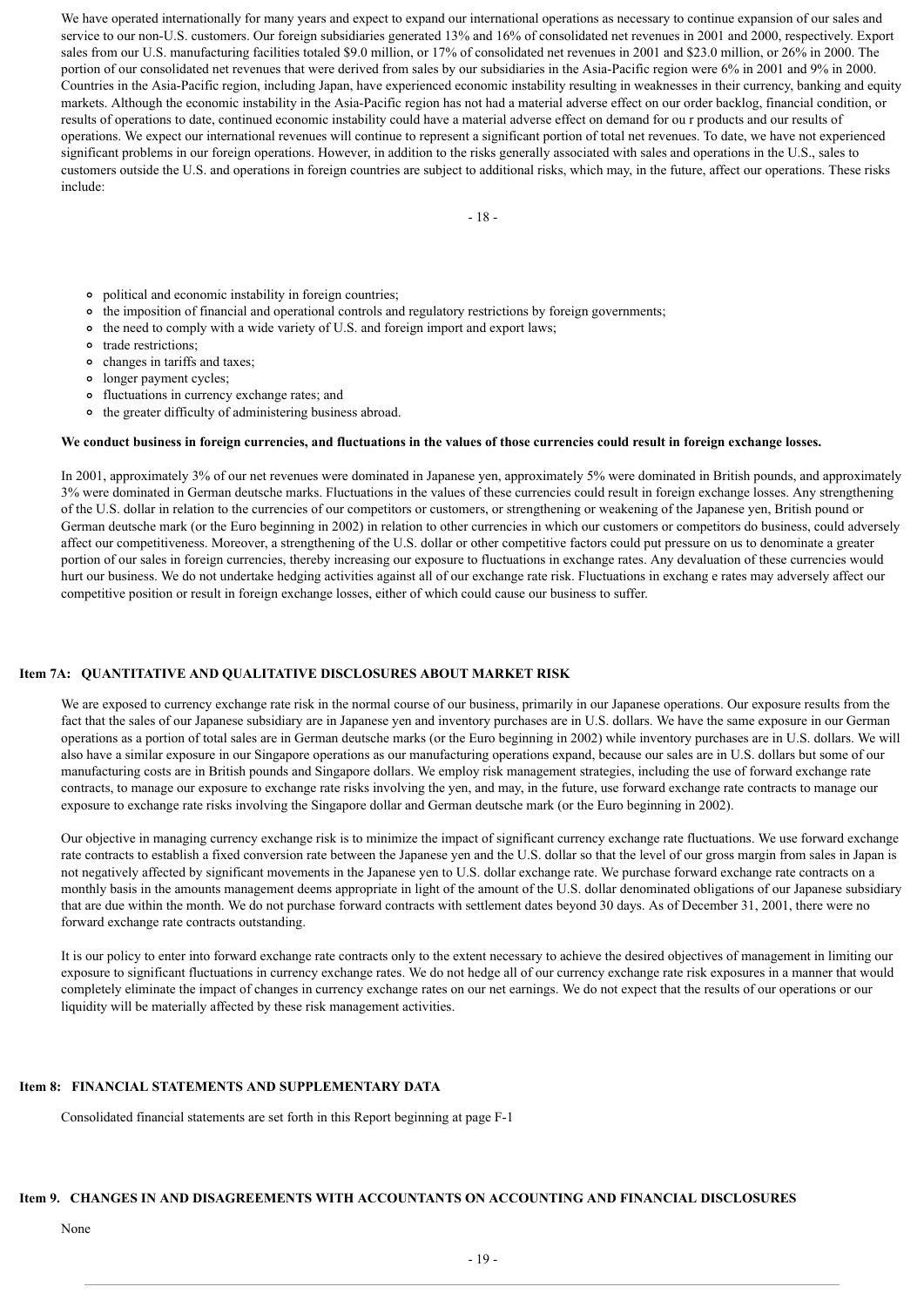## **inTEST Corporation Annual Report on Form 10-K**

## **PART III:**

## **Item 10: DIRECTORS AND EXECUTIVE OFFICERS**

The information required by this item will be filed not later than April 30, 2002 by an amendment to this Report or incorporation by reference to the proxy statement for our 2002 Annual Meeting of Stockholders.

### **Item 11: EXECUTIVE COMPENSATION**

The information required by this item will be filed not later than April 30, 2002 by an amendment to this Report or incorporation by reference to the proxy statement for our 2002 Annual Meeting of Stockholders.

### **Item 12: SECURITY OWNERSHIP OF CERTAIN BENEFICIAL OWNERS AND MANAGEMENT**

The information required by this item will be filed not later than April 30, 2002 by an amendment to this Report or incorporation by reference to the proxy statement for our 2002 Annual Meeting of Stockholders.

## **Item 13: CERTAIN RELATIONSHIPS AND RELATED TRANSACTIONS**

The information required by this item will be filed not later than April 30, 2002 by an amendment to this Report or incorporation by reference to the proxy statement for our 2002 Annual Meeting of Stockholders.

## **PART IV:**

### **Item 14: EXHIBITS, FINANCIAL STATEMENT SCHEDULES AND REPORTS ON FORM 8-K**

(a) The documents filed as part of this Annual Report on Form 10-K are:

(i) Our consolidated financial statements and notes thereto as well as the applicable report of the independent certified public accountants are included in Part II, Item 8 of this Annual Report on Form 10-K.

(ii) The following consolidated financial statement schedule should be read in conjunction with the consolidated financial statements set forth in Part II, Item 8 of this Annual Report on Form 10-K:

Schedule II -- Valuation and Qualifying Accounts

- (iii) The exhibits required by Item 601 of Regulation S-K are included under Item 14(c) of this Annual Report on Form 10-K.
- (b) Reports on Form 8-K

On October 26, 2001, we filed a Report on Form 8-K providing information responsive to the requirements of Items 5 and 7 of that form regarding our financial results for the quarter and nine months ended September 30, 2001.

 $-20 -$ 

#### **inTEST Corporation Annual Report on Form 10-K**

#### **PART IV:** (Continued)

### **Item 14: EXHIBITS, FINANCIAL STATEMENT SCHEDULES AND REPORTS ON FORM 8-K** (Continued)

(c) Exhibits required by Item 601 of Regulation S-K:

| Exhibit<br><b>Number</b> | <b>Description of Exhibit</b>                                                                                                     |
|--------------------------|-----------------------------------------------------------------------------------------------------------------------------------|
| 3.1                      | Certificate of Incorporation.*                                                                                                    |
| 3.2                      | By Laws.*                                                                                                                         |
| 10.1                     | Consulting Agreement, dated April 1, 1997, between the Company and Stuart F.<br>Daniels.*                                         |
| 10.2                     | Lease dated October 27, 1999 between Earl E. and Mitsue Jio and in TEST Sunnyvale, a<br>wholly owned subsidiary of the Company.** |
| 10.3                     | Temptronic Corporation 1998 Incentive and Non-Statutory Stock Option Plan.***                                                     |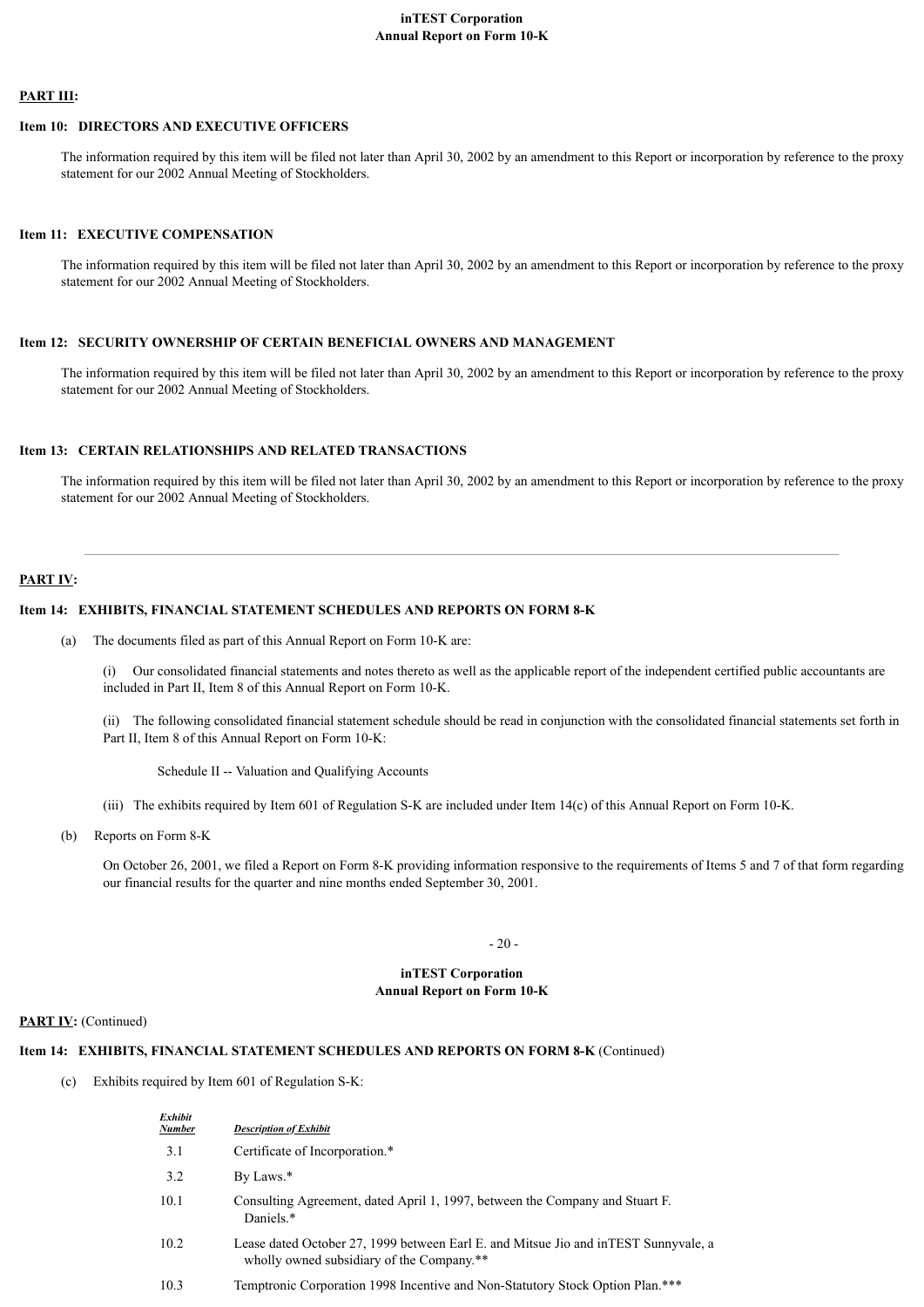| 10.4     | Lease Agreement between First Industrial, L.P. and the Company, dated<br>June 6, 2000.****                                                                                        |
|----------|-----------------------------------------------------------------------------------------------------------------------------------------------------------------------------------|
| 10.5     | Lease between SPHOS, Inc. and Temptronic Corporation (a subsidiary of the Company),<br>dated December 27, 2000.*****                                                              |
| 10.6     | Change of Control Agreement dated April 17, 2001 between the Company and Robert E.<br>Matthiessen******                                                                           |
| 10.7     | Change of Control Agreement dated April 17, 2001 between the Company and Hugh T.<br>Regan, Jr.******                                                                              |
| 10.8     | Amended and Restated 1997 Stock Plan.*******                                                                                                                                      |
| 10.9     | Loan Agreement dated November 16, 2000 between PNC Bank, National Association and<br>the Company*****                                                                             |
| 10.10    | Note payable to PNC Bank, National Associated dated November 1, 2000 *****                                                                                                        |
| 10.11    | Letter dated September 28, 2001, renewing the Loan Agreement dated November 16, 2000<br>and Note dated November 1, 2000********                                                   |
| 21       | Subsidiaries of the Company.                                                                                                                                                      |
| 23       | Consent of KPMG LLP.                                                                                                                                                              |
|          |                                                                                                                                                                                   |
| *        | Previously filed by the Company as an exhibit to the Company's Registration Statement on<br>Form S-1, File No. 333-26457 filed May 2, 1997, and incorporated herein by reference. |
| $***$    | Previously filed by the Company as an exhibit to the Company's Form 10-K for the year<br>ended December 31, 1999, filed March 30, 2000, and incorporated herein by reference.     |
| ***      | Previously filed by the Company as an exhibit to the Company's Form 10-Q/A for the<br>quarter ended March 31, 2000, filed June 21, 2000, and incorporated herein by reference.    |
| ****     | Previously filed by the Company as an exhibit to the Company's Form 10-Q for the<br>quarter ended June 30, 2000, filed August 14, 2000, and incorporated herein by reference.     |
| *****    | Previously filed by the Company as an exhibit to the Company's Form 10-K for the year<br>ended December 31, 2000, filed March 30, 2001, and incorporated herein by reference.     |
| ******   | Previously filed by the Company as an exhibit to the Company's Form 10-Q for the quarter<br>ended March 31, 2001, filed May 15, 2001, and incorporated herein by reference.       |
| *******  | Previously filed as an appendix to the Company's proxy statement filed April 27, 2001,<br>and incorporated herein by reference.                                                   |
| ******** | Previously filed by the Company as an exhibit to the Company's Form 10-Q for the quarter                                                                                          |

- 21 -

## **Signatures**

Pursuant to the requirements of Section 13 or 15(d) of the Securities Exchange Act of 1934, the Registrant has duly caused this report to be signed on its behalf by the undersigned thereunto duly authorized.

## **inTEST Corporation**

By: /s/ Robert E. Matthiessen Robert E. Matthiessen President and Chief Executive Officer

Pursuant to the requirements of Securities Exchange Act of 1934, this report has been signed below by the following persons on behalf of the registrant and in the capacities and on the dates indicated.

/s/ Robert E. Matthiessen Robert E. Matthiessen, President, Chief Executive Officer and Director (principal executive officer)

/s/ Hugh T. Regan, Jr. Hugh T. Regan, Jr., Treasurer, Chief Financial Officer and Secretary (principal financial officer)

April 1, 2002

April 1, 2002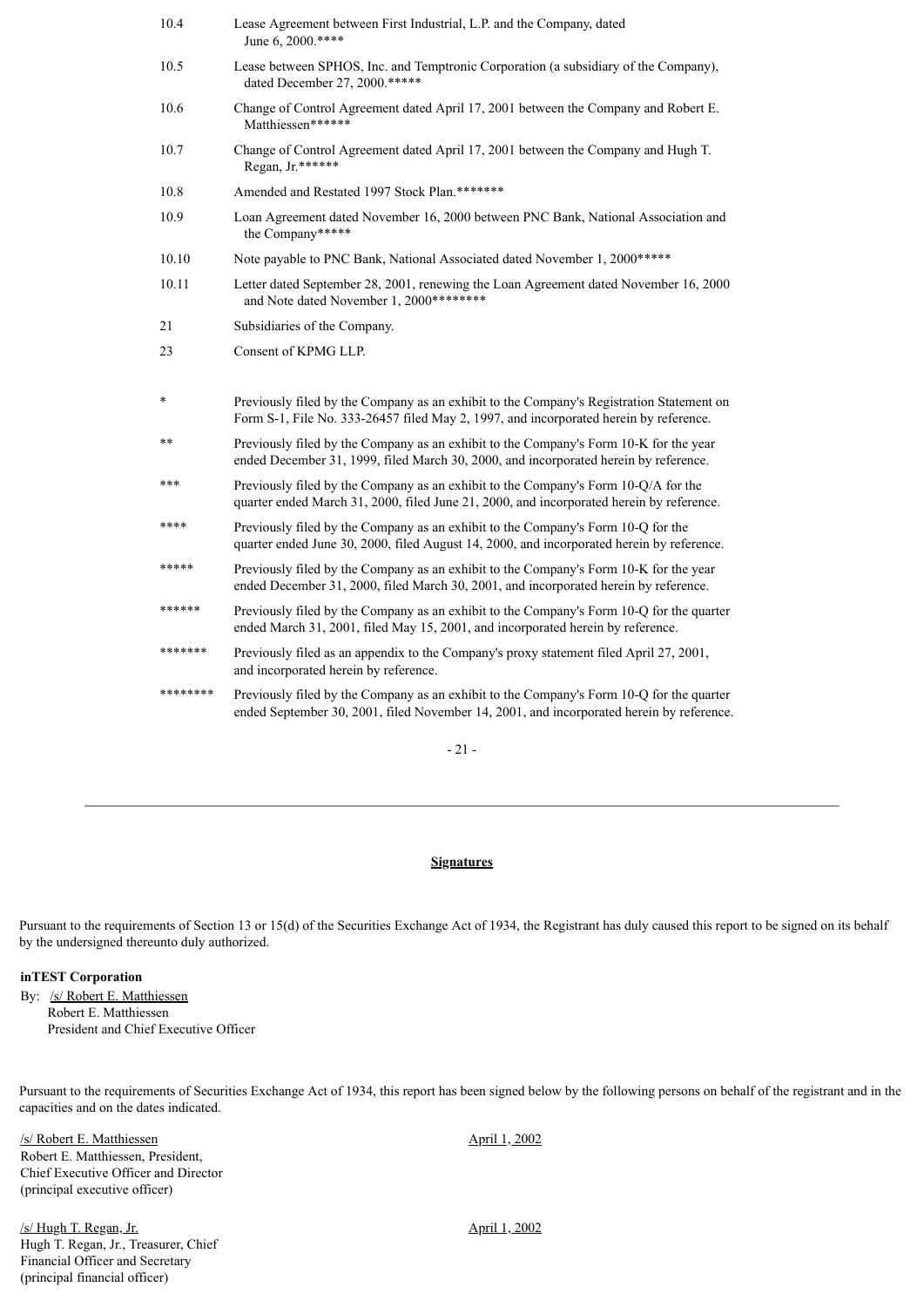| /s/ Daniel J. Graham<br>Daniel J. Graham, Vice Chairman, Senior<br>Vice President | <u>April 1, 2002</u> |
|-----------------------------------------------------------------------------------|----------------------|
| /s/ Alyn R. Holt<br>Alyn R. Holt, Chairman                                        | April 1, 2002        |
| /s/ Richard O. Endres<br>Richard O. Endres, Director                              | <u>April 1, 2002</u> |
| /s/ Stuart F. Daniels<br>Stuart F. Daniels, Director                              | April 1, 2002        |
| /s/ Gregory W. Slayton<br>Gregory W. Slayton, Director                            | <u>April 1, 2002</u> |
| /s/ Douglas W. Smith<br>Douglas W. Smith, Director                                | <u>April 1, 2002</u> |
| /s/ James J. Greed, Jr.<br>James J. Greed, Jr, Director                           | <u>April 1, 2002</u> |
|                                                                                   |                      |

- 22 -

## **Index to Exhibits**

| Exhibit<br>Number | <b>Description of Exhibit</b>                                                                                                                                                     |
|-------------------|-----------------------------------------------------------------------------------------------------------------------------------------------------------------------------------|
| 3.1               | Certificate of Incorporation.*                                                                                                                                                    |
| 3.2               | By Laws.*                                                                                                                                                                         |
| 10.1              | Consulting Agreement, dated April 1, 1997, between the Company and Stuart F.<br>Daniels.*                                                                                         |
| 10.2              | Lease dated October 27, 1999 between Earl E. and Mitsue Jio and in TEST Sunnyvale, a<br>wholly owned subsidiary of the Company.**                                                 |
| 10.3              | Temptronic Corporation 1998 Incentive and Non-Statutory Stock Option Plan.***                                                                                                     |
| 10.4              | Lease Agreement between First Industrial, L.P. and the Company, dated<br>June 6, 2000.****                                                                                        |
| 10.5              | Lease between SPHOS, Inc. and Temptronic Corporation (a subsidiary of the Company),<br>dated December 27, 2000.*****                                                              |
| 10.6              | Change of Control Agreement dated April 17, 2001 between the Company and Robert E.<br>Matthiessen******                                                                           |
| 10.7              | Change of Control Agreement dated April 17, 2001 between the Company and Hugh T.<br>Regan, Jr.******                                                                              |
| 10.8              | Amended and Restated 1997 Stock Plan.*******                                                                                                                                      |
| 10.9              | Loan Agreement dated November 16, 2000 between PNC Bank, National Association and<br>the Company*****                                                                             |
| 10.10             | Note payable to PNC Bank, National Associated dated November 1, 2000 *****                                                                                                        |
| 10.11             | Letter dated September 28, 2001, renewing the Loan Agreement dated November 16, 2000<br>and Note dated November 1, 2000********                                                   |
| 21                | Subsidiaries of the Company.                                                                                                                                                      |
| 23                | Consent of KPMG LLP.                                                                                                                                                              |
| *                 | Previously filed by the Company as an exhibit to the Company's Registration Statement on<br>Form S-1, File No. 333-26457 filed May 2, 1997, and incorporated herein by reference. |
| $***$             | Previously filed by the Company as an exhibit to the Company's Form 10-K for the year<br>ended December 31, 1999, filed March 30, 2000, and incorporated herein by reference.     |

\*\*\* Previously filed by the Company as an exhibit to the Company's Form 10-Q/A for the quarter ended March 31, 2000, filed June 21, 2000, and incorporated herein by reference. \*\*\*\* Previously filed by the Company as an exhibit to the Company's Form 10-Q for the quarter ended June 30, 2000, filed August 14, 2000, and incorporated herein by reference.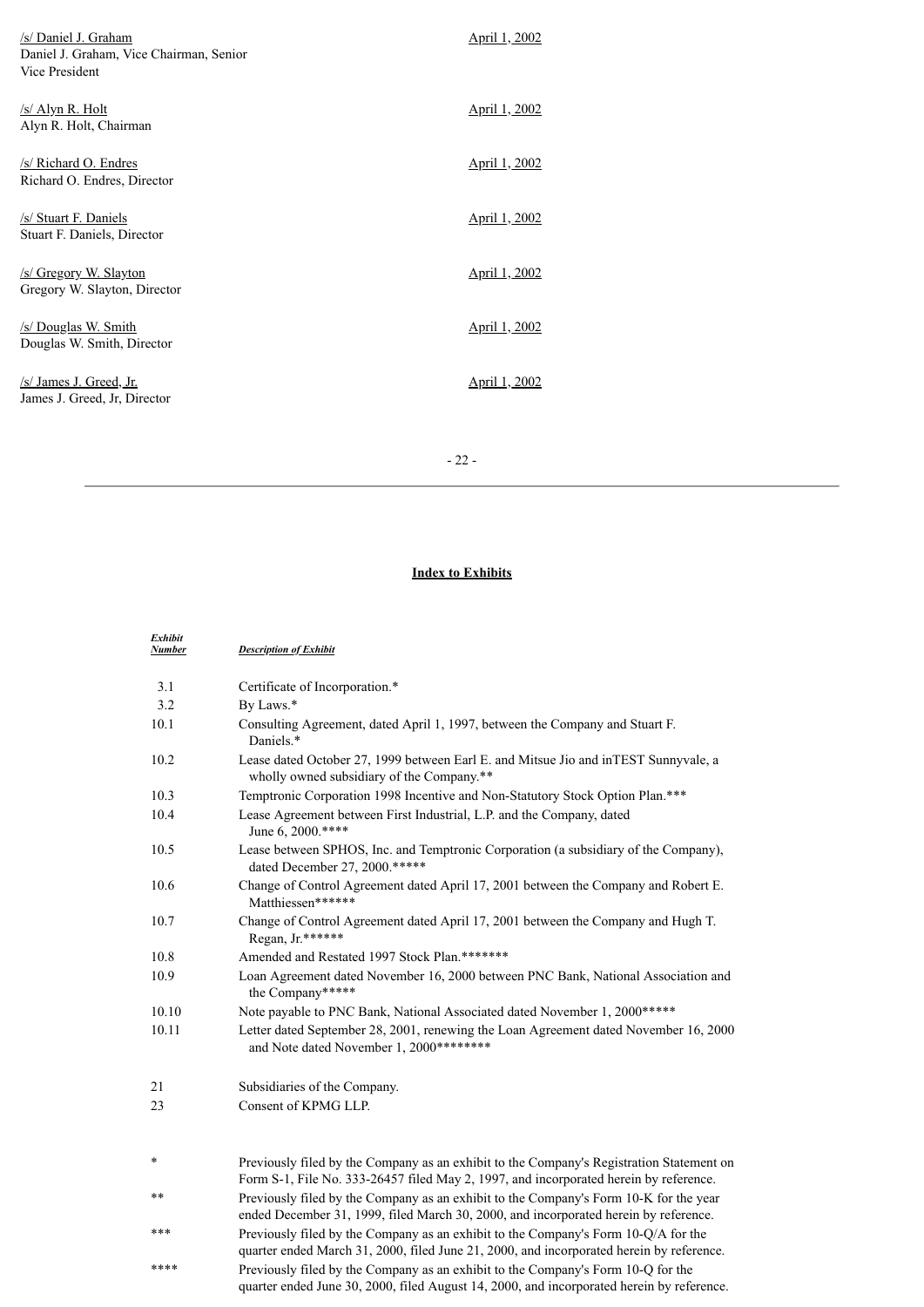| *****    | Previously filed by the Company as an exhibit to the Company's Form 10-K for the year<br>ended December 31, 2000, filed March 30, 2001, and incorporated herein by reference.        |
|----------|--------------------------------------------------------------------------------------------------------------------------------------------------------------------------------------|
| ******   | Previously filed by the Company as an exhibit to the Company's Form 10-O for the quarter<br>ended March 31, 2001, filed May 15, 2001, and incorporated herein by reference.          |
| *******  | Previously filed as an appendix to the Company's proxy statement filed April 27, 2001,<br>and incorporated herein by reference.                                                      |
| ******** | Previously filed by the Company as an exhibit to the Company's Form 10-Q for the quarter<br>ended September 30, 2001, filed November 14, 2001, and incorporated herein by reference. |

## **inTEST CORPORATION**

### **INDEX TO CONSOLIDATED FINANCIAL STATEMENTS AND CONSOLIDATED FINANCIAL STATEMENT SCHEDULE**

|                                                                                                                  | Page    |
|------------------------------------------------------------------------------------------------------------------|---------|
| CONSOLIDATED FINANCIAL STATEMENTS                                                                                |         |
| Independent Auditor's Report                                                                                     | $F - 1$ |
| Consolidated Balance Sheets as of December 31, 2001 and 2000                                                     | $F - 2$ |
| Consolidated Statements of Operations for the years ended<br>December 31, 2001, 2000 and 1999                    | $F - 3$ |
| Consolidated Statements of Comprehensive Earnings (Loss) for the years<br>ended December 31, 2001, 2000 and 1999 | $F - 4$ |
| Consolidated Statements of Stockholders' Equity for the years<br>ended December 31, 2001, 2000 and 1999          | $F - 5$ |
| Consolidated Statements of Cash Flows for the years ended<br>December 31, 2001, 2000 and 1999                    | $F - 6$ |
| Notes to Consolidated Financial Statements                                                                       | $F - 7$ |
|                                                                                                                  |         |
|                                                                                                                  |         |

# CONSOLIDATED FINANCIAL STATEMENT SCHEDULE

| Schedule II - Valuation and Qualifying Accounts<br>$F - 19$ |  |  |  |
|-------------------------------------------------------------|--|--|--|
|-------------------------------------------------------------|--|--|--|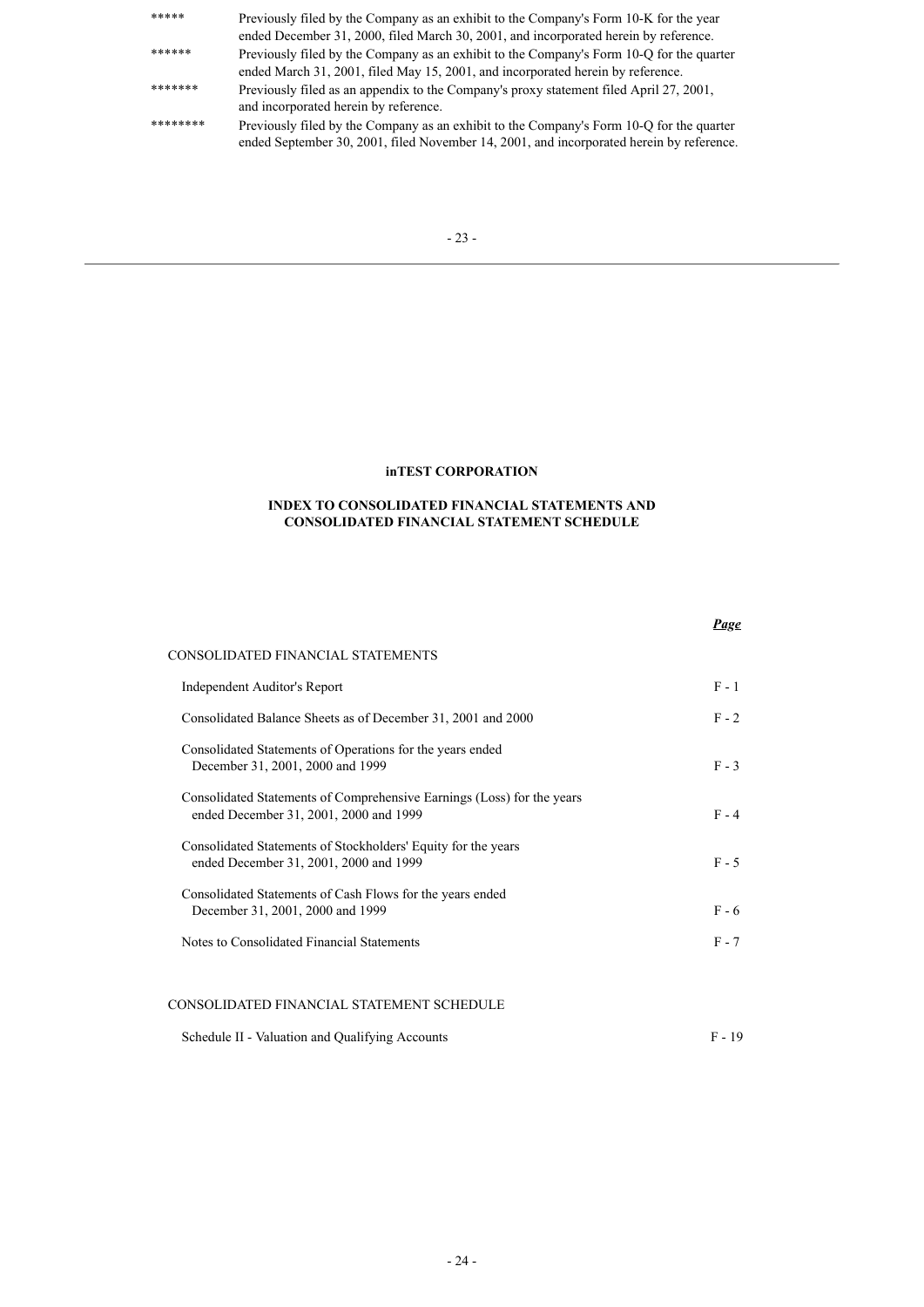### **Independent Auditors' Report**

The Board of Directors and Stockholders inTEST Corporation

We have audited the accompanying consolidated balance sheets of inTEST Corporation and subsidiaries as of December 31, 2001 and 2000, and the related consolidated statements of operations, comprehensive earnings (loss), stockholders' equity and cash flows for each of the years in the three-year period ended December 31, 2001. In connection with our audits of the consolidated financial statements, we also have audited the consolidated financial statement schedule of valuation and qualifying accounts as of and for the three years ended December 31, 2001. These consolidated financial statements and consolidated financial statement schedule are the responsibility of the Company's management. Our responsibility is to express an opinion on these consolidated financial statements and consolidated financial statement schedule based on our audits.

We conducted our audits in accordance with auditing standards generally accepted in the United States of America. Those standards require that we plan and perform the audit to obtain reasonable assurance about whether the financial statements are free of material misstatements. An audit includes examining, on a test basis, evidence supporting the amounts and disclosures in the financial statements. An audit also includes assessing the accounting principles used and significant estimates made by management, as well as evaluating the overall financial statement presentation. We believe that our audits provide a reasonable basis for our opinion.

In our opinion, the consolidated financial statements referred to above present fairly, in all material respects, the financial position of inTEST Corporation and subsidiaries as of December 31, 2001 and 2000, and the results of their operations and their cash flows for each of the years in the three-year period ended December 31, 2001, in conformity with accounting principles generally accepted in the United States of America. Also, in our opinion, the related consolidated financial statement schedule, when considered in relation to the basic consolidated financial statements taken as a whole, presents fairly, in all material respects, the information set forth therein.

/s/KPMG LLP

Philadelphia, Pennsylvania February 25, 2002

F - 1

## **inTEST CORPORATION CONSOLIDATED BALANCE SHEETS**

(In thousands, except share and per share data)

|                                              | December 31, |                   |
|----------------------------------------------|--------------|-------------------|
|                                              | 2001         | 2000              |
| ASSETS:                                      |              |                   |
| Current assets:<br>Cash and cash equivalents |              | $$7,281$ $$5,680$ |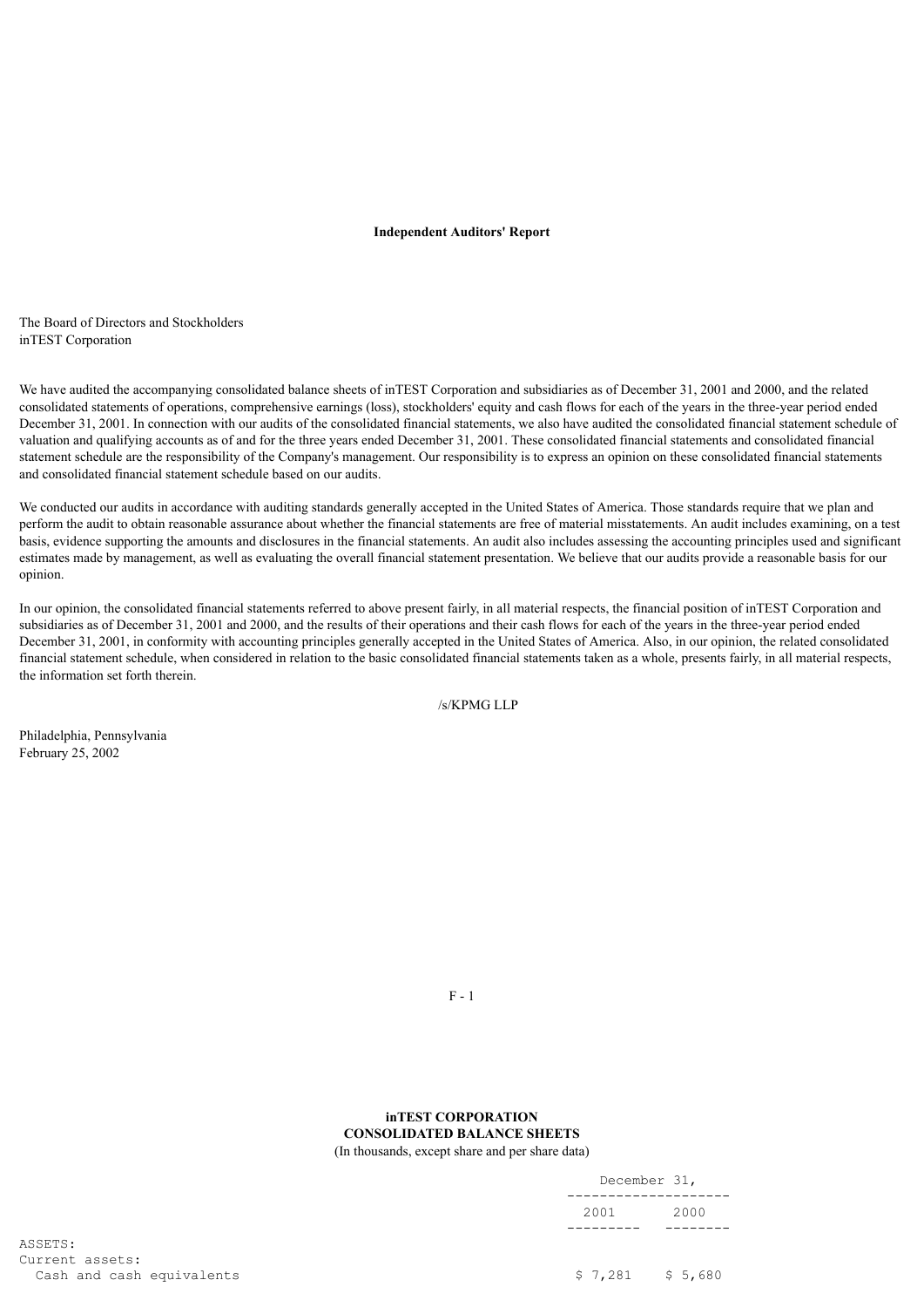| Trade accounts and notes receivable, net of allowance for       |                      |                                                                                                |
|-----------------------------------------------------------------|----------------------|------------------------------------------------------------------------------------------------|
| doubtful accounts of \$125 and \$241, respectively              | 5,191                | 14,752                                                                                         |
| Inventories                                                     |                      | 7,554 12,559                                                                                   |
| Deferred tax asset                                              |                      | $1,539$ $1,287$<br>2,428 931                                                                   |
| Refundable domestic and foreign income taxes                    |                      |                                                                                                |
| Other current assets                                            | 421<br>_______       | 463<br>$- - - - - - -$                                                                         |
| Total current assets                                            | --------             | 24,414 35,672<br>$- - - - - - -$                                                               |
| Property and equipment:                                         |                      |                                                                                                |
| Machinery and equipment                                         |                      | 9,167 9,856                                                                                    |
| Leasehold improvements                                          | -------              | 2,607 2,750<br>$- - - - - - -$                                                                 |
|                                                                 |                      | 11,774 12,606                                                                                  |
| Less: accumulated depreciation                                  |                      | $(6, 031)$ $(7, 519)$                                                                          |
| Net property and equipment                                      | -------<br>5,743     | --------<br>5,087                                                                              |
|                                                                 |                      | $- - - - - - -$                                                                                |
| Deferred tax asset                                              | 30                   | 210                                                                                            |
| Other assets                                                    | 648                  | 407                                                                                            |
| Goodwill, net of accumulated amortization of \$406 and          |                      |                                                                                                |
| \$1,259, respectively                                           | --------             | 933 5,926<br>$- - - - - - -$                                                                   |
| Total assets                                                    | \$31,768<br>=======  | \$47,302<br>$\qquad \qquad \doteq\qquad \qquad \doteq\qquad \qquad \doteq\qquad \qquad \qquad$ |
| LIABILITIES AND STOCKHOLDERS' EQUITY                            |                      |                                                                                                |
| Current liabilities:                                            |                      |                                                                                                |
| Accounts payable                                                | $$1,869$ $$4,563$    |                                                                                                |
| Accrued expenses                                                |                      | 2,100 3,568                                                                                    |
| Domestic and foreign income taxes payable                       | 218                  | 773                                                                                            |
| Capital lease obligations                                       | 81<br>-------        | --------                                                                                       |
| Total current liabilities                                       | 4,268<br>-------     | 8,904                                                                                          |
| Capital lease obligations, net of current portion               | 296                  | --------                                                                                       |
|                                                                 | --------             | -------                                                                                        |
| Total liabilities                                               |                      | 4,564 8,904<br>--------                                                                        |
| Commitments                                                     |                      |                                                                                                |
| Stockholders' equity:                                           |                      |                                                                                                |
| Preferred stock, \$0.01 par value; 5,000,000 shares authorized; |                      |                                                                                                |
| no shares issued or outstanding                                 |                      |                                                                                                |
| Common stock, \$0.01 par value; 20,000,000 shares authorized;   |                      |                                                                                                |
| 8,685,205 and 8,658,511 shares issued, respectively             | 87                   | 87                                                                                             |
| Additional paid-in capital                                      | 21,781               | 22,328                                                                                         |
| Retained earnings                                               | 8,127                | 19,456                                                                                         |
| Accumulated other comprehensive loss                            | (451)                | (300)                                                                                          |
| Deferred compensation                                           | (16)                 | (98)                                                                                           |
| Note receivable from Equity Participation Plan                  | $\qquad \qquad -$    | (3, 075)                                                                                       |
| Treasury stock, at cost; 375,982 and 0 shares, respectively     | (2, 324)<br>-------- | -------                                                                                        |
| Total stockholders' equity                                      | 27,204<br>-------    | 38,398<br>-------                                                                              |
| Total liabilities and stockholders' equity                      | \$31,768             | \$47,302                                                                                       |
|                                                                 | =======              | =======                                                                                        |

See accompanying Notes to Consolidated Financial Statements.

F - 2

# **inTEST CORPORATION CONSOLIDATED STATEMENTS OF OPERATIONS**

(In thousands, except share and per share data)

|                                                                               |                    | Years Ended December 31, |                    |  |  |
|-------------------------------------------------------------------------------|--------------------|--------------------------|--------------------|--|--|
|                                                                               | 2001               | 2000                     | 1999               |  |  |
| Net revenues<br>Cost of revenues                                              | \$51,627<br>38,916 | \$87,651<br>48,095       | \$53,585<br>26,875 |  |  |
| Gross margin                                                                  | 12,711             | 39,556                   | 26,710             |  |  |
| Operating expenses:<br>Selling expense<br>Engineering and product development | 8,754              | 11,711                   | 8,418              |  |  |
| expense                                                                       | 6,132              | 6,576                    | 4,864              |  |  |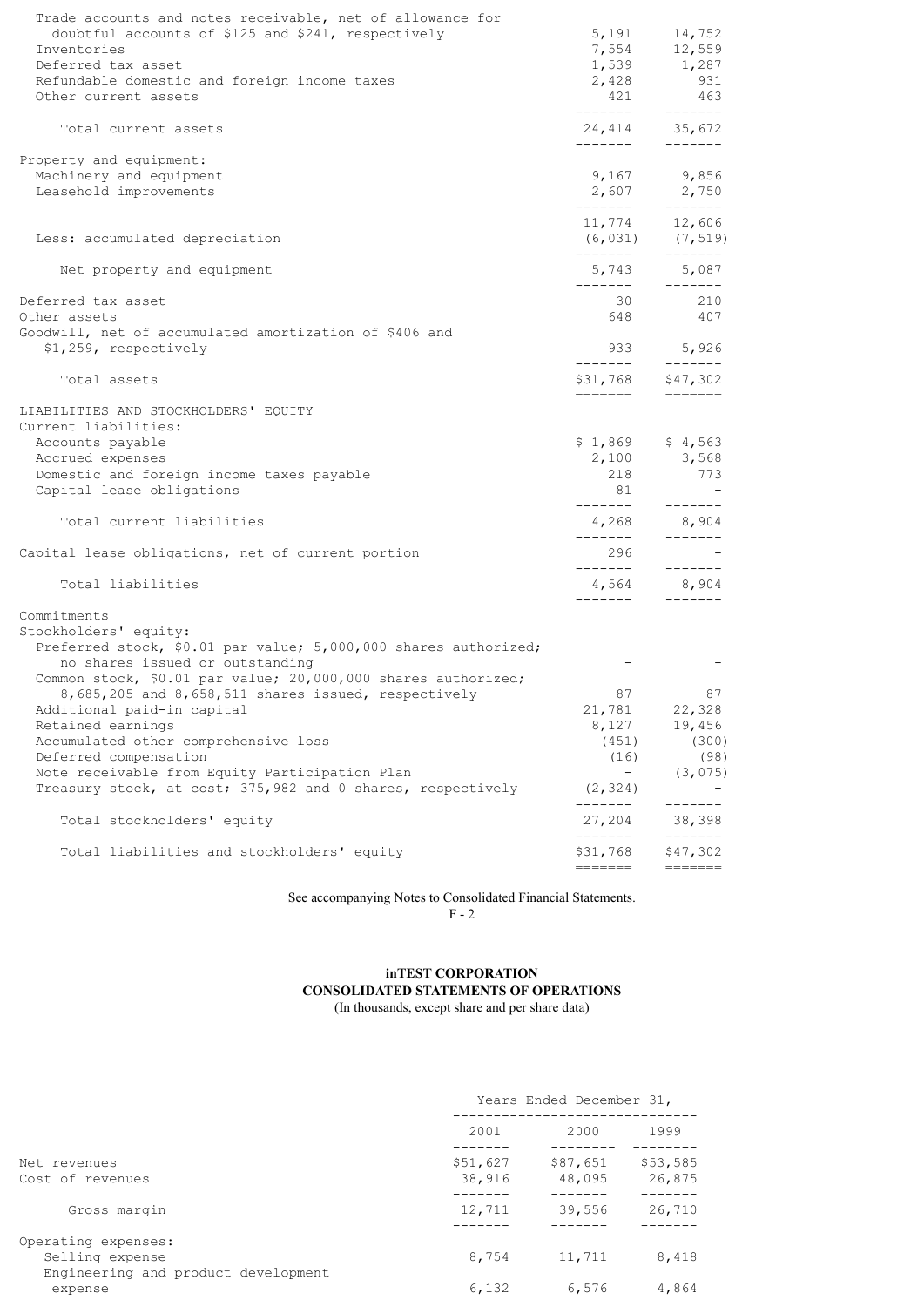| General and administrative expense                                     |              | 7,902 7,273 6,101                   |                   |
|------------------------------------------------------------------------|--------------|-------------------------------------|-------------------|
| Impairment of goodwill                                                 | 4,612        | $\sim 100$ km s $^{-1}$             |                   |
| Merger-related costs                                                   |              | $-2,672$                            |                   |
| Write-off of deferred offering costs                                   |              | 415                                 |                   |
| Total operating expenses                                               |              | 27,400 28,647 19,383<br>--------    |                   |
| Operating income (loss)                                                | ________     | $(14, 689)$ 10,909 7,327            | ________  _______ |
| Other income (expense):                                                |              |                                     |                   |
| Interest income                                                        |              | 213 493 348                         |                   |
| Interest expense                                                       |              | $(31)$ $(31)$ $(229)$               |                   |
| Other                                                                  |              | 369 208 112                         |                   |
|                                                                        | ———————————— |                                     |                   |
| Total other income (expense)                                           |              | 551 670                             | 231               |
| Earnings (loss) before income taxes                                    | ________     | $(14, 138)$ 11, 579 7, 558          |                   |
|                                                                        |              |                                     |                   |
| Income tax expense (benefit)                                           |              | $(2,809)$ 5,200 1,425               |                   |
| Net earnings (loss)                                                    |              | $$(11, 329)$ $$6, 379$              | \$6.133           |
|                                                                        | ========     | $=======$                           |                   |
| Net earnings (loss) per common share - basic $$(1.37)$ $$0.78$ $$0.76$ |              |                                     |                   |
| Weighted average common shares outstanding -                           |              |                                     |                   |
| basic                                                                  |              | 8, 279, 356 8, 201, 029 8, 084, 398 |                   |
| Net earnings (loss) per common share - diluted                         |              | $$(1.37)$ $$0.75$ $$0.74$           |                   |
| Weighted average common shares and common share                        |              |                                     |                   |
| equivalents outstanding - diluted                                      |              | 8,279,356 8,469,910 8,265,537       |                   |

See accompanying Notes to Consolidated Financial Statements.

F - 3

## **inTEST CORPORATION CONSOLIDATED STATEMENTS OF COMPREHENSIVE EARNINGS (LOSS)** (In thousands)

|                                          | Years Ended December 31, |         |         |  |
|------------------------------------------|--------------------------|---------|---------|--|
|                                          | 2001                     | 2000    | 1999    |  |
| Net earnings (loss)                      | $$(11, 329)$ $$6, 379$   |         | \$6,133 |  |
| Foreign currency translation adjustments | (151)                    | (314)   | 49      |  |
| Comprehensive earnings (loss)            | \$(11, 480)              | \$6,065 | \$6,182 |  |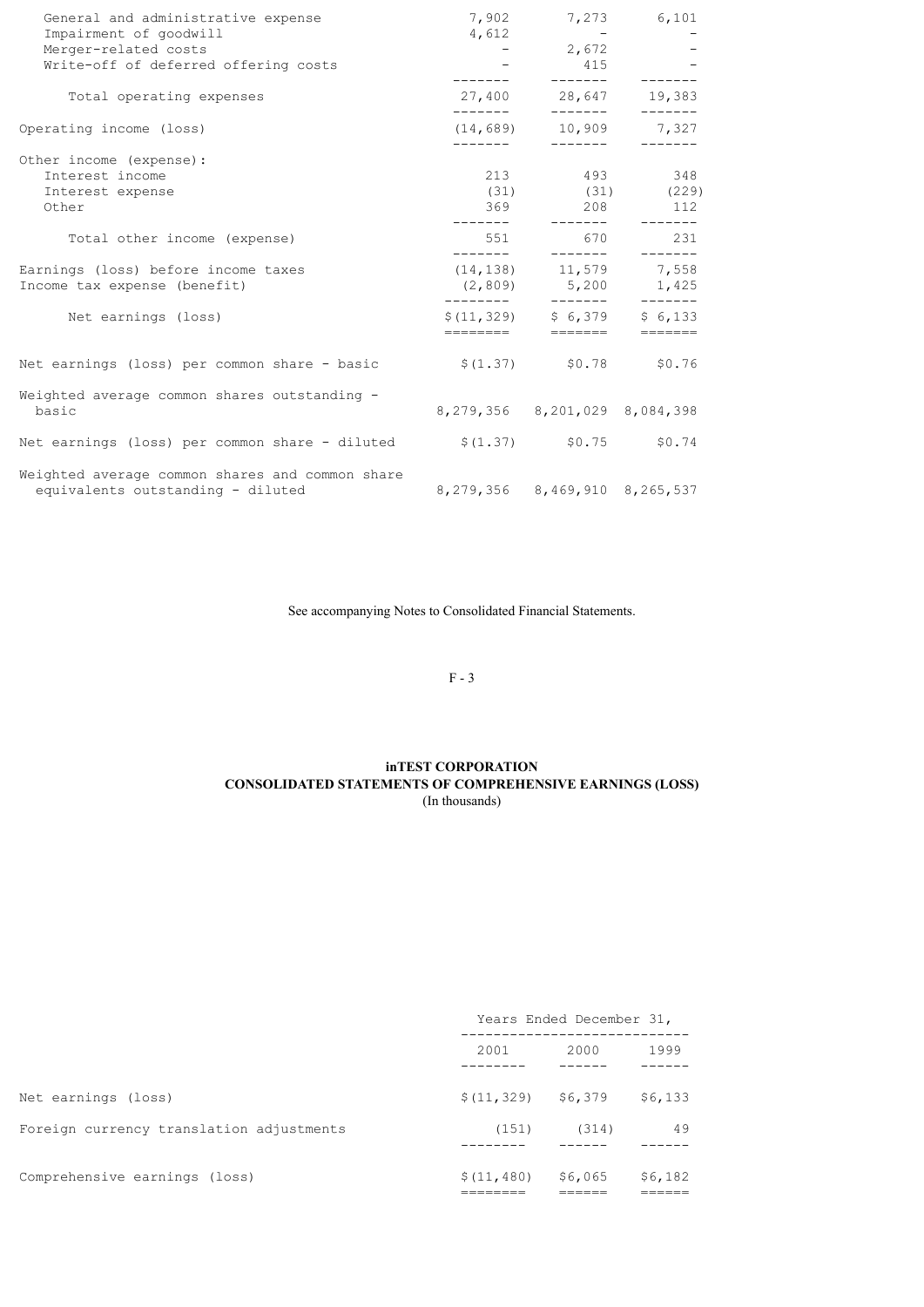See accompanying Notes to Consolidated Financial Statements.

F - 4

## **inTEST CORPORATION CONSOLIDATED STATEMENTS OF STOCKHOLDERS' EQUITY** (In thousands, except share data)

|                                                                                           |                                   |                                                       |                                |                                        | Accum.                                  |                                    |                                                |                         |                                       |
|-------------------------------------------------------------------------------------------|-----------------------------------|-------------------------------------------------------|--------------------------------|----------------------------------------|-----------------------------------------|------------------------------------|------------------------------------------------|-------------------------|---------------------------------------|
|                                                                                           | Common Stock                      |                                                       | Addt'l                         |                                        | Other<br>Comp.                          |                                    | Equity                                         |                         | Total                                 |
|                                                                                           |                                   |                                                       |                                | -------------- Paid-In Retained Income |                                         |                                    |                                                |                         | Deferred Part. Treasury Stockholders' |
|                                                                                           |                                   |                                                       |                                | Shares Amount Capital Earnings (Loss)  |                                         | --------                           | Comp. Plan Note Stock<br>--------------------- |                         | Equity                                |
|                                                                                           |                                   |                                                       |                                |                                        |                                         |                                    |                                                |                         |                                       |
| Balance, 1/1/99                                                                           | 8,597,842 \$ 86 \$21,913 \$ 6,944 |                                                       |                                |                                        | \$ (35)                                 | \$ (255)                           | $$(3, 367)$ \$ (224)                           |                         | \$25,062                              |
| Net earnings<br>Other comprehen-                                                          |                                   |                                                       |                                | 6,133                                  | $\qquad \qquad -$                       |                                    |                                                |                         | 6,133                                 |
| sive income<br>Amortization of<br>deferred                                                |                                   |                                                       |                                |                                        | 49                                      |                                    |                                                |                         | 49                                    |
| compensation<br>Elimination of<br>deferred comp-<br>ensation related<br>to stock options  |                                   |                                                       |                                |                                        |                                         | 75                                 |                                                |                         | 75                                    |
| forfeited<br>Principal payments<br>by Equity Partici-                                     |                                   |                                                       | (41)                           |                                        |                                         | 41                                 |                                                |                         |                                       |
| pation Plan<br>Stock options                                                              |                                   |                                                       |                                |                                        | $\overline{\phantom{a}}$                | $\equiv$                           | 139                                            | $\equiv$                | 139                                   |
| exercised                                                                                 | 33,138<br>---------               | $\overline{\phantom{a}}$                              | $\equiv$<br><u>--- -------</u> | -------                                | $\overline{\phantom{a}}$<br>-----       | $\overline{\phantom{a}}$<br>------ | $\overline{\phantom{a}}$<br>$---$              | $\equiv$<br>$- - - - -$ | $\sim$<br>-------                     |
| Balance, 12/31/99                                                                         | 8,630,980                         |                                                       | 86 21,872                      | 13,077                                 | 14                                      | (139)                              | (3, 228)                                       | (224)                   | 31,458                                |
| Net earnings                                                                              |                                   |                                                       | $\qquad \qquad -$              | 6,379                                  | $\overline{\phantom{a}}$                |                                    |                                                | $\overline{a}$          | 6,379                                 |
| Other comprehen-<br>sive loss                                                             |                                   |                                                       |                                | $\sim$                                 | (314)                                   |                                    |                                                |                         | (314)                                 |
| Amortization of<br>deferred<br>compensation                                               |                                   |                                                       |                                |                                        |                                         | 41                                 |                                                |                         | 41                                    |
| Principal payments<br>by Equity Partici-<br>pation Plan                                   |                                   |                                                       |                                |                                        |                                         |                                    | 153                                            |                         | 153                                   |
| Stock options                                                                             |                                   |                                                       |                                |                                        |                                         |                                    |                                                |                         |                                       |
| exercised<br>Tax benefit from                                                             | 83,088                            | $\mathbf{1}$                                          | 226                            |                                        |                                         |                                    |                                                |                         | 227                                   |
| exercise of<br>stock options                                                              |                                   |                                                       | 454                            |                                        |                                         |                                    |                                                |                         | 454                                   |
| Retirement of<br>treasury stock                                                           | (55, 557)<br>----------           | $\mathcal{L}_{\rm{max}}$ and $\mathcal{L}_{\rm{max}}$ | (224)<br>______ _______        | $\sim$<br>-------                      | $\overline{\phantom{a}}$<br>$- - - - -$ | $\overline{\phantom{a}}$<br>------ | $\equiv$<br>-------                            | 224<br>-------          | -------                               |
| Balance, 12/31/00                                                                         | 8,658,511                         |                                                       | 87 22,328                      | 19,456                                 | (300)                                   | (98)                               | (3,075)                                        |                         | 38,398                                |
| Net loss<br>Other comprehen-                                                              |                                   |                                                       | $\equiv$                       | (11, 329)                              | $\sim$                                  | $\overline{a}$                     |                                                | $\equiv$                | (11, 329)                             |
| sive loss<br>Amortization of<br>deferred                                                  |                                   |                                                       |                                |                                        | (151)                                   |                                    |                                                |                         | (151)                                 |
| compensation<br>Elimination of<br>deferred comp-<br>ensation related                      |                                   |                                                       |                                |                                        |                                         | 58                                 |                                                |                         | 58                                    |
| to stock options<br>forfeited<br>Principal payments                                       |                                   |                                                       | (24)                           |                                        |                                         | 24                                 |                                                |                         |                                       |
| by Equity Partici-<br>pation Plan<br>Termination of<br>Equity Participa-<br>tion Plan and |                                   |                                                       |                                |                                        |                                         |                                    | 147                                            |                         | 147                                   |
| acquisition of<br>treasury stock                                                          |                                   |                                                       | (604)                          |                                        |                                         |                                    | 2,928                                          | (2, 324)                |                                       |
| Stock options<br>exercised                                                                | 34,674                            |                                                       | 100                            |                                        |                                         |                                    |                                                |                         | 100                                   |
| Tax benefit from                                                                          |                                   |                                                       |                                |                                        |                                         |                                    |                                                |                         |                                       |
| exercise of<br>stock options<br>Acquisition and                                           |                                   |                                                       | 22                             |                                        |                                         |                                    |                                                |                         | 22                                    |
| retirement of<br>treasury stock                                                           | (4, 226)                          | $\overline{a}$                                        | (41)                           |                                        |                                         |                                    |                                                |                         | (41)                                  |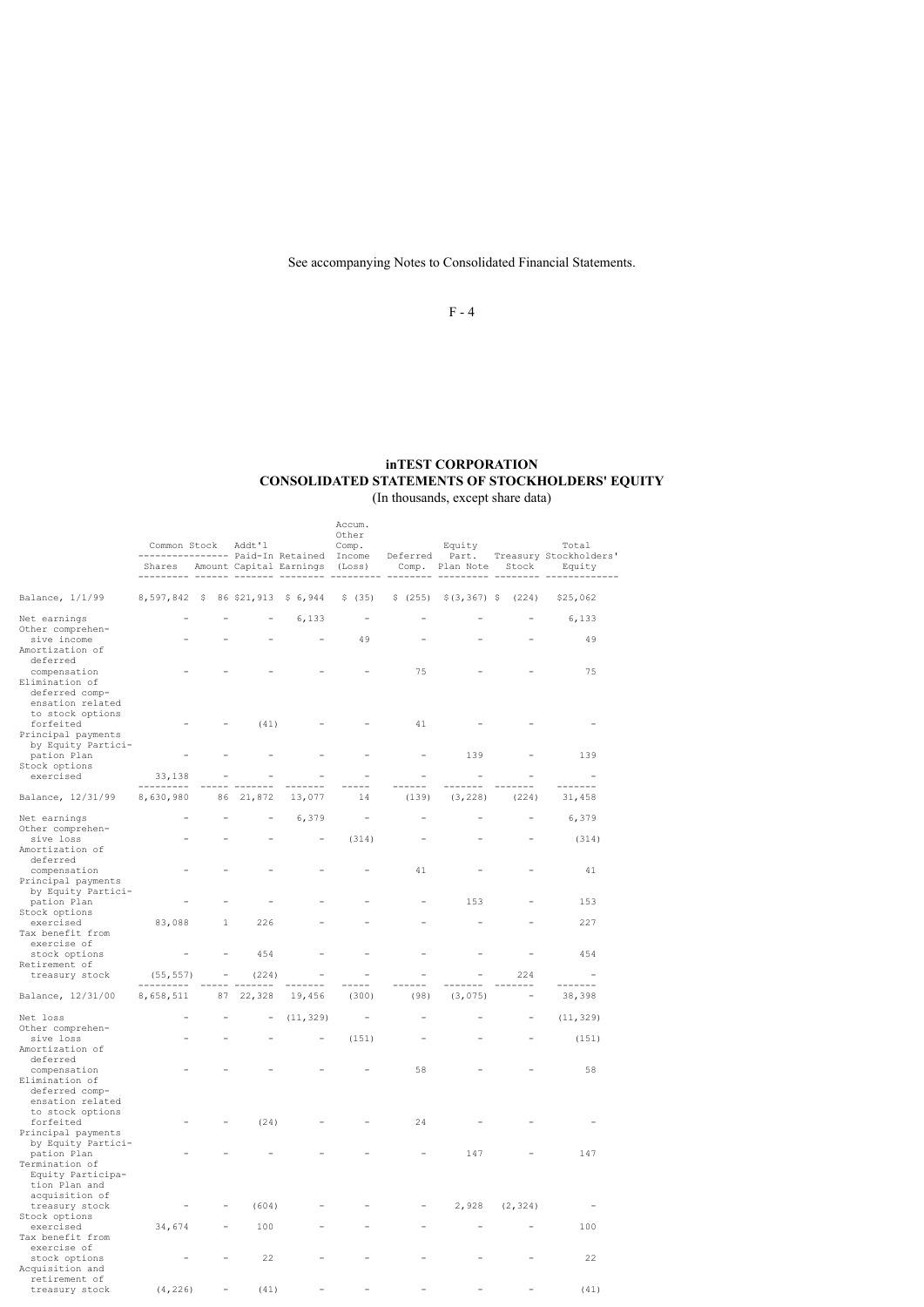|                 |     |                                              |                          | --- |                          |                          |                          |                          |
|-----------------|-----|----------------------------------------------|--------------------------|-----|--------------------------|--------------------------|--------------------------|--------------------------|
|                 |     |                                              |                          |     |                          |                          |                          |                          |
|                 |     |                                              |                          |     |                          |                          |                          |                          |
| escrow shares   | (54 | the company of the company of the company of | $\overline{\phantom{a}}$ |     | $\overline{\phantom{0}}$ | $\overline{\phantom{0}}$ | $\overline{\phantom{0}}$ | $\overline{\phantom{0}}$ |
| Cancellation of |     |                                              |                          |     |                          |                          |                          |                          |

Balance, 12/31/01 8,685,205 \$ 87 \$21,781 \$ 8,127 \$(451) \$ (16) \$ - \$(2,324) \$27,204 ========= ===== ======= ======= ===== ====== ======= ======= =======

See accompanying Notes to Consolidated Financial Statements.

F - 5

## **inTEST CORPORATION CONSOLIDATED STATEMENTS OF CASH FLOWS** (In thousands)

|                                                                                                                                | Years Ended December 31,<br>_____________________ |                                                             |                                                                         |  |
|--------------------------------------------------------------------------------------------------------------------------------|---------------------------------------------------|-------------------------------------------------------------|-------------------------------------------------------------------------|--|
|                                                                                                                                |                                                   | 2001 2000                                                   | 1999                                                                    |  |
| CASH FLOWS FROM OPERATING ACTIVITIES                                                                                           |                                                   |                                                             |                                                                         |  |
| Net earnings (loss)<br>Adjustments to reconcile net earnings (loss) to net cash<br>provided by (used in) operating activities: |                                                   | $$(11, 329)$ $$6, 379$ $$6, 133$                            |                                                                         |  |
| Depreciation                                                                                                                   |                                                   | 1,801 1,595<br>381 479                                      | 950<br>479                                                              |  |
| Amortization of goodwill                                                                                                       |                                                   |                                                             |                                                                         |  |
| Impairment of goodwill                                                                                                         | 4,612                                             | $\mathcal{L}_{\text{max}}$ and $\mathcal{L}_{\text{max}}$   | $\sim$ $-$                                                              |  |
| Tax benefit from exercise of stock options                                                                                     |                                                   | 22 $454$ -<br>(72) $124$ (1,377)                            |                                                                         |  |
| Deferred taxes<br>Foreign exchange (gain) loss                                                                                 | (72)                                              | $15$ (28) (36)                                              |                                                                         |  |
| Deferred compensation relating to stock options                                                                                |                                                   | 58 41                                                       | 75                                                                      |  |
| Loss on disposal of fixed assets                                                                                               | 9 <sup>1</sup>                                    | 16                                                          | $\sim$                                                                  |  |
| Changes in assets and liabilities:                                                                                             |                                                   |                                                             |                                                                         |  |
| Trade accounts and notes receivable                                                                                            |                                                   | $9,429$ $(4,901)$ $(4,189)$                                 |                                                                         |  |
| Inventories                                                                                                                    |                                                   | $4,973$ $(4,604)$ $(2,080)$                                 |                                                                         |  |
| Proceeds from sale of demonstration equipment,                                                                                 |                                                   |                                                             |                                                                         |  |
| net of gain                                                                                                                    |                                                   | 121 17 85                                                   |                                                                         |  |
| Refundable domestic and foreign income taxes                                                                                   |                                                   | $(1, 476)$ $(477)$ $1, 123$<br>31 $431$ $(481)$             |                                                                         |  |
| Other current assets                                                                                                           |                                                   |                                                             |                                                                         |  |
| Accounts payable                                                                                                               |                                                   | $(2, 629)$ $(543)$ $3, 045$                                 |                                                                         |  |
| Domestic and foreign income taxes payable                                                                                      |                                                   | $(1, 553)$ $(1, 505)$ $1, 639$<br>$(1, 454)$ $581$ $1, 561$ |                                                                         |  |
| Accrued expenses                                                                                                               |                                                   |                                                             | $- - - - - - -$                                                         |  |
| Net cash provided by (used in) operating activities                                                                            | ———————                                           | 3,939 (1,941) 6,927<br>________ _______                     |                                                                         |  |
| CASH FLOWS FROM INVESTING ACTIVITIES                                                                                           |                                                   |                                                             |                                                                         |  |
| Purchase of machinery and equipment                                                                                            |                                                   | $(2, 378)$ $(4, 050)$ $(1, 596)$                            |                                                                         |  |
| Other long-term assets                                                                                                         |                                                   | $(277)$ 921 (100)                                           |                                                                         |  |
| Net cash used in investing activities                                                                                          |                                                   | $(2, 655)$ $(3, 129)$ $(1, 696)$                            |                                                                         |  |
|                                                                                                                                | ________                                          | ________ ________                                           |                                                                         |  |
| CASH FLOWS FROM FINANCING ACTIVITIES<br>Net repayments of revolving debt                                                       |                                                   | $-$ (1,241) (1,784)                                         |                                                                         |  |
| Repayment of long-term debt                                                                                                    |                                                   |                                                             |                                                                         |  |
| Proceeds from financing of machinery and equipment                                                                             | 216                                               | $(65)$ $(256)$ $(156)$<br>$\sim$ $-$                        | $\sim$ $-$                                                              |  |
| Note receivable repayments from Equity Participation Plan                                                                      | 147 153 139                                       |                                                             |                                                                         |  |
| Acquisition of treasury stock                                                                                                  | (41)                                              | $\sim$ 100 $-$ 100 $\pm$                                    |                                                                         |  |
| Proceeds from stock options exercised                                                                                          | 100                                               | 227                                                         |                                                                         |  |
|                                                                                                                                | ________                                          | ———————                                                     |                                                                         |  |
| Net cash provided by (used in) financing activities                                                                            | --------                                          | 357 (1,117) (1,801)<br>--------                             |                                                                         |  |
| Effects of exchange rates on cash                                                                                              | (40)<br>-------                                   | (180)<br>-------                                            | (20)                                                                    |  |
| Net cash provided by (used in) all activities                                                                                  | 1,601                                             | (6, 367)                                                    | 3,410                                                                   |  |
| Cash and cash equivalents at beginning of period                                                                               | 5,680<br>-------                                  | 12,047<br>-------                                           | 8,637<br>$- - - - - - -$                                                |  |
| Cash and cash equivalents at end of period                                                                                     | \$7,281<br>=======                                | \$5,680<br>=======                                          | \$12,047<br>=======                                                     |  |
| SUPPLEMENTAL SCHEDULE OF NON-CASH INVESTING AND FINANCING<br>ACTIVITIES:                                                       |                                                   |                                                             |                                                                         |  |
| Capital lease additions                                                                                                        | \$<br>226<br>=======                              | \$                                                          | \$                                                                      |  |
| Treasury stock acquired as repayment of Equity                                                                                 |                                                   |                                                             | =======                                                                 |  |
| Participation Plan note receivable (See Note 10)                                                                               | \$2,324                                           | \$                                                          | \$                                                                      |  |
|                                                                                                                                | =======                                           | =======                                                     | $\qquad \qquad \equiv \equiv \equiv \equiv \equiv \equiv \equiv \equiv$ |  |
| Cash (refunds) payments for:                                                                                                   |                                                   |                                                             |                                                                         |  |
| Domestic and foreign income taxes                                                                                              | Ş.<br>(752)                                       | \$6,573                                                     | \$<br>59                                                                |  |
| Interest                                                                                                                       | 29                                                | 32                                                          | 240                                                                     |  |

See accompanying Notes to Consolidated Financial Statements.

F - 6

## **inTEST CORPORATION NOTES TO CONSOLIDATED FINANCIAL STATEMENTS** (In thousands, except share and per share data)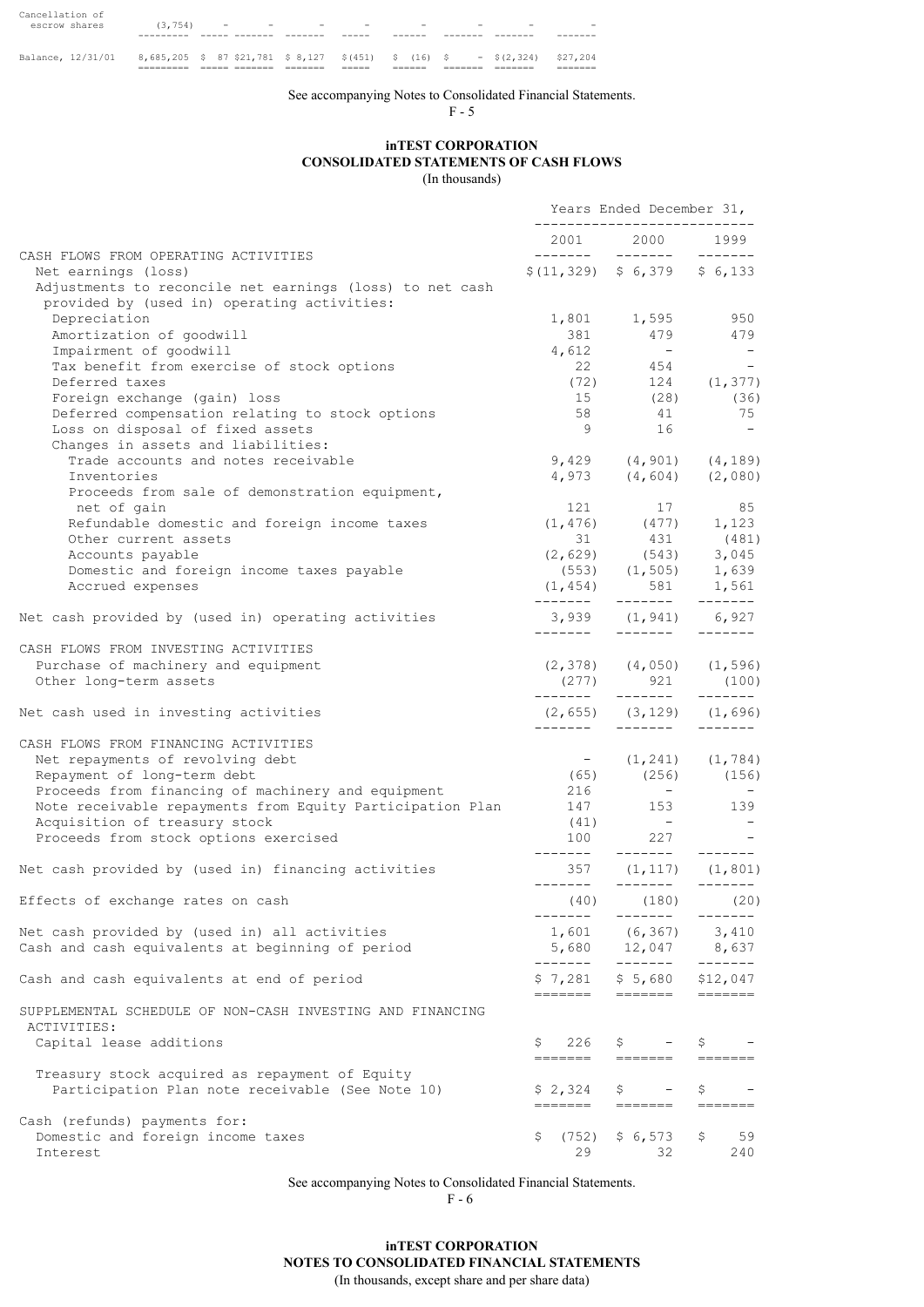### **(1) NATURE OF OPERATIONS**

We are a leading independent designer, manufacturer and marketer of manipulator and docking hardware products, temperature management systems and tester interface products that are used by semiconductor manufacturers in conjunction with automatic test equipment, or ATE, in the testing of integrated circuits, or ICs.

The consolidated entity is comprised of inTEST Corporation (parent) and our nine 100% owned subsidiaries: inTEST Limited (Thame, U.K.), inTEST Kabushiki Kaisha (Kichijoji, Japan), inTEST PTE, Limited (Singapore), inTEST Sunnyvale Corp. (formerly TestDesign Corporation) (Delaware), Temptronic Corporation (Delaware), inTEST GmbH (Germany) (operations commenced during August 2000), inTEST Investments, Inc. (a Delaware holding company), inTEST IP Corp. (a Delaware holding company) and inTEST Licensing Corp. (a Delaware holding company).

We manufacture our products in the U.S., the U.K. and Singapore. Marketing and support activities are conducted worldwide from our facilities in the U.S., the U.K., Germany, Japan and Singapore.

On March 9, 2000, we completed a merger with Temptronic Corporation ("Temptronic") whereby Temptronic was merged into one of our wholly-owned subsidiaries. We exchanged 2,046,793 shares of our common stock for all of the Temptronic common stock. Each share of Temptronic common stock was exchanged for 0.925 shares of our common stock. In addition, outstanding Temptronic stock options were converted at the same exchange ratio into options to acquire 175,686 shares of our common stock. The merger was accounted for under the pooling-of-interests method of accounting and, accordingly, our consolidated financial statements for periods prior to the merger date were retroactively restated to give effect to the merger. Upon consummation of the merger, 55,557 shares of treasury stock held by Temptronic with a cost of \$224 were retired. Temptronic also has a 100% owned foreign subsidiary, which is consolidated with Temptronic for reporting purposes.

## **(2) SUMMARY OF SIGNIFICANT ACCOUNTING POLICIES**

## *Basis of Presentation*

The accompanying consolidated financial statements include our accounts and those of our wholly-owned subsidiaries. All significant intercompany accounts and transactions have been eliminated upon consolidation. The preparation of financial statements in conformity with accounting principles generally accepted in the United States of America requires us to make estimates and assumptions that affect the reported amounts of assets and liabilities and disclosure of contingent assets and liabilities at the date of the financial statements and the reported amounts of revenues and expenses during the reporting period. Actual results could differ from those estimates. Certain of our accounts, including goodwill, inventory obsolescence write-downs, deferred income tax valuation allowances and warranty reserves, are particularly impacted by estimates.

## *Risks and Uncertainties*

Our historic results of operations as presented in these consolidated financial statements may not be indicative of future results. Factors that could affect our future operating results and cause actual results to vary materially from historical results include, but are not limited to, the highly cyclical nature of the semiconductor industry; dependence upon capital expenditures of semiconductor manufacturers; developments and trends in the IC and ATE industries; changes in general economic, business and financial market conditions; future acquisitions and our ability to successfully integrate our operations with those of the acquired entity; costs associated with future acquisitions and integration of operations; the impairment of goodwill related to prior or future acquisitions; the ability to effectively control operating costs; competitive pricing pressures; delays in shipments of products; the mix of products sold; the mix of customers and geographic regions where products are sold; the loss of, or red uction in orders from, a major customer; the development of new products and technologies by us or our competitors; our ability to obtain patent protection and to enforce patent rights for existing and developing proprietary technologies; the technological obsolescence of our inventory; the availability of qualified personnel; net revenues generated by foreign subsidiaries; exchange rate fluctuations and the use of forward exchange rate contracts; the anticipated market for our products; and the sufficiency of cash balances, lines of credit and net cash from operations.

## *Reclassification*

Certain prior year amounts have been reclassified to be comparable with the current year's presentation.

F - 7

### **inTEST CORPORATION NOTES TO CONSOLIDATED FINANCIAL STATEMENTS** (In thousands, except share and per share data)

## **(2) SUMMARY OF SIGNIFICANT ACCOUNTING POLICIES (Continued)**

### *Cash and Cash Equivalents*

Short-term investments which have maturities of three months or less when purchased are considered to be cash equivalents and are carried at cost, which approximates market value.

### *Trade Notes Receivable*

Trade notes receivable are due from trade customers in Japan, and have original maturities of less than four months. The notes are non-interest bearing. Trade notes receivable were \$36 and \$193 at December 31, 2001 and 2000, respectively.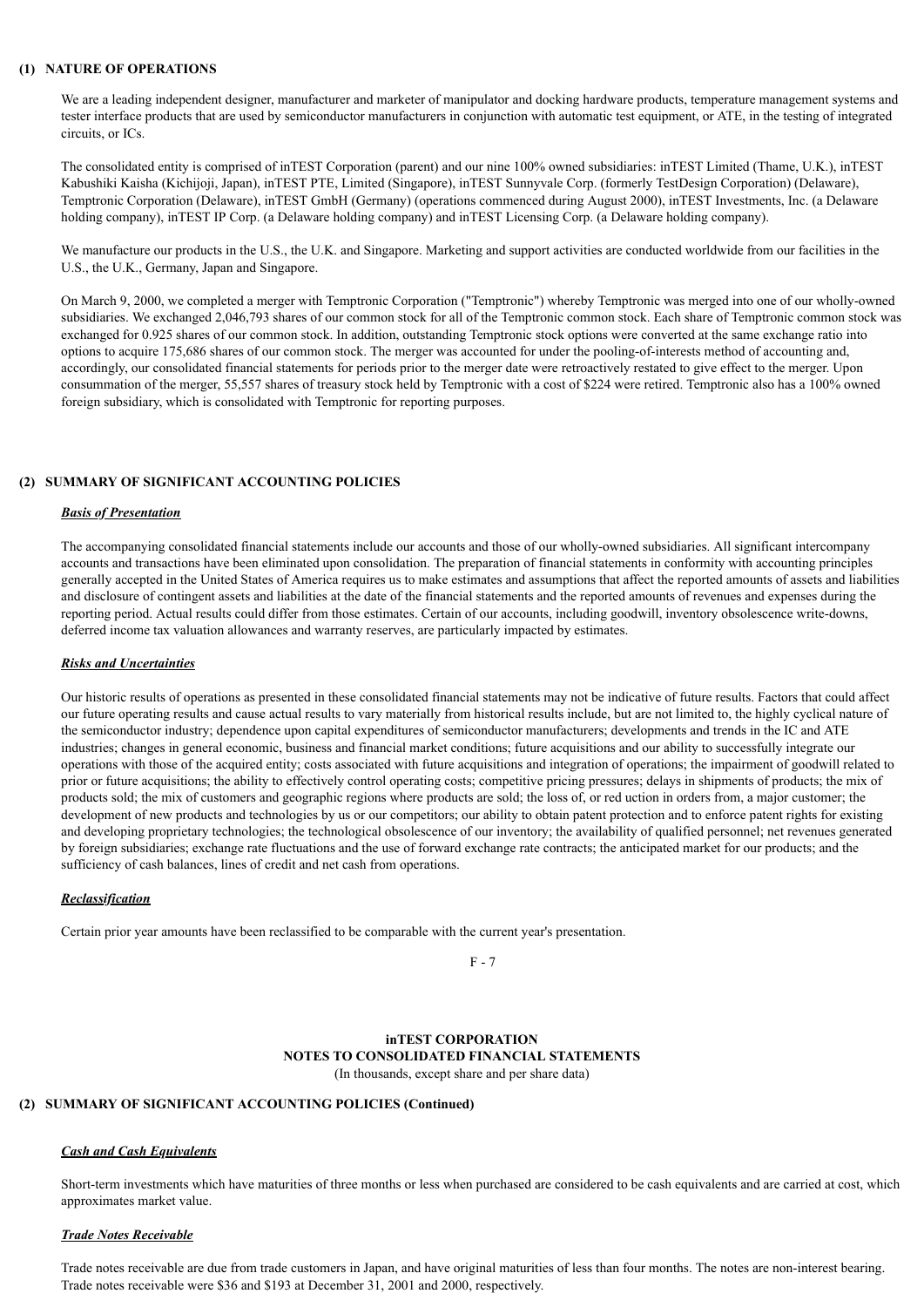## *Credit Risks*

We grant credit to customers and generally require no collateral. To minimize our risk, we perform ongoing credit evaluations of our customers' financial condition. Bad debt expense (recovery) was \$(104), \$31, and \$16 for the years ended December 31, 2001, 2000 and 1999, respectively.

## *Inventories*

Inventories are stated at the lower of cost or market. Cost is determined under the first-in first-out (FIFO) method.

## *Property and Equipment*

Machinery and equipment are stated at cost. Depreciation is based upon the estimated useful life of the assets using the straight-line method. The estimated useful lives range from three to seven years. Leasehold improvements are recorded at cost and amortized over the shorter of the lease term or the estimated useful life of the asset. Total depreciation expense was \$1,801, \$1,595 and \$950 for the years ended December 31, 2001, 2000 and 1999, respectively. Expenditures for maintenance and repairs are charged to operations as incurred.

## *Intangibles*

Goodwill resulting from the acquisition of the minority interest in three of our foreign subsidiaries and the acquisition of TestDesign is amortized on a straight-line basis over 15 years. Total amortization expense for the years ended December 31, 2001, 2000 and 1999 was \$381, \$479 and \$479, respectively. When events or circumstances so indicate, we assess the potential impairment of our intangible assets and other long-lived assets based on anticipated undiscounted cash flows from operations. Such events and circumstances include a sale of all or a significant part of the operations associated with the long-lived asset, or a significant decline in the operating performance of the asset. The amount of impairment charge, if any, is calculated by comparing the anticipated discounted future cash flows to the carrying value of the long-lived asset.

We performed an impairment assessment of our goodwill as of September 30, 2001, due to the current industry downturn. As a result of this assessment, a \$4,612 impairment charge was recorded for the goodwill that is associated with the acquisition of TestDesign, which was the net book value of this goodwill as of that date. No impairment was indicated for the goodwill that is associated with the acquisition of three of our foreign subsidiaries which had a net book value of \$933 at December 31, 2001.

## *Income Taxes*

The asset and liability method is used in accounting for income taxes. Under this method, deferred tax assets and liabilities are recognized for operating loss and tax credit carryforwards and for the future tax consequences attributable to differences between the financial statement carrying amounts of existing assets and liabilities and their respective tax bases. Deferred tax assets and liabilities are measured using enacted tax rates expected to apply to taxable income in the years in which those temporary differences are expected to be recovered or settled. The effect on deferred tax assets and liabilities of a change in tax rates is recognized in the results of operations in the period that includes the enactment date. A valuation allowance is recorded to reduce the carrying amounts of deferred tax assets unless it is more likely than not that such assets will be realized.

### *Net Earnings (Loss) Per Common Share*

Net earnings (loss) per common share is computed in accordance with Statement of Financial Accounting Standards ("SFAS") No. 128, *Earnings Per Share*. Basic earnings (loss) per common share is computed by dividing net earnings (loss) by the weighted average number of common shares outstanding during each year. Diluted earnings (loss) per common share is computed by dividing net earnings (loss) by the weighted average number of common shares and common share equivalents outstanding during each year. Common share equivalents represent stock options and are calculated using the treasury stock method. Common share equivalents are excluded from the calculation if their effect is anti-dilutive.

F-8

## **inTEST CORPORATION NOTES TO CONSOLIDATED FINANCIAL STATEMENTS** (In thousands, except share and per share data)

## **(2) SUMMARY OF SIGNIFICANT ACCOUNTING POLICIES (Continued)**

A reconciliation of weighted average common shares outstanding -- basic to weighted average common shares outstanding -- diluted appears below:

|                                                                                         | Years Ended December 31, |                               |      |  |
|-----------------------------------------------------------------------------------------|--------------------------|-------------------------------|------|--|
|                                                                                         | <i>2001</i>              | <i>2000</i>                   | 1999 |  |
| Weighted average common shares outstanding -- basic<br>Potentially dilutive securities: |                          | 8,279,356 8,201,029 8,084,398 |      |  |
| Employee stock options                                                                  |                          | - 268,881 181,139             |      |  |
| Weighted average common shares outstanding -- diluted                                   |                          | 8,279,356 8,469,910 8,265,537 |      |  |

For the year ended December 31, 2001, common share equivalents of 95,288 were excluded from the calculation because their effect was anti-dilutive. Weighted average common shares outstanding exclude unallocated shares of common stock held by the Temptronic Corporation Equity Participation Plan ("EPP") (see Note 10).

## *Revenue Recognition*

Revenues from sales of products are recognized upon shipment to customers. Service revenues are recognized as the services are performed.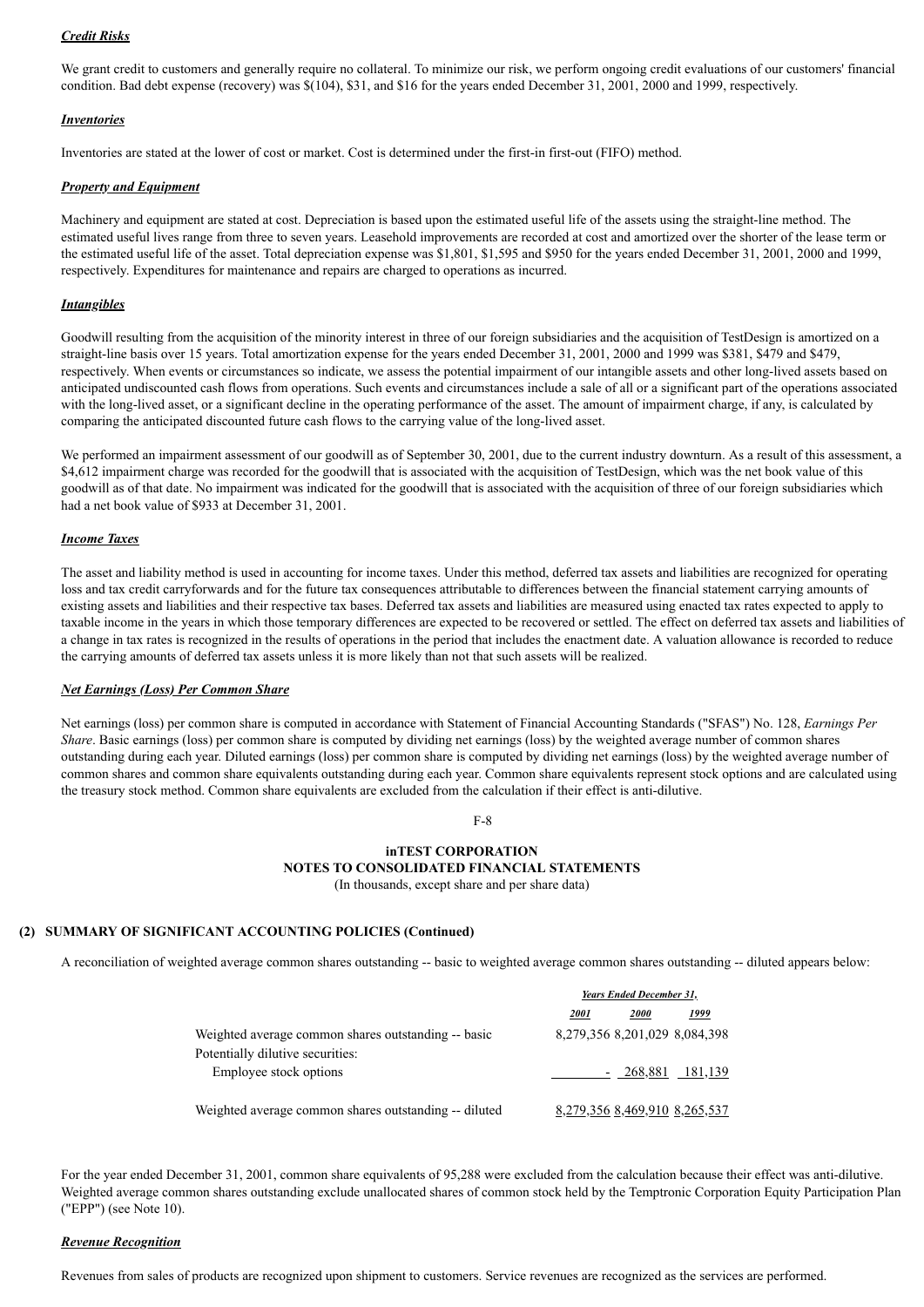## *Engineering and Product Development*

Engineering and product development costs, which consist primarily of the salary and related benefits costs of our technical staff, as well as product development costs, are expensed as incurred.

## *Product Warranties*

We generally provide product warranties and record estimated warranty expense at the time of sale based upon historical claims experience. Warranty expense for the years ended December 31, 2001, 2000 and 1999 was \$1,044, \$1,102 and \$790, respectively.

## *Stock-Based Compensation*

We account for our stock option plans in accordance with SFAS No. 123, *Accounting for Stock-Based Compensation*. As permitted by SFAS No. 123, we have elected to continue to follow Accounting Principles Board Opinion No. 25, *Accounting for Stock Issued to Employees* ("APB 25") in accounting for our stock option plans. Under APB 25, we do not recognize compensation expense on the issuance of our stock options to employees and non-employee directors when the option terms are fixed and the exercise price equals the fair value of the underlying stock on the grant date. Compensation expense for stock options granted to non-employees is accounted for based upon the fair value of the options on the date of grant, in accordance with the provisions of SFAS No. 123.

## *Foreign Currency*

The accounts of the foreign subsidiaries are translated in accordance with SFAS No. 52, *Foreign Currency Translation*, which requires that assets and liabilities of international operations be translated using the exchange rate in effect at the balance sheet date. The results of operations are translated using an average exchange rate for the period. The effects of rate fluctuations in translating assets and liabilities of international operations into U.S. dollars are accumulated within other comprehensive income or loss in the consolidated statements of stockholders' equity. Transaction gains or losses are included in net earnings (loss).

## *Financial Instruments*

Our financial instruments, principally accounts and notes receivable and accounts payable, are carried at cost which approximates fair value, due to the short maturities of the accounts. The estimated fair values of our capital lease obligations approximated their carrying value based upon the rates offered to us for similar type arrangements.

F - 9

## **inTEST CORPORATION NOTES TO CONSOLIDATED FINANCIAL STATEMENTS** (In thousands, except share and per share data)

## **(2) SUMMARY OF SIGNIFICANT ACCOUNTING POLICIES (Continued)**

### *New Accounting Pronouncements*

In June 1998, the Financial Accounting Standards Board ("FASB") issued SFAS No. 133, *Accounting for Derivative Instruments and Hedging Activities*, which established accounting and reporting standards for derivative instruments, including certain derivative instruments embedded in other contracts (collectively referred to as derivatives) and for hedging activities. SFAS No. 133, as amended by SFAS Nos. 137 and 138, was effective for all fiscal quarters of fiscal years beginning after June 15, 2000. We adopted SFAS No. 133 in the first quarter of 2001, as required. The adoption of SFAS No. 133, as amended, did not have an effect on our results of operations, financial condition or long-term liquidity.

In June 2001, the FASB issued SFAS No. 141, *Business Combinations*. SFAS No. 141 requires the use of the purchase method of accounting for business combinations initiated after June 30, 2001 and eliminates the pooling-of-interests method.

In June 2001, the FASB also issued SFAS No. 142*, Goodwill and Other Intangible Assets*, which will be effective for us on January 1, 2002. SFAS No. 142 requires, among other things, the discontinuance of goodwill amortization. SFAS No. 142 also requires us to complete a transitional goodwill impairment test within six months from the date of adoption. As of the date of adoption, we had unamortized goodwill of \$933 which will be subject to the transition provisions of SFAS Nos. 141 and 142. Amortization expense related to goodwill was \$381, \$479 and \$479 for the years ended December 31, 2001, 2000 and 1999. Because of the extensive effort needed to comply with adopting SFAS Nos. 141 and 142, it is not practicable to reasonably estimate the impact of adopting these Statements on our consolidated financial statements at the date of this report, including whether any transitional impairment losses will be required to be recognized as a cumulative effect of a change in accounting principle.

In August 2001, the FASB issued SFAS No. 144, *Accounting for the Impairment or Disposal of Long-Lived Assets*, which supersedes both SFAS No. 121, *Accounting for the Impairment of Long-Lived Assets and for Long-Lived Assets to Be Disposed Of,* and the accounting and reporting provisions of APB Opinion No. 30, *Reporting the Results of Operations-Reporting the Effects of Disposal of a Segment of a Business, and Extraordinary, Unusual and Infrequently Occurring Events and Transactions*, for the disposal of a segment of a business (as previously defined in that Opinion). SFAS No. 144 retains the fundamental provisions in SFAS No. 121 for recognizing and measuring impairment losses on long-lived assets held for use and long-lived assets to be disposed of by sale, while also resolving significant implementation issues associated with SFAS No. 121. For example, SFAS No. 144 provides guidance on how a long-lived asset that is used as part of a group should be evaluated for impairment, establishes c riteria for when a long-lived asset is held for sale, and prescribes the accounting for a long-lived asset that will be disposed of other than by sale. SFAS No. 144 retains the basic provisions of APB Opinion No. 30 on how to present discontinued operations in the income statement but broadens that presentation to include a component of an entity (rather than a segment of a business). Unlike SFAS No. 121, an impairment assessment under SFAS No. 144 will never result in a write-down of goodwill. Rather, goodwill is evaluated for impairment under SFAS No. 142. We are required to adopt SFAS No. 144 effective January 1, 2002. We do not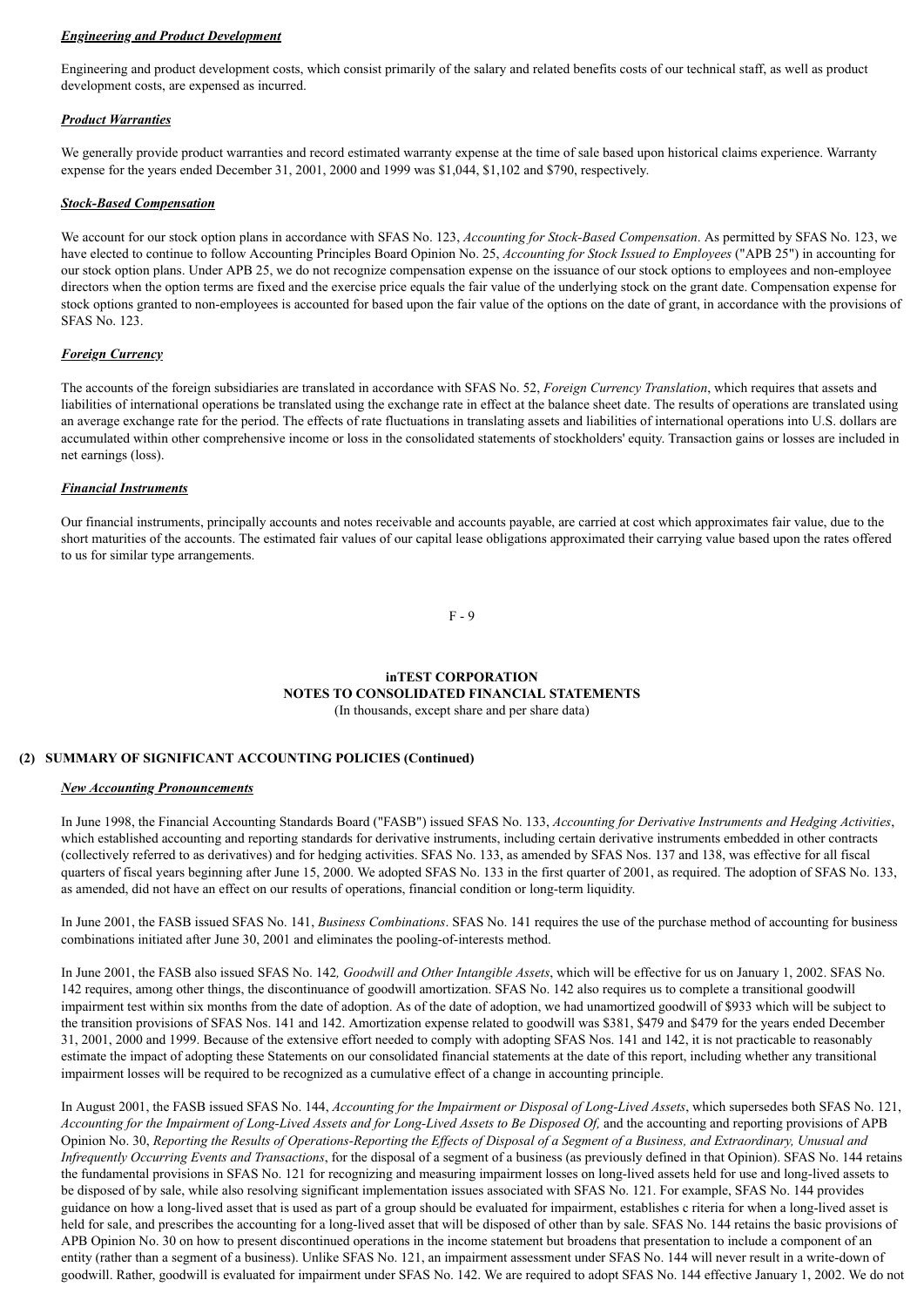expect the adoption of SFAS No. 144 for long-lived assets held for use to have a material impact on our consolidated financial statements because the impairment assessment under SFAS No. 144 is largely unchanged from SFAS No. 121. The provisions of SFAS No. 144 for assets held for sale or other disposal generally are required to be applied prospectively after the adoption date to newly initiated disposal activities. Therefore, we cannot determine the potential effects that adoption of SFAS No. 144 will have on our consolidated financial statements.

## **(3) SEGMENT INFORMATION**

We consider the various products we design, manufacture and market to form three reportable segments: manipulator/docking hardware products, temperature management systems and tester interface products. The manipulator and docking hardware segment includes the operations of our Cherry Hill, New Jersey manufacturing facility as well as the operations of three of our foreign subsidiaries: inTEST Limited, inTEST Kabushiki Kaisha, and inTEST PTE, Limited. Sales of this segment consist primarily of manipulator and docking hardware products which we design, manufacture and market, as well as certain other related products which we design and market, but which are manufactured by third parties. The temperature management segment includes the operations of Temptronic in Sharon, Massachusetts as well as inTEST GmbH. Sales of this segment consist primarily of temperature management systems which we design, manufacture and market under our Temptronic product line. In addition, this segment provides after sale se rvice and support, which is paid for by its customers. The tester interface segment includes the operations of inTEST Sunnyvale Corp. in Sunnyvale, California. Sales of this segment consist primarily of tester interface products which we design, manufacture and market under our TestDesign product line.

We operate our business worldwide and all three segments sell their products both domestically and internationally. All three segments sell to semiconductor manufacturers and ATE manufacturers.

Intercompany pricing between segments is either a multiple of cost for component parts or a percentage discount from list price for finished goods.

F - 10

# **inTEST CORPORATION NOTES TO CONSOLIDATED FINANCIAL STATEMENTS**

(In thousands, except share and per share data)

## **(3) SEGMENT INFORMATION (Continued)**

|                                           | <b>Years Ended December 31,</b>      |                                            |                  |  |
|-------------------------------------------|--------------------------------------|--------------------------------------------|------------------|--|
|                                           | 2001                                 | 2000                                       | 1999             |  |
| Net revenues from unaffiliated customers: |                                      |                                            |                  |  |
| Manipulator/Docking Hardware              |                                      | \$19,986 \$39,556 \$26,423                 |                  |  |
| Temperature Management                    | 25,724                               |                                            | 33,505 19,089    |  |
| <b>Tester Interface</b>                   |                                      | $\frac{5,917}{14,590}$ $\frac{8,073}{150}$ |                  |  |
|                                           |                                      | \$51,627 \$87,651 \$53,585                 |                  |  |
| Affiliate sales or transfer from:         |                                      |                                            |                  |  |
| Manipulator/Docking Hardware              | \$914                                |                                            | $$2,087$ \$2,049 |  |
| Temperature Management                    | 1,031                                | 136                                        | 506              |  |
| <b>Tester Interface</b>                   | 923                                  | 1,873                                      | $-502$           |  |
|                                           | \$2,868                              | \$4,096                                    | \$3,057          |  |
| Depreciation/amortization:                |                                      |                                            |                  |  |
| Manipulator/Docking Hardware              | \$1,283                              | \$1,114                                    | \$781            |  |
| Temperature Management                    | 518                                  | 562                                        | 495              |  |
| Tester Interface                          | 381                                  | 398                                        | 153              |  |
|                                           | \$2,182                              | \$2,074                                    | \$1,429          |  |
| <i><b>Operating income (loss):</b></i>    |                                      |                                            |                  |  |
| Manipulator/Docking Hardware              | $$(6,957)$ \$7,677                   |                                            | \$5,477          |  |
| Temperature Management                    | (717)                                | 1,801                                      | 1,005            |  |
| Tester Interface                          |                                      | $(7,015)$ $1,431$                          | 845              |  |
|                                           | \$(14,689) \$10,909                  |                                            | \$7,327          |  |
| Earnings (loss) before income taxes:      |                                      |                                            |                  |  |
| Manipulator/Docking Hardware              | \$(6,539)                            | \$8,319                                    | \$5,884          |  |
| Temperature Management                    | (584)                                | 1,830                                      | 829              |  |
| <b>Tester Interface</b>                   |                                      | $(7,015)$ 1,430                            | 845              |  |
|                                           | $(14, 138)$ \$11,579                 |                                            | \$7,558          |  |
| Income tax expense (benefit):             |                                      |                                            |                  |  |
| Manipulator/Docking Hardware              | \$(1,988)                            | \$2,857                                    | \$2,298          |  |
| Temperature Management                    | (91)                                 |                                            | 1,738 (1,210)    |  |
| Tester Interface                          | (730)                                | 605                                        | $-337$           |  |
|                                           | $\frac{$(2,809)}{2}$                 | \$5,200                                    | \$1,425          |  |
| Net earnings (loss):                      |                                      |                                            |                  |  |
| Manipulator/Docking Hardware              | \$(4,551)                            | \$5,461                                    | \$3,586          |  |
| Temperature Management                    | (493)                                | 92                                         | 2,039            |  |
| Tester Interface                          | (6,285)                              | 826                                        | 508              |  |
|                                           | $$(\underline{11}, \underline{329})$ | \$6,379                                    | \$6,133          |  |
| Identifiable assets:                      |                                      |                                            |                  |  |
| Manipulator/Docking Hardware              |                                      | \$17,015 \$25,718 \$27,206                 |                  |  |
| Temperature Management                    | 11,652                               | 14,661                                     | 11,395           |  |
| Toetar Intarfaca                          | 2101                                 | 602                                        | $A$ $A$ $1$ $A$  |  |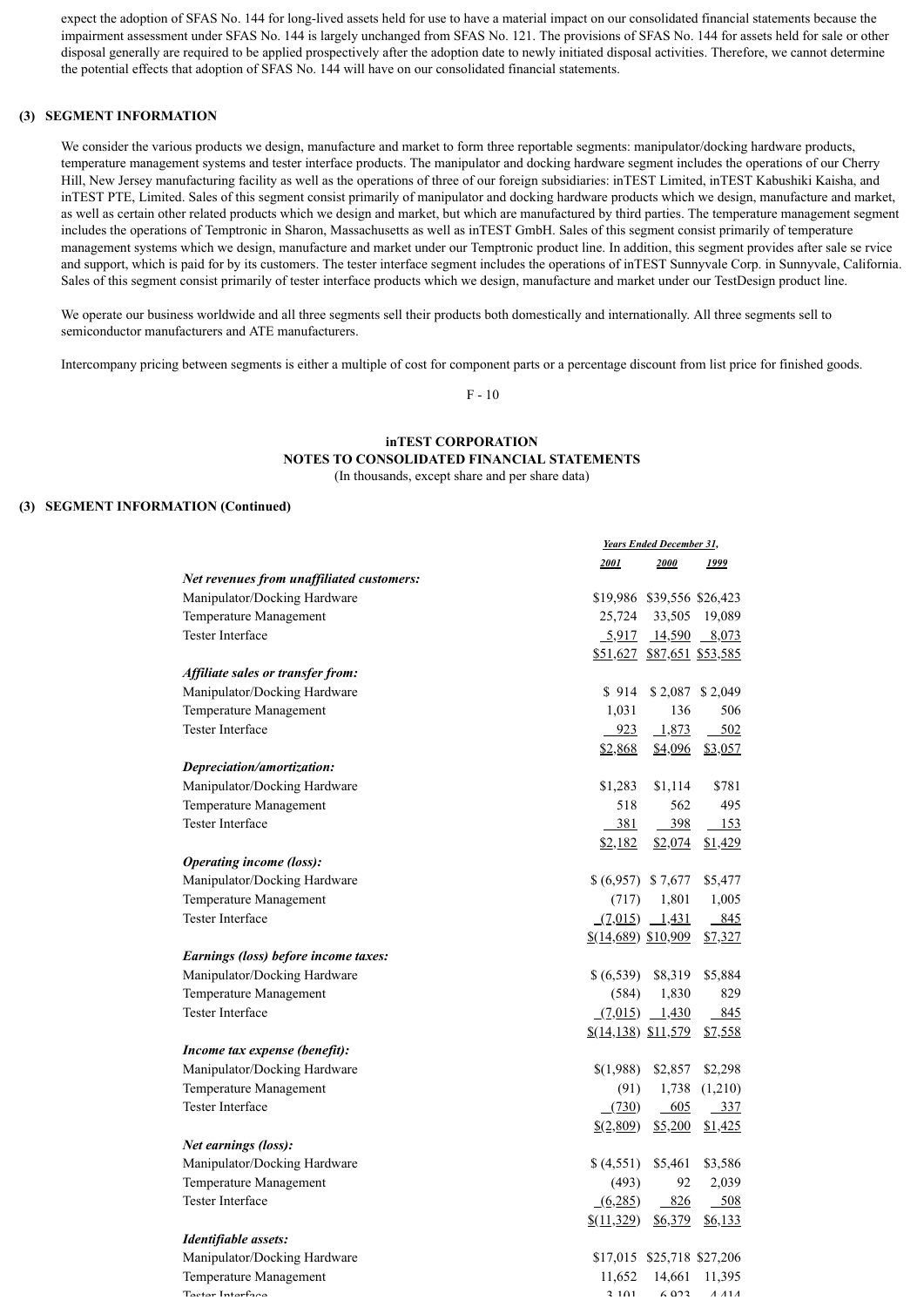Tester Interface 3,101  $\frac{3}{4}$ ,  $\frac{1}{4}$ ,  $\frac{1}{4}$ ,  $\frac{1}{4}$ ,  $\frac{1}{4}$ ,  $\frac{1}{4}$ ,  $\frac{1}{4}$ ,  $\frac{1}{4}$ ,  $\frac{1}{4}$ ,  $\frac{1}{4}$ ,  $\frac{1}{4}$ ,  $\frac{1}{4}$ ,  $\frac{1}{4}$ ,  $\frac{1}{4}$ ,  $\frac{1}{4}$ ,  $\frac{1}{4}$ ,  $\frac{1}{4}$ ,  $\frac{1}{4}$ , \$31,768 \$47,302 \$43,015

We do not currently allocate corporate overhead to our subsidiaries. All costs associated with our executive management team are charged to the Cherry Hill, New Jersey operation which is included in the manipulator/docking hardware segment. The \$4,612 charge for impairment of goodwill in 2001 was incurred by the tester interface segment, the \$2,672 of merger-related costs in 2000 were incurred by the temperature management segment, and the \$415 write-off of deferred offering costs in 2000 was incurred by the manipulator/docking hardware segment. Substantially all interest income is generated by our three Delaware holding companies, whose results are also included in the manipulator/docking hardware segment.

Export sales from our domestic manufacturing facilities (New Jersey, California and Massachusetts) totaled \$9,009, \$22,983 and \$16,280 during the years ended December 31, 2001, 2000 and 1999, respectively. During the years ended December 31, 2001, 2000 and 1999, we had sales to Japan of \$5,345, \$10,134 and \$5,737, respectively. Our foreign subsidiaries generated \$6,959, \$13,707 and \$8,522 of net revenues in 2001, 2000 and 1999, respectively. F - 11

# **inTEST CORPORATION NOTES TO CONSOLIDATED FINANCIAL STATEMENTS**

(In thousands, except share and per share data)

### **(4) MAJOR CUSTOMERS**

Agilent Technologies accounted for 15% of our consolidated net revenues in 2001. No customer accounted for more than 10% of our consolidated net revenues in 2000 or 1999.

## **(5) INVENTORIES**

Inventories held at December 31 were comprised of the following:

|                 | <u> 2001 </u> | <u> 2000</u>      |
|-----------------|---------------|-------------------|
| Raw materials   |               | $$3,960$ $$7,160$ |
| Work in process |               | 2.362 3.785       |
| Finished goods  | 1,232         | 1,614             |
|                 | \$7,554       | \$12,559          |

### **(6) DEBT**

#### *Line of Credit*

As of December 31, 2001, we have a \$5,000 committed, unsecured line of credit of which \$4,800 was available to borrow (the \$5,000 committed amount less \$200 in letters of credit we have issued to third parties under this line). Borrowings under this line of credit are principally used for working capital purposes. Borrowings on the line of credit bear interest at either the prime rate minus 1.0% or the Euro-rate plus 1.5%, which is payable monthly on any outstanding balance. The Company is required to maintain a \$50 compensating balance at the bank which granted the line of credit. At December 31, 2001, there were no borrowings outstanding. This line of credit is due to expire September 30, 2002.

We are currently negotiating with the bank which issued this line of credit to modify this facility to extend the maturity for a period of two years. We expect that the amended agreement will provide for the granting of a security interest in most of our domestic assets and the addition of certain negative covenants.

### *Letter of Credit*

We have an outstanding letter of credit in the amount of \$200 as of December 31, 2001. This letter of credit was issued as a security deposit under a lease which our Temptronic subsidiary entered into for its new facility in Sharon, Massachusetts.

### *Capital Lease Obligations*

On January 31, 2001, we entered into two capital lease agreements to finance equipment purchases. The minimum lease payments under the capital leases in effect at December 31, 2001 are as follows:

| 2002                                                            | \$105 |
|-----------------------------------------------------------------|-------|
| 2003                                                            | 105   |
| 2004                                                            | 105   |
| 2005                                                            | 104   |
| 2006                                                            | 17    |
| Total minimum lease payments                                    | 436   |
| Less: Amount representing interest                              | $-59$ |
| Present value of minimum lease payments                         | 377   |
| Less: Current installments under capital leases                 | 81    |
| Obligations under capital lease, excluding current installments |       |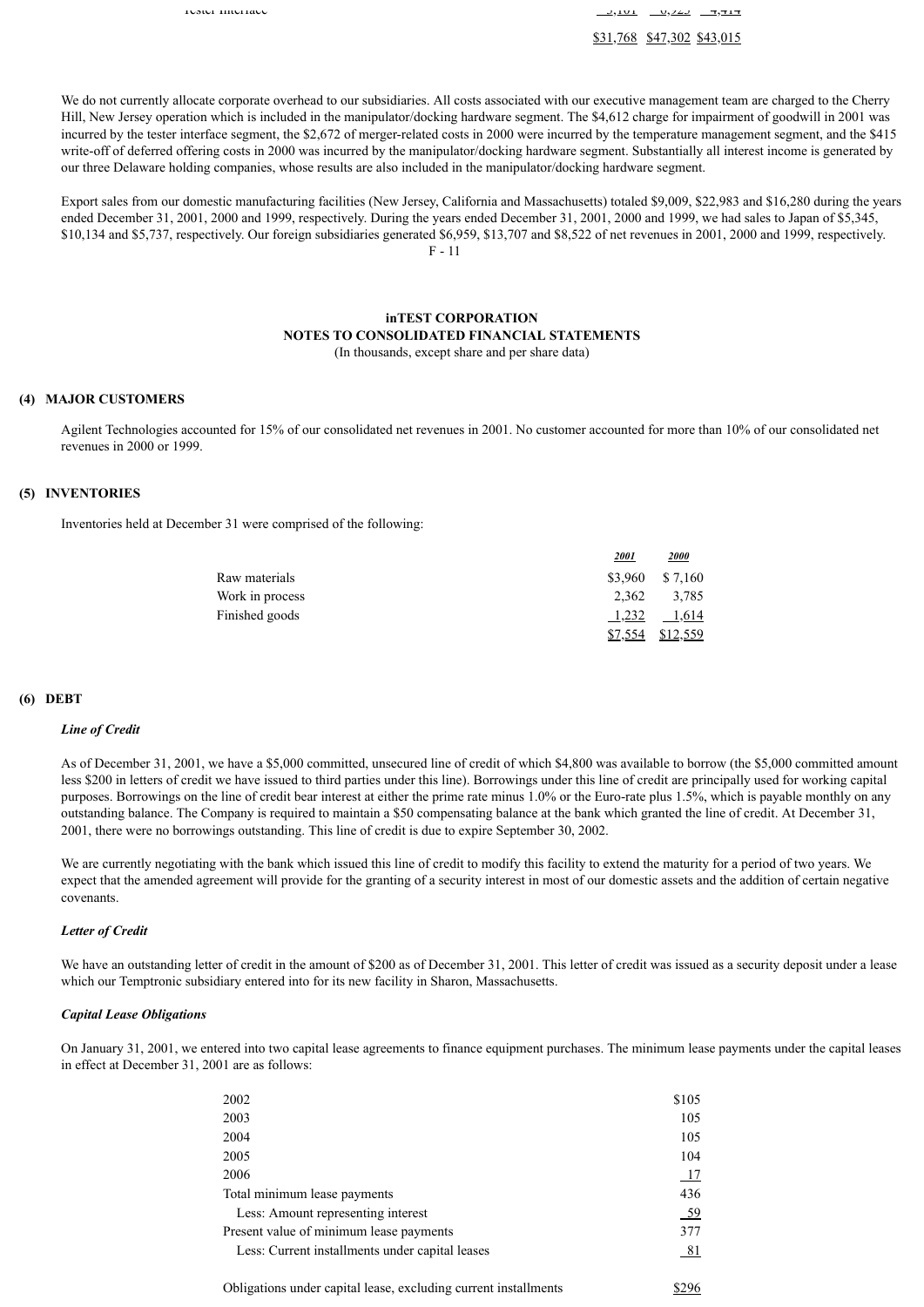### **inTEST CORPORATION NOTES TO CONSOLIDATED FINANCIAL STATEMENTS**

(In thousands, except share and per share data)

#### **(7) STOCK OPTION PLAN**

The Amended and Restated 1997 Stock Plan (the "Plan") provides for the granting of either incentive stock options or non-qualified stock options to purchase shares of our common stock and for other stock-based awards to key employees and directors responsible for our direction and management and to non-employee consultants. The Plan consists of two parts: the Non-Qualified Plan (administered by our Board of Directors) and the Key Employee Plan (administered by the Compensation Committee of our Board of Directors). We have reserved 1,100,000 shares of common stock for issuance upon exercise of options or stock awards under the Plan.

No option may be granted with an exercise period in excess of ten years from the date of grant. Generally, incentive stock options will be granted with an exercise price equal to the fair market value on the date of grant; the exercise price of non-qualified stock options will be determined by either the Board of Directors or the Compensation Committee of the Board of Directors. The options which have been issued under the Plan generally vest 20% one year from date of grant and 20% in each of the succeeding four years.

In connection with the merger with Temptronic, outstanding incentive and non-qualified stock options to acquire Temptronic common stock were converted into 175,686 stock options to acquire our stock at a conversion ratio of 0.925, with appropriate adjustment to the exercise price. These stock options, which were issued outside of the Plan, generally vest over four to five years.

As discussed in Note 2, we have elected to continue to follow APB 25 in accounting for our stock option plans. Under APB 25, we do not recognize compensation expense on the issuance of stock options to employees and non-employee directors when the option terms are fixed and the exercise price equals the fair value of the underlying stock on the grant date. Prior to the merger, Temptronic had granted certain non-qualified stock options to employees which had an exercise price below the estimated fair value of Temptronic's common stock at the date of grant. For these options, compensation cost, equaling the difference between the fair market value of the underlying stock and the cost to exercise the options, was recorded as deferred compensation at the date of grant. This cost is amortized to expense as the options vest. Total compensation cost recognized for the years ended December 31, 2001, 2000 and 1999 was \$58, \$41, \$75, respectively.

Had compensation costs for our stock-based compensation plans been determined consistent with SFAS No. 123, our net earnings (loss) and net earnings (loss) per common share for the years ended December 31, 2001, 2000 and 1999 would have been reduced to the pro forma amounts indicated below:

|                                                  | 2001                        | 2000    | 1999    |
|--------------------------------------------------|-----------------------------|---------|---------|
| Net earnings (loss):                             |                             |         |         |
| As reported                                      | \$(11,329)                  | \$6,379 | \$6,133 |
| Pro forma                                        | $$(11,808)$ \$5,416 \$5,988 |         |         |
| Net earnings (loss) per common share -- basic:   |                             |         |         |
| As reported                                      | \$(1.37)                    | \$0.78  | \$0.76  |
| Pro forma                                        | \$(1.43)                    | \$0.66  | \$0.74  |
| Net earnings (loss) per common share -- diluted: |                             |         |         |
| As reported                                      | \$(1.37)                    | \$0.75  | \$0.74  |
| Pro forma                                        | \$(1.43)                    | \$0.64  | \$0.72  |

The fair value for stock options granted in 2001 and 2000 was estimated at the date of grant using the Black-Scholes option pricing model with the following weighted average assumptions (no options were granted in 1999):

|                                                      | 2001            | <i>2000</i> |
|------------------------------------------------------|-----------------|-------------|
| Risk-free interest rate                              | $4.40\%$ 4.99%  |             |
| Dividend vield                                       | $0.00\%$ 0.00%  |             |
| Expected common stock market price volatility factor | 101             | .82         |
| Weighted average expected life of stock options      | 5 years 5 years |             |

The per share weighted average fair value of stock options issued in 2001 and 2000 was \$2.91 and \$8.92, respectively.

The Black-Scholes option valuation model was developed for use in estimating the fair value of traded options which have no vesting restrictions and are fully transferable. In addition, option valuation models require the input of highly subjective assumptions including the expected stock price volatility. As our stock options have characteristics significantly different from those of traded options, and as changes in the subjective input assumptions can materially affect the fair value estimate, in management's opinion, the existing models do not necessarily provide a reliable single measure of the fair value of our stock options.

#### $F - 13$

## **inTEST CORPORATION NOTES TO CONSOLIDATED FINANCIAL STATEMENTS** (In thousands, except share and per share data)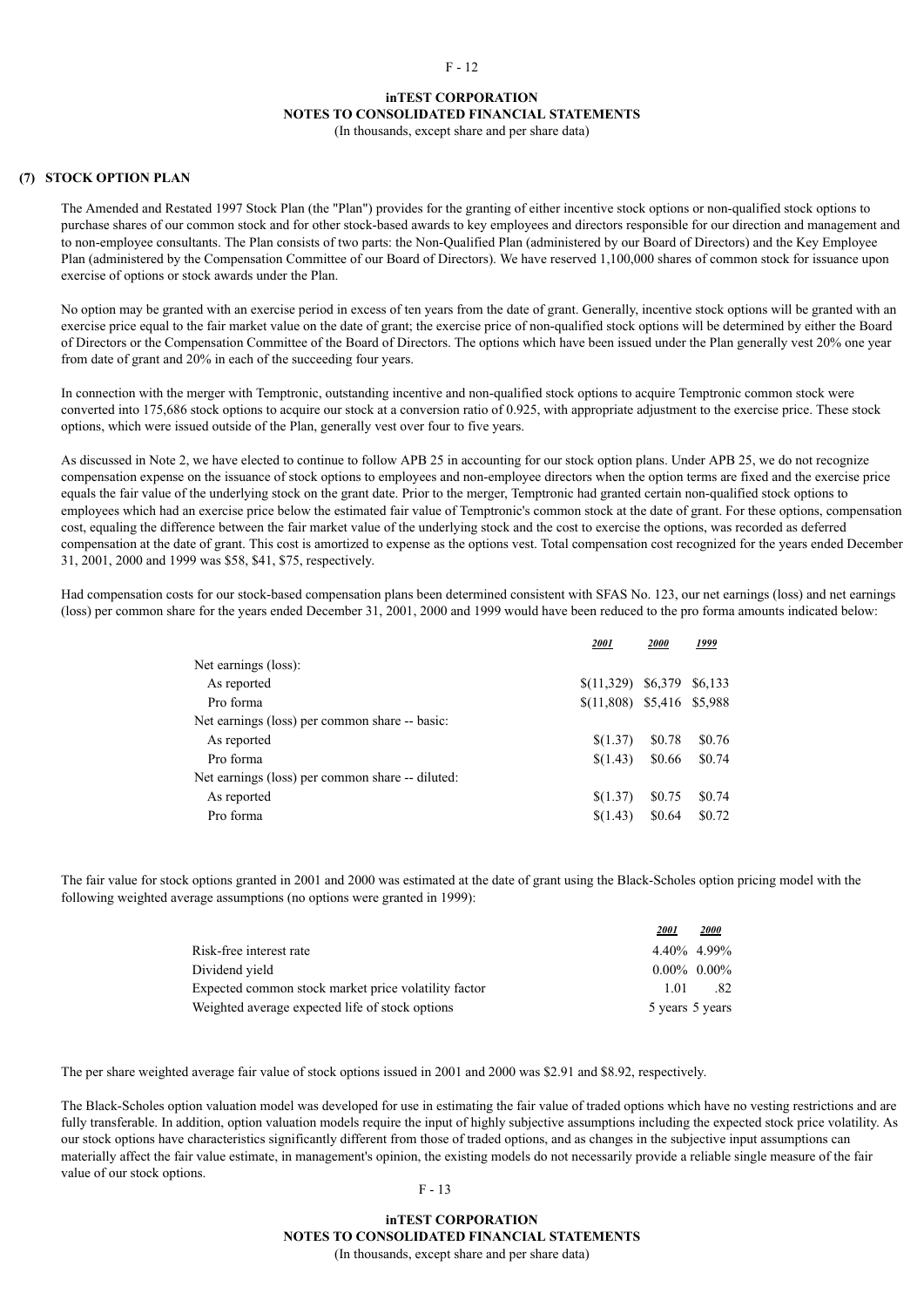## **(7) STOCK OPTION PLAN (Continued)**

The following table summarizes the stock option activity for the three years ended December 31, 2001:

| Options outstanding, January 1, 1999 (215,637 exercisable)   | <b>Number</b><br>of Shares<br>585,691 | Weighted<br>Average<br><i>Exercise</i><br><b>Price</b><br>\$3.91 |
|--------------------------------------------------------------|---------------------------------------|------------------------------------------------------------------|
| Granted                                                      |                                       |                                                                  |
| Exercised                                                    | (33, 138)                             | .10                                                              |
| Canceled                                                     | (79, 598)                             | 3.40                                                             |
| Options outstanding, December 31, 1999 (202,464 exercisable) | 472,955                               | 4.26                                                             |
| Granted                                                      | 642,000                               | 13.08                                                            |
| Exercised                                                    | (83,088)                              | 2.70                                                             |
| Canceled                                                     | (6,865)                               | 14.76                                                            |
| Options outstanding, December 31, 2000 (196,386 exercisable) | 1,025,002                             | 9.84                                                             |
| Granted                                                      | 361,000                               | 5.81                                                             |
| Exercised                                                    | (34,674)                              | 2.91                                                             |
| Canceled                                                     | (329, 403)                            | 14.20                                                            |
| Options outstanding, December 31, 2001 (386,930 exercisable) | 1,021,925                             | \$6.62                                                           |

The following table summarizes information about stock options outstanding at December 31, 2001:

| Range of<br><b>Exercise Prices</b> | <b>Number</b><br>Outstanding at<br>December 31,<br>2001 | Weighted<br>Average<br><b>Remaining Life</b> | Weighted<br>Average<br><b>Excercise</b><br>Price of<br><b>Outstanding</b><br><b>Options</b> | <b>Number</b><br>Exercisable<br>at<br>December 31, 2001 | Weighted<br>Average<br><b>Exercise</b><br>Price of<br><b>Exercisable</b><br><b>Options</b> |
|------------------------------------|---------------------------------------------------------|----------------------------------------------|---------------------------------------------------------------------------------------------|---------------------------------------------------------|--------------------------------------------------------------------------------------------|
| \$0.02                             | 5,550                                                   | $5.50$ years                                 | \$0.02                                                                                      |                                                         | \$0.02                                                                                     |
| $$2.99 - $3.35$                    | 287,500                                                 | 9.86 years                                   | \$3.20                                                                                      | 41,875                                                  | \$3.35                                                                                     |
| $$3.79 - $4.44$                    | 160,775                                                 | 5.77 years                                   | \$4.17                                                                                      | 109,575                                                 | \$4.13                                                                                     |
| $$6.00 - $6.75$                    | 161,100                                                 | 6.21 years                                   | \$6.13                                                                                      | 106,080                                                 | \$6.00                                                                                     |
| $$9.56 - $12.69$                   | 407,000                                                 | 8.63 years                                   | \$10.28                                                                                     | 129,400                                                 | \$11.17                                                                                    |

## **(8) COMMITMENTS**

We lease our offices, warehouse facilities, automobiles and certain equipment under noncancellable operating leases which expire at various dates through 2011. Total rental expense for the years ended December 31, 2001, 2000 and 1999 was \$2,241, \$1,696 and \$1,227, respectively.

The aggregate minimum rental commitments under the noncancellable operating leases in effect at December 31, 2001, are as follows:

| 2002       | \$1,895 |
|------------|---------|
| 2003       | \$1,814 |
| 2004       | \$1,708 |
| 2005       | \$1,325 |
| 2006       | \$1,266 |
| Thereafter | \$4,979 |

F - 14

# **inTEST CORPORATION NOTES TO CONSOLIDATED FINANCIAL STATEMENTS**

(In thousands, except share and per share data)

### **(9) INCOME TAXES**

We are subject to Federal and certain state income taxes. In addition, we are taxed in certain foreign countries. The cumulative amount of undistributed earnings of foreign subsidiaries for which U.S. income taxes have not been provided was approximately \$3,685 and \$4,825 at December 31, 2001 and 2000, respectively.

Total income tax expense (benefit) was allocated as follows:

*Years Ended December 31, 2001 2000 1999*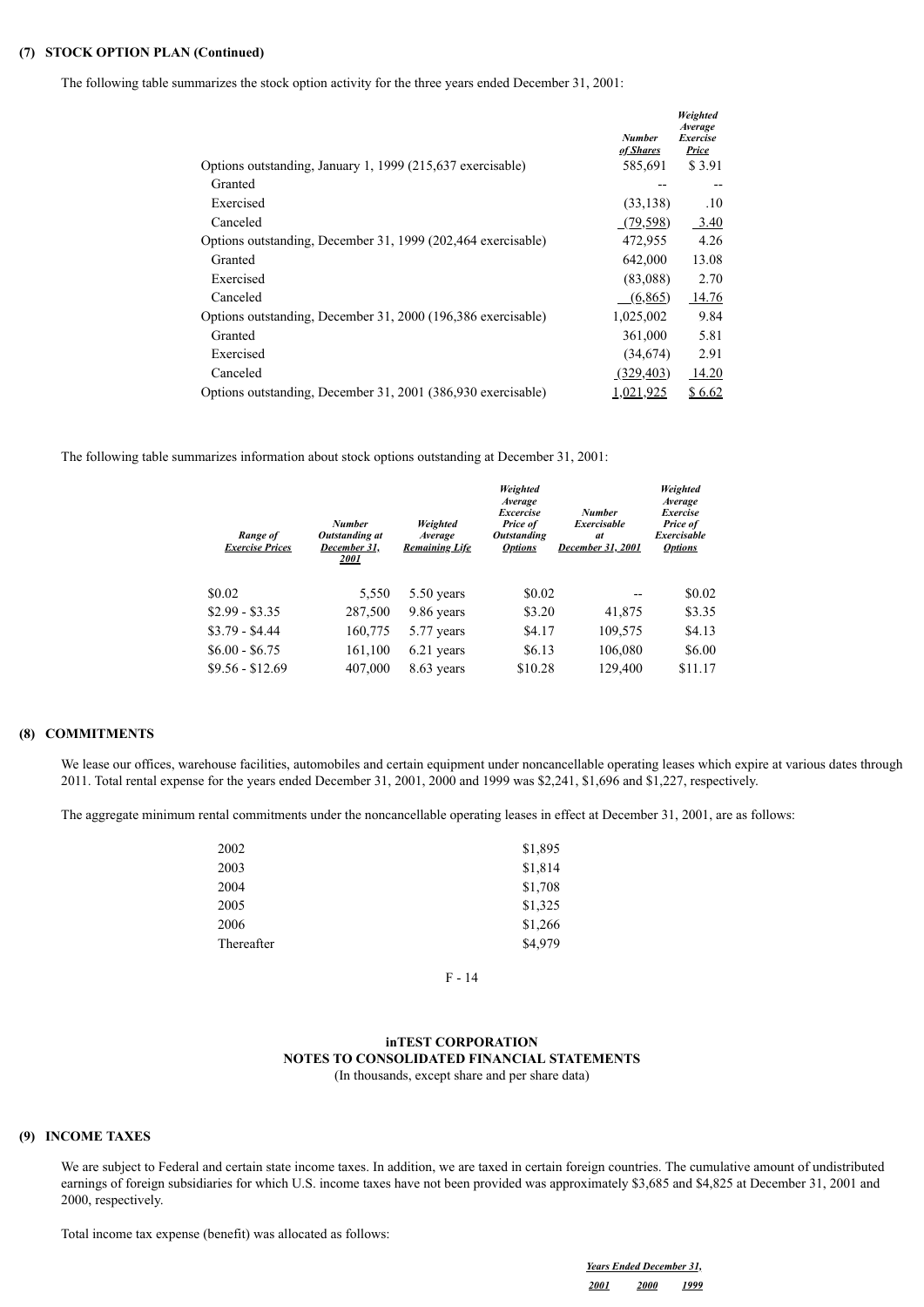| Income (loss) from operations                      | $$(2,809)$ \$5,200 \$1,425 |
|----------------------------------------------------|----------------------------|
| Stockholders' equity, for tax benefit derived from |                            |
| exercise and sale of stock option shares           | <u>(22)</u> (454) -        |
|                                                    | $(2,831)$ \$4,746 \$1,425  |

Earnings (loss) before income taxes were as follows:

|          |                              | Years Ended December 31, |              |
|----------|------------------------------|--------------------------|--------------|
|          | <b>2001</b>                  | 2000                     | <u> 1999</u> |
| Domestic | $$(13,618)$ \$ 8,511 \$5,949 |                          |              |
| Foreign  |                              | $(520)$ 3,068 1,609      |              |
|          | $$(14,138)$ \$11,579 \$7,558 |                          |              |

## Income tax expense (benefit) was as follows:

|                              | Years Ended December 31, |         |         |
|------------------------------|--------------------------|---------|---------|
|                              | 2001                     | 2000    | 1999    |
| Current                      |                          |         |         |
| Domestic -- Federal          | $(2,585)$ \$3,922        |         | \$1,934 |
| Domestic -- state            | (69)                     | 165     | 215     |
| Foreign                      | (83)                     | - 989   | 652     |
|                              | (2,737)                  | 5,076   | 2,801   |
| Deferred:                    |                          |         |         |
| Domestic -- Federal          | (143)                    | (171)   | (946)   |
| Domestic -- state            | 71                       | - 295   | (430)   |
|                              | (72)                     | - 124   | (1,376) |
| Income tax expense (benefit) | $\frac{$(2,809)}{4}$     | \$5,200 | \$1,425 |

Deferred income taxes reflect the net tax effect of net operating loss and credit carryforwards and temporary differences between the carrying amount of assets and liabilities for financial reporting purposes and the amounts used for income tax purposes. The following is a summary of the significant components of our deferred tax assets and liabilities as of December 31, 2001 and 2000:

## F - 15

## **inTEST CORPORATION NOTES TO CONSOLIDATED FINANCIAL STATEMENTS** (In thousands, except share and per share data)

## **(9) INCOME TAXES (Continued)**

|                                             | December 31, |          |  |
|---------------------------------------------|--------------|----------|--|
|                                             | 2001         | 2000     |  |
| Deferred tax assets:                        |              |          |  |
| Accrued vacation pay                        | \$.<br>180   | \$264    |  |
| Allowance for doubtful accounts             | 47           | 69       |  |
| Inventories                                 | 949          | 609      |  |
| Accrued warranty                            | 171          | 143      |  |
| Accrued bonuses                             | 141          | 271      |  |
| Net operating loss and credit carry forward | 90           | 90       |  |
| Stock compensation                          | 62           | 90       |  |
| Property and equipment                      | 56           | 120      |  |
| Other                                       | 66           | 57       |  |
|                                             | 1,762        | 1,713    |  |
| Valuation allowance                         | (178)        | $-$ (90) |  |
| Deferred tax assets                         | 1,584        | 1,623    |  |
| Deferred tax liabilities:                   |              |          |  |
| Accrued royalty income                      | (15)         | (126)    |  |
| Deferred tax liabilities                    | (15)         | (126)    |  |
| Net deferred tax asset                      | \$1,569      | \$1,497  |  |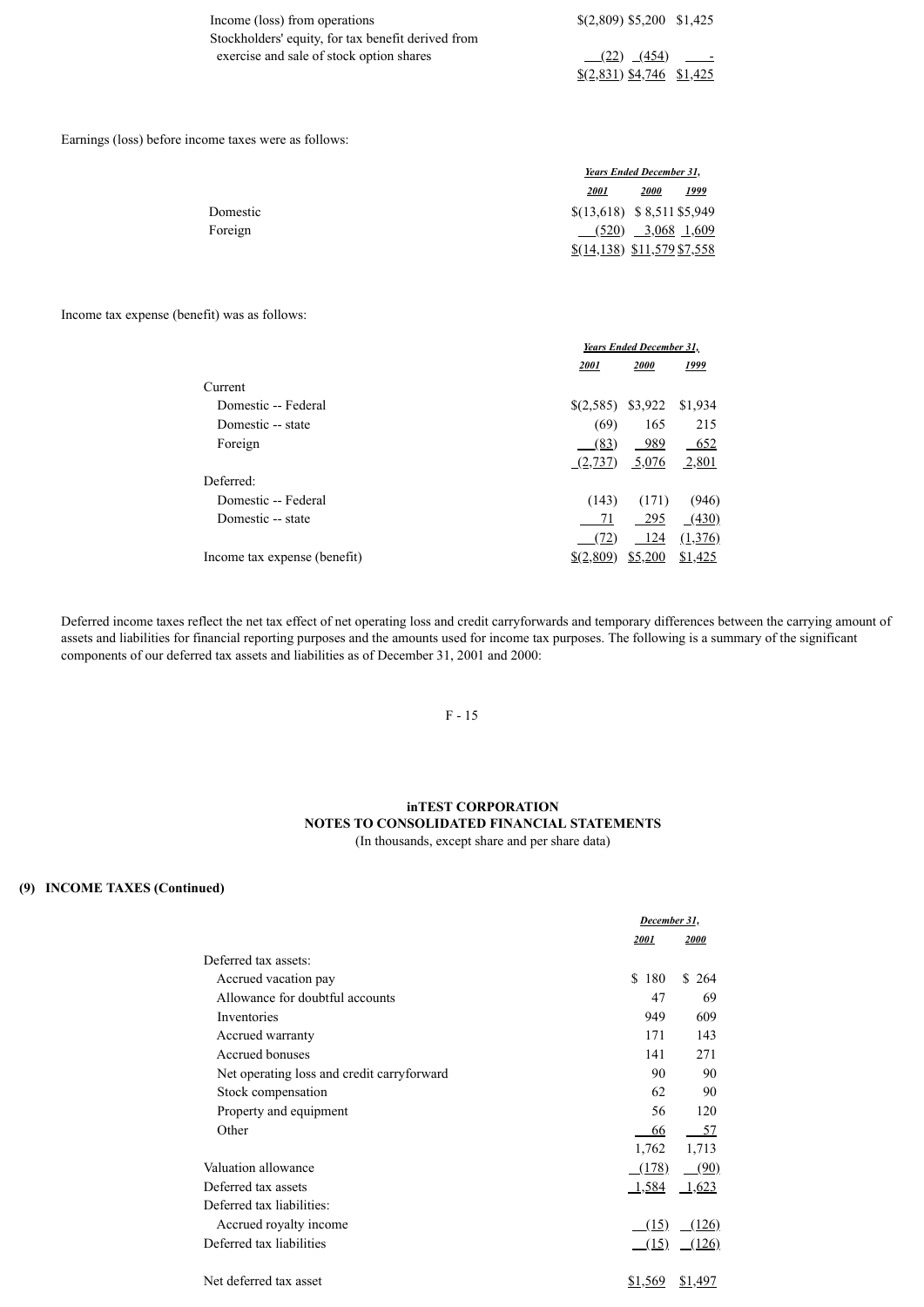The valuation allowance for deferred tax assets as of the beginning of 2001 and 2000 was \$90 and \$90, respectively. The net change in the valuation allowance for the years ended December 31, 2001 and 2000 was an increase of \$88 and \$0, respectively. In assessing the ability to realize the deferred tax assets, we consider whether it is more likely than not that some portion or all of the deferred tax assets will not be realized. The ultimate realization of deferred tax assets is dependent upon the generation of future taxable income during periods in which those temporary differences become deductible. We consider the scheduled reversal of deferred tax liabilities, projected future taxable income and tax planning strategies in making this assessment. In order to fully realize the total deferred tax assets, we will need to generate future taxable income prior to the expiration of net operating loss and credit carryforwards which expire in various years through 2019. Based upon the level of historical taxabl e income and projections for future taxable income over the periods in which the temporary differences are deductible, we believe it is more likely than not that we will realize the benefit of the deferred tax asset, net of the valuation allowance, at December 31, 2001. The amount of the deferred tax asset considered realizable, however, could be reduced in the near term if estimates of future taxable income during the carryforward period are reduced.

An analysis of the effective tax rate for the years ended December 31, 2001, 2000 and 1999 and a reconciliation from the expected statutory rate of 34%, 35% and 34%, respectively, are as follows:

|                                                         | Years Ended December 31,   |             |              |
|---------------------------------------------------------|----------------------------|-------------|--------------|
|                                                         | 2001                       | <i>2000</i> | 1999         |
| Expected income tax provision at U.S. statutory rate    | $$(4,807)$ \$4,053 \$2,570 |             |              |
| State taxes, net of Federal benefit                     |                            | 299         | 157          |
| Increase (decrease) in tax from:                        |                            |             |              |
| Non-deductible merger-related costs                     |                            | 815         |              |
| Liquidation of life insurance policies                  |                            | 83          |              |
| Non-deductible goodwill and other permanent differences | 1.913                      | 69          | 28           |
| Foreign income tax rate differences                     | 92                         | (85)        | 58           |
| Federal credits                                         |                            |             | (51)         |
| Change in valuation allowance related to Federal        |                            |             | $- (1, 418)$ |
| Other                                                   | (8)                        | (34)        | 81           |
| Income tax expense (benefit)                            | $$(2,809)$ \$5,200 \$1,425 |             |              |

F - 16

# **inTEST CORPORATION NOTES TO CONSOLIDATED FINANCIAL STATEMENTS**

(In thousands, except share and per share data)

## **(10) EMPLOYEE BENEFIT PLANS**

We have a defined contribution 401(k) plan for our employees who work in the U.S. All permanent employees of inTEST Corporation and inTEST Sunnyvale Corp. who are at least 18 years of age are eligible to participate in the plan. During the first quarter of 2001 and the years ended December 31, 2000 and 1999, we matched employee contributions dollar for dollar up to 10% of the employee's annual compensation up to \$5. Effective April 1, 2001, the 401(k) plan matching contributions were temporarily suspended due to our cost containment efforts. Future matching contributions are discretionary. Employer contributions vest over a six-year period. We contributed \$77, \$299 and \$221 to the plan for the years ended December 31, 2001, 2000 and 1999, respectively.

Temptronic adopted a defined contribution 401(k) plan for its domestic employees in 1988. All permanent employees who are at least 21 years of age are eligible to participate in the plan. Under the plan, Temptronic may make discretionary matching contributions to be determined annually by Temptronic up to 6% of the employees' annual compensation. Effective October 1, 2001, the 401(k) plan matching contributions were temporarily suspended due to our cost containment efforts. Employer contributions vest over a seven-year period. Temptronic contributed \$176, \$74 and \$56 to the plan for the years ended December 31, 2001, 2000 and 1999, respectively.

Temptronic established the EPP covering substantially all employees in 1982. On November 6, 1996, in exchange for a note receivable, Temptronic loaned the EPP \$3,668 to purchase 565,483 shares of stock from certain former stockholders of Temptronic. We agreed to make an annual contribution to the EPP in the amount of the principal plus interest due on the note receivable. This note receivable bore interest at 10% and was scheduled to mature on September 30, 2011. A portion of the total shares acquired with the proceeds of the note were allocated to participant accounts on September 30 of each plan year as the note receivable was repaid. The original amount of the note from the EPP was recorded as a reduction of stockholders' equity. The reduction in stockholders' equity was offset when the annual contributions were made.

On July 2, 2001, the EPP was terminated. Upon termination, the 375,982 remaining unallocated shares were returned to us in satisfaction of the remaining unpaid principal amount of the note at that time. These shares have been recorded as treasury stock in the accompanying consolidated financial statements. Based on a stock price of \$6.18 on July 2, 2001, the value of the unallocated shares returned to us was approximately \$604 less than the remaining principal of the note receivable as of that date. This difference was recorded as a reduction of additional paid in capital. We have filed an application for a favorable determination with respect to the termination of the EPP with the Internal Revenue Service. This determination, when received, will have no impact on the accounting for the termination of the EPP.

## **(11) ACCRUED EXPENSES**

Accrued expenses consist of the following: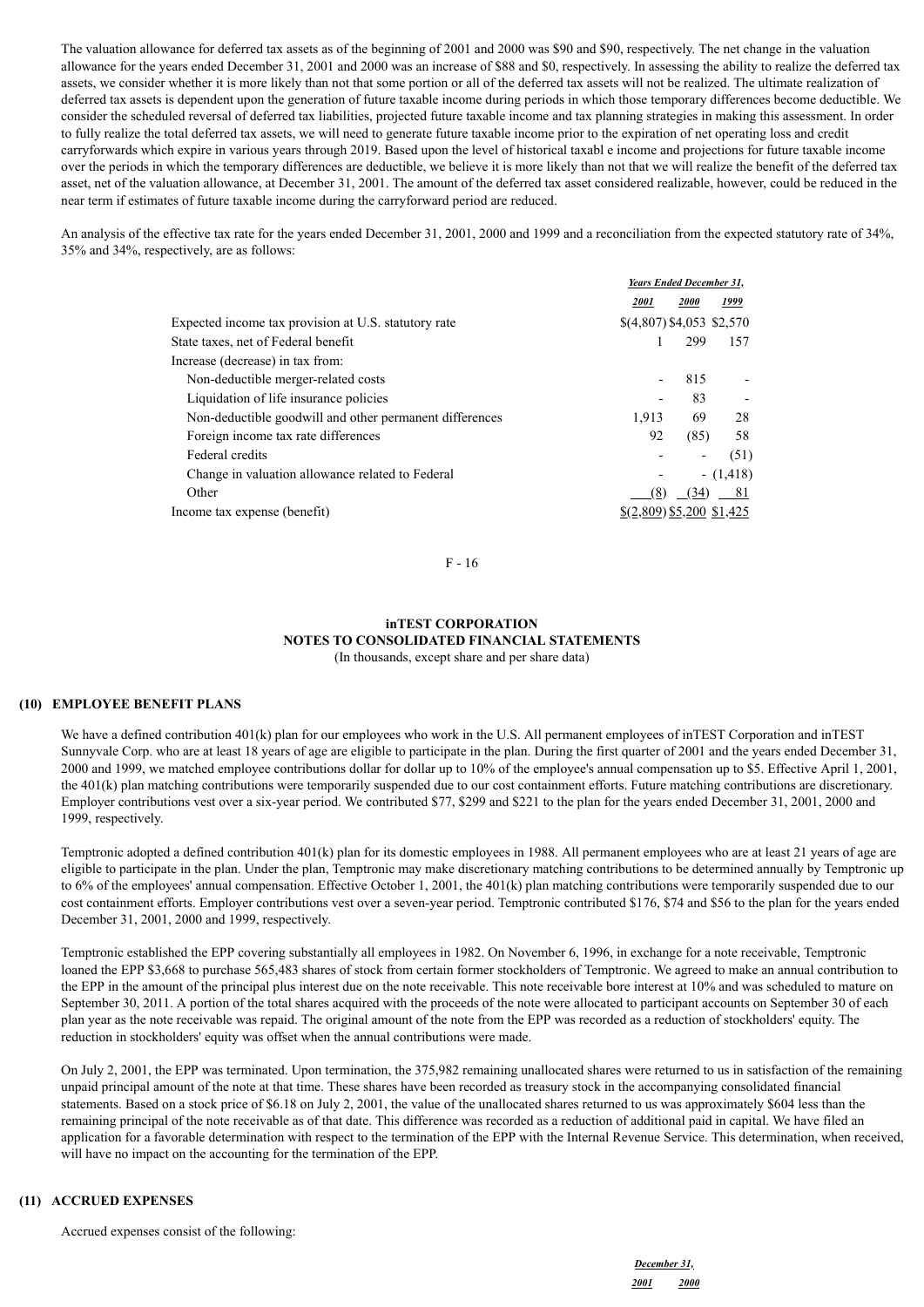| Accrued compensation         | \$958 \$1,630   |
|------------------------------|-----------------|
| Accrued warranty costs       | 367<br>451      |
| Accrued commissions          | 870<br>306      |
| Accrued professional fees    | 145<br>166      |
| Accrued merger-related costs | 239<br>-        |
| Accrued other                | 296<br>240      |
|                              | \$2,100 \$3,568 |

## **(12) RELATED PARTY TRANSACTIONS**

We paid consulting fees which totaled \$94, \$59 and \$67 during the years ended December 31, 2001, 2000 and 1999, respectively, to one individual who is a member of our Board of Directors. We paid consulting fees to one individual who is one of our executive officers (prior to his employment as an executive officer) totaling \$44 in 2001.

Some of our foreign subsidiaries paid directors' fees to individuals who are our executive officers which totaled \$85, \$113 and \$119 during the years ended December 31, 2001, 2000 and 1999, respectively.

#### F - 17

# **inTEST CORPORATION NOTES TO CONSOLIDATED FINANCIAL STATEMENTS**

(In thousands, except share and per share data)

## **(12) RELATED PARTY TRANSACTIONS** (Continued)

Temptronic has transactions in the normal course of business with Hakuto Co. Ltd. As of December 31, 2001, a wholly-owned subsidiary of Hakuto Co. Ltd., Hakuto America Holdings, Inc., owned 647,500 shares of our outstanding stock. During the years ended December 31, 2001, 2000 and 1999, Temptronic sold product at market prices totaling approximately \$2,674, \$1,469 and \$1,510, respectively, to Hakuto Co. Ltd. At December 31, 2001 and 2000, accounts receivable from Hakuto Co. Ltd. amounted to approximately \$182 and \$351, respectively.

#### **(13) LEGAL PROCEEDINGS**

From time to time we are a party to legal proceedings. We are not currently involved in any legal proceedings the resolution of which could have a material effect on our business, our financial position or our results of operations. On December 15, 2000, however, we filed a complaint in the U.S. District Court for the District of Delaware against Credence Systems Corporation claiming infringement of our U.S. patent number 4,589,815 and seeking damages and injunctive relief. Since that time, we commenced the process of discovery, which process is ongoing, and through which we will quantify our damages. We do not believe that this action will have a material effect on our business, financial condition or results of operations.

### **(14) QUARTERLY CONSOLIDATED FINANCIAL DATA (Unaudited)**

The following tables present certain unaudited consolidated quarterly financial information for each of the eight quarters ended December 31, 2001. In our opinion, this quarterly information has been prepared on the same basis as the consolidated financial statements and includes all adjustments (consisting only of normal recurring adjustments) necessary to present fairly the information for the periods presented. The results of operations for any quarter are not necessarily indicative of results for the full year or for any future period.

Our business is not seasonal; therefore year-over-year quarterly comparisons of our results of operations may not be as meaningful as the sequential quarterly comparisons set forth below which tend to reflect the cyclical activity of the semiconductor industry as a whole. Quarterly fluctuations in expenses are related directly to sales activity and volume and may also reflect the timing of operating expenses incurred throughout the year.

|                                                                                      | <b>Ouarters Ended</b> |                |           |           |              |
|--------------------------------------------------------------------------------------|-----------------------|----------------|-----------|-----------|--------------|
|                                                                                      | 3/31/01               | 6/30/01        | 9/30/01   | 12/31/01  | <b>Total</b> |
| Net revenues                                                                         | \$20,105              | \$16,675       | \$ 7,428  | \$ 7,419  | \$51,627     |
| Gross margin                                                                         | 7,963                 | 5,532          | (1,747)   | 963       | 12,711       |
| Earnings (loss) before income taxes                                                  | 1,441                 | 42             | (12, 184) | (3,437)   | (14, 138)    |
| Income tax expense (benefit)                                                         | 583                   | 78             | (2,360)   | (1,110)   | (2,809)      |
| Net earnings (loss)                                                                  | 858                   | (36)           | (9,824)   | (2,327)   | (11,329)     |
| Net earnings (loss) per common share - basis                                         | \$0.10                | \$0.00         | \$(1.19)  | \$(0.28)  | \$(1.37)     |
| Weighted average common shares outstanding - basic                                   | 8,252,139             | 8,265,932      | 8,289,634 | 8,308,982 | 8,279,356    |
| Net earnings (loss) per common share - diluted                                       | \$0.10                | \$0.00         | \$(1.19)  | \$(0.28)  | \$(1.37)     |
| Weighted average common shares and common share<br>equivalents outstanding - diluted | 8,411,240             | 8,265,932      | 8,289,634 | 8,308,982 | 8,279,356    |
|                                                                                      |                       | Quartors Endod |           |           |              |

|                              | <i><b>URAILLETS ENGER</b></i> |          |                      |          |                |
|------------------------------|-------------------------------|----------|----------------------|----------|----------------|
|                              | 3/31/00                       | 6/30/00  | 9/30/00              | 12/31/00 | <b>Total</b>   |
| Net revenues                 | \$20,254                      | \$21,317 | \$24,491             | \$21,589 | \$87,651       |
| Gross margin                 | 9.975                         | 10.506   | 11.261               | 7.814    | 39.556         |
| Earnings before income taxes | 2.277                         | 4.354    | 4.186                | 762      | 11.579         |
| Income taxes                 | 1.799                         | 1.560    | 1.552                | 289      | 5,200          |
| $\mathbf{X}$                 | 470                           | 2.701    | $\sim$ $\sim$ $\sim$ | 472      | $\epsilon$ 270 |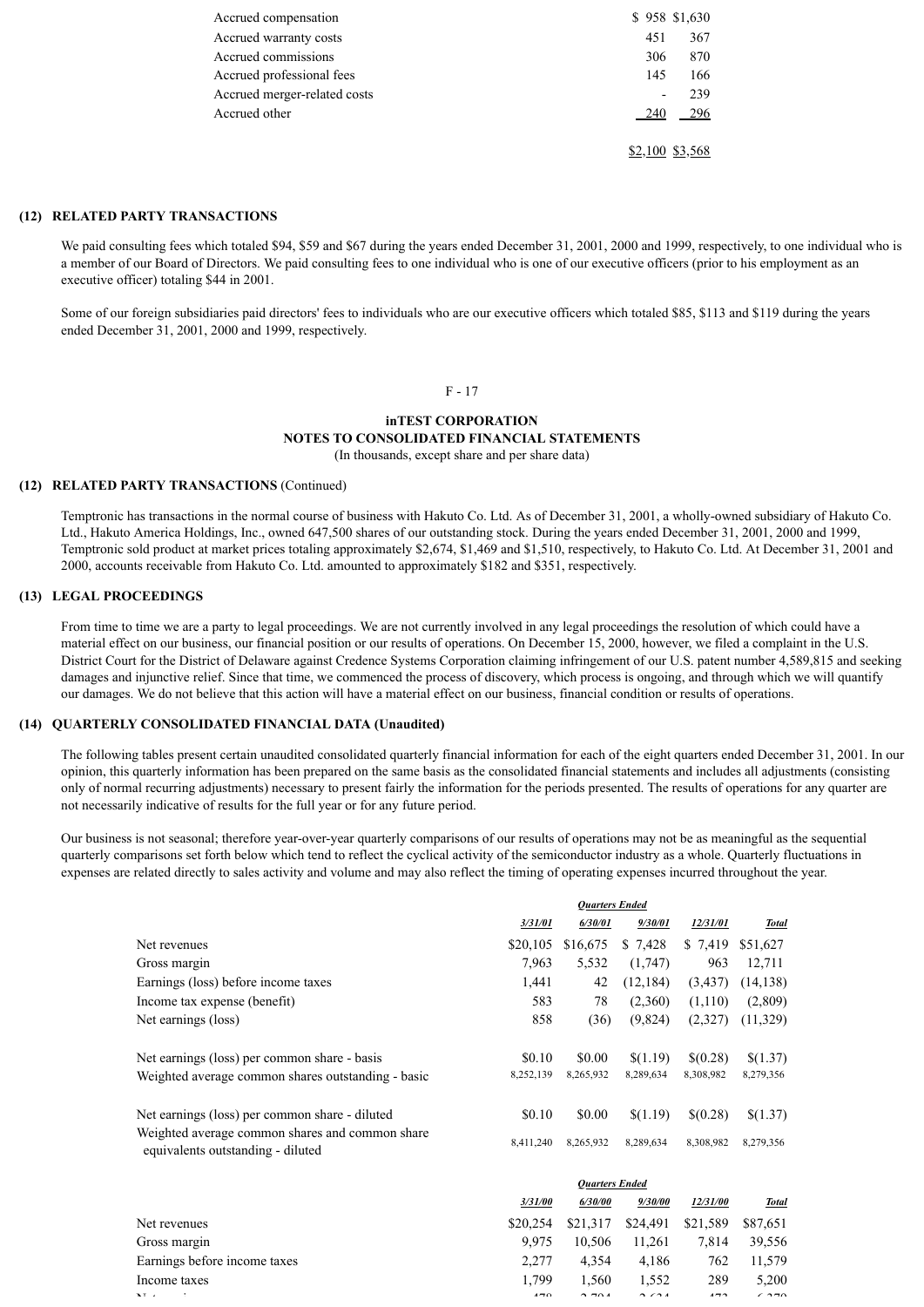| Net earnings                                                                                | 4/8                 | 2.194               | $\angle 0.034$      | 4/3                 | 0.3/9               |
|---------------------------------------------------------------------------------------------|---------------------|---------------------|---------------------|---------------------|---------------------|
| Net earnings per common share - basis<br>Weighted average common shares outstanding - basic | \$0.06<br>8,137,167 | \$0.34<br>8,190,178 | \$0.32<br>8,232,003 | \$0.06<br>8,243,928 | \$0.78<br>8,201,029 |
| Net earnings per common share - diluted                                                     | \$0.06              | \$0.33              | \$0.31              | \$0.06              | \$0.75              |
| Weighted average common shares and common share<br>equivalents outstanding - diluted        | 8,465,603           | 8,528,166           | 8.475.730           | 8.424.901           | 8,469,910           |

F -18

## **inTEST CORPORATION SCHEDULE II -- VALUATION AND QUALIFYING ACCOUNTS** (in thousands)

|                                     | <b>Balance</b> at<br><b>Beginning</b><br>of Period | <b>Expense</b><br>(Recovery) | <b>Deductions</b> | <b>Balance</b> at<br>End of<br>Period |
|-------------------------------------|----------------------------------------------------|------------------------------|-------------------|---------------------------------------|
| <b>Year Ended December 31, 1999</b> |                                                    |                              |                   |                                       |
| Allowance for doubtful accounts     | \$221                                              | S.<br>16                     | (2)<br>\$         | \$239                                 |
| Warranty reserve                    | 100                                                | 790                          | 662               | 228                                   |
| <b>Year Ended December 31, 2000</b> |                                                    |                              |                   |                                       |
| Allowance for doubtful accounts     | 239                                                | 31                           | 29                | 241                                   |
| Warranty reserve                    | 228                                                | 1,102                        | 963               | 367                                   |
| <b>Year Ended December 31, 2001</b> |                                                    |                              |                   |                                       |
| Allowance for doubtful accounts     | 241                                                | (104)                        | 12                | 125                                   |
| Warranty reserve                    | 367                                                | 1.044                        | 960               | 451                                   |

F - 19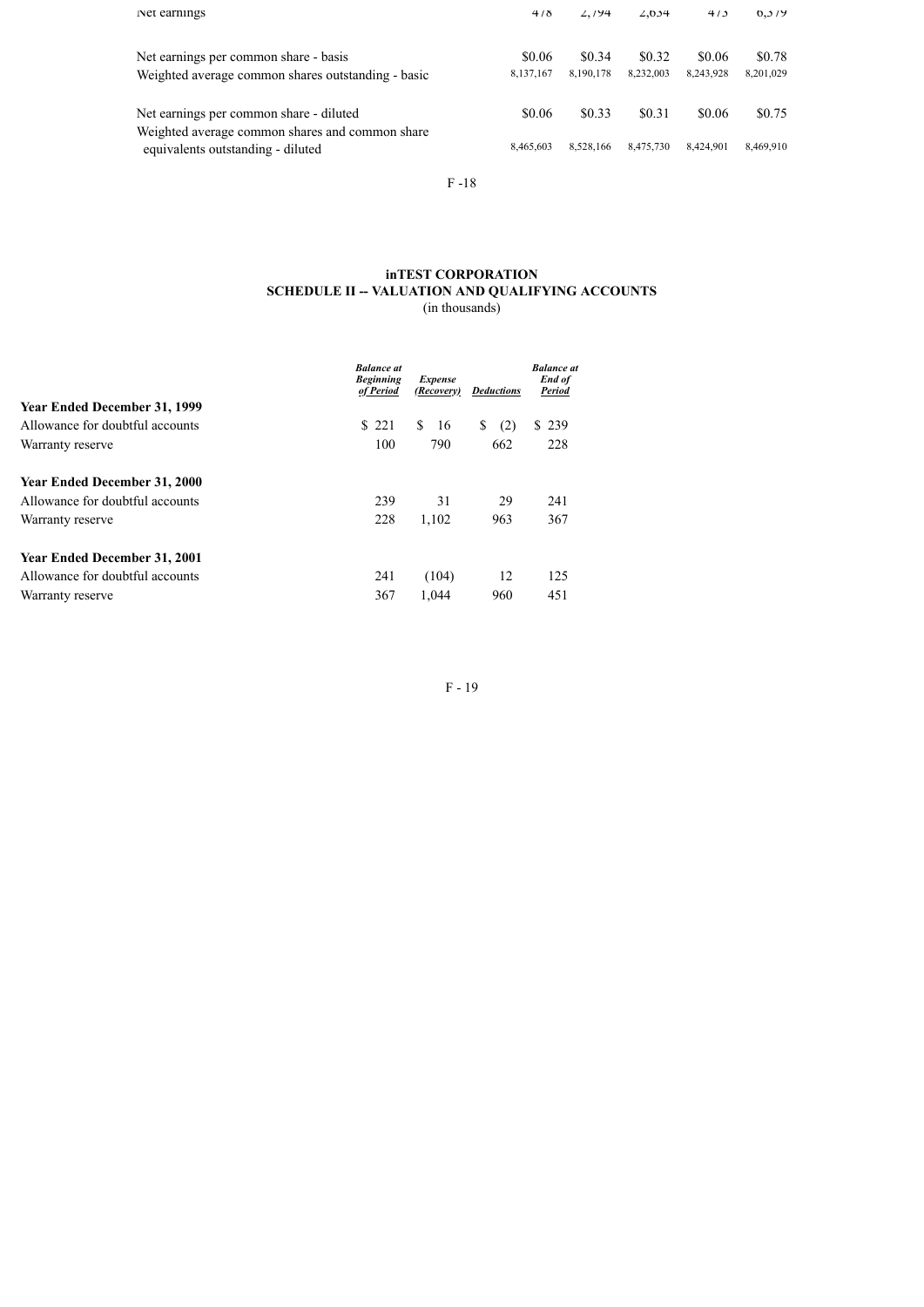# **Subsidiaries of the Registrant**

| <b>Name of Subsidiaries and Names</b><br><b>Under Which Subsidiaries Do Business</b> | <b>Jurisdiction</b><br>of Incorporation |  |  |
|--------------------------------------------------------------------------------------|-----------------------------------------|--|--|
| inTEST Limited                                                                       | England                                 |  |  |
| inTEST Kabushiki Kaisha                                                              | Japan                                   |  |  |
| inTEST PTE, Ltd.                                                                     | Singapore                               |  |  |
| inTEST GmbH                                                                          | Germany                                 |  |  |
|                                                                                      | $\mathbf{r}$ 1                          |  |  |

inTEST Investments, Inc. Delaware inTEST IP Corp. Delaware inTEST Licensing Corp. Delaware inTEST Sunnyvale Corp. Delaware Temptronic Corporation Delaware